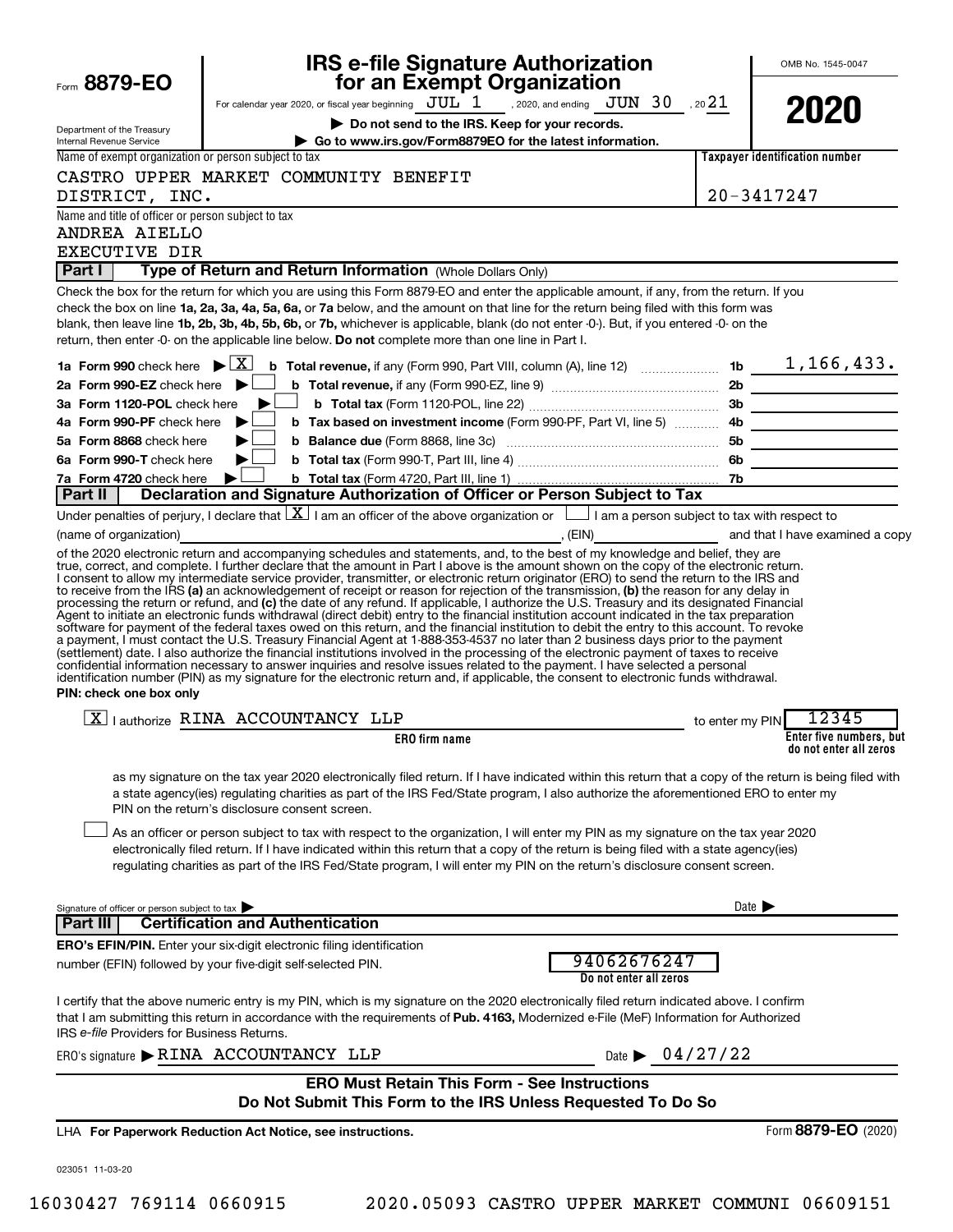|                                |                                                                                                        |                                | <b>Return of Organization Exempt From Income Tax</b>                                                                                                                       |                                                                 | OMB No. 1545-0047                                                  |
|--------------------------------|--------------------------------------------------------------------------------------------------------|--------------------------------|----------------------------------------------------------------------------------------------------------------------------------------------------------------------------|-----------------------------------------------------------------|--------------------------------------------------------------------|
|                                |                                                                                                        |                                | Under section 501(c), 527, or 4947(a)(1) of the Internal Revenue Code (except private foundations)                                                                         |                                                                 |                                                                    |
|                                |                                                                                                        | Department of the Treasury     | Do not enter social security numbers on this form as it may be made public.                                                                                                |                                                                 | <b>Open to Public</b>                                              |
|                                |                                                                                                        | Internal Revenue Service       | Go to www.irs.gov/Form990 for instructions and the latest information.                                                                                                     |                                                                 | Inspection                                                         |
|                                |                                                                                                        |                                | A For the 2020 calendar year, or tax year beginning $JUL$ 1, $2020$                                                                                                        | and ending JUN 30, 2021                                         |                                                                    |
|                                | <b>B</b> Check if<br>applicable:                                                                       |                                | <b>C</b> Name of organization<br>CASTRO UPPER MARKET COMMUNITY BENEFIT                                                                                                     | D Employer identification number                                |                                                                    |
|                                | Address                                                                                                |                                | DISTRICT, INC.                                                                                                                                                             |                                                                 |                                                                    |
|                                | change<br>Name                                                                                         |                                | Doing business as                                                                                                                                                          | 20-3417247                                                      |                                                                    |
|                                | change<br>Initial<br>∣return                                                                           |                                | Number and street (or P.O. box if mail is not delivered to street address)<br>Room/suite                                                                                   | E Telephone number                                              |                                                                    |
|                                | Final<br>return/                                                                                       |                                | 693 14TH STREET                                                                                                                                                            | $415 - 500 - 1181$                                              |                                                                    |
|                                | termin-<br>ated                                                                                        |                                | City or town, state or province, country, and ZIP or foreign postal code                                                                                                   | G Gross receipts \$                                             | 1, 166, 433.                                                       |
|                                | Amended<br>Ireturn                                                                                     |                                | SAN FRANCISCO, CA<br>94114                                                                                                                                                 | H(a) Is this a group return                                     |                                                                    |
|                                | Applica-<br>F Name and address of principal officer: <b>ANDREA</b> ATELLO<br>for subordinates?<br>tion |                                |                                                                                                                                                                            |                                                                 | $\mathsf{\perp}$ Yes $\mathsf{\perp} \mathbf{X} \mathsf{\perp}$ No |
|                                | pending                                                                                                |                                | 584 CASTRO STREET, SUITE 336, SAN FRANCISCO,                                                                                                                               | $\vert$ H(b) Are all subordinates included? $\vert$ Yes $\vert$ | ⊿ No                                                               |
|                                |                                                                                                        |                                | <b>I</b> Tax-exempt status: $X \ 501(c)(3)$<br>$\vert$ 501(c) (<br>$\sqrt{\frac{1}{1}}$ (insert no.)<br>$4947(a)(1)$ or                                                    | 527                                                             | If "No," attach a list. See instructions                           |
|                                |                                                                                                        |                                | J Website: WWW.CASTROCBD.ORG                                                                                                                                               | $H(c)$ Group exemption number $\blacktriangleright$             |                                                                    |
|                                |                                                                                                        |                                | K Form of organization: $X$ Corporation<br>Other $\blacktriangleright$<br>Trust<br>Association                                                                             | L Year of formation: $2005$ M State of legal domicile: $CA$     |                                                                    |
|                                | Part I                                                                                                 | <b>Summary</b>                 |                                                                                                                                                                            |                                                                 |                                                                    |
|                                | 1.                                                                                                     |                                | Briefly describe the organization's mission or most significant activities: PROMOTE THE CASTRO 'S ECONOMIC                                                                 |                                                                 |                                                                    |
| Governance                     |                                                                                                        |                                | VITALITY AND FOSTER THE CASTRO'S UNIQUE DISTRICT IDENTITY.                                                                                                                 |                                                                 |                                                                    |
|                                | $\mathbf{2}$                                                                                           |                                | Check this box $\blacktriangleright$ $\Box$ if the organization discontinued its operations or disposed of more than 25% of its net assets.                                |                                                                 |                                                                    |
|                                | 3                                                                                                      |                                | Number of voting members of the governing body (Part VI, line 1a)                                                                                                          | 3                                                               | 10<br>10                                                           |
|                                | 4                                                                                                      |                                |                                                                                                                                                                            | 4<br>5                                                          | $\overline{2}$                                                     |
|                                | 5                                                                                                      |                                | $\overline{\mathbb{1}}$                                                                                                                                                    |                                                                 |                                                                    |
| <b>Activities &amp;</b>        | 6                                                                                                      |                                |                                                                                                                                                                            | 6<br>7a                                                         | $\overline{0}$ .                                                   |
|                                |                                                                                                        |                                |                                                                                                                                                                            | 7b                                                              | $\overline{0}$ .                                                   |
|                                |                                                                                                        |                                |                                                                                                                                                                            | <b>Prior Year</b>                                               | <b>Current Year</b>                                                |
|                                | 8                                                                                                      |                                | Contributions and grants (Part VIII, line 1h)                                                                                                                              | 450, 563.                                                       | 345, 454.                                                          |
| Revenue                        | 9                                                                                                      |                                | Program service revenue (Part VIII, line 2g)                                                                                                                               | 549,648.                                                        | 820,952.                                                           |
|                                | 10                                                                                                     |                                |                                                                                                                                                                            | 114.                                                            | 27.                                                                |
|                                | 11                                                                                                     |                                | Other revenue (Part VIII, column (A), lines 5, 6d, 8c, 9c, 10c, and 11e)                                                                                                   | σ.                                                              | $\overline{0}$ .                                                   |
|                                | 12                                                                                                     |                                | Total revenue - add lines 8 through 11 (must equal Part VIII, column (A), line 12)                                                                                         | 1,000,325.                                                      | 1, 166, 433.                                                       |
|                                | 13                                                                                                     |                                | Grants and similar amounts paid (Part IX, column (A), lines 1-3)                                                                                                           | Ο.                                                              | $\overline{0}$ .                                                   |
|                                | 14                                                                                                     |                                | Benefits paid to or for members (Part IX, column (A), line 4)                                                                                                              | σ.                                                              | $\overline{0}$ .                                                   |
|                                |                                                                                                        |                                | 15 Salaries, other compensation, employee benefits (Part IX, column (A), lines 5-10)                                                                                       | 229,923.                                                        | 175,802.                                                           |
| Expenses                       |                                                                                                        |                                |                                                                                                                                                                            | 0.                                                              | 0.                                                                 |
|                                |                                                                                                        |                                | <b>b</b> Total fundraising expenses (Part IX, column (D), line 25)                                                                                                         | 807,614.                                                        | 944,939.                                                           |
|                                | 17                                                                                                     |                                |                                                                                                                                                                            | 1,037,537.                                                      | 1,120,741.                                                         |
|                                |                                                                                                        |                                | 18 Total expenses. Add lines 13-17 (must equal Part IX, column (A), line 25)                                                                                               | $-37,212.$                                                      | 45,692.                                                            |
|                                | 19                                                                                                     |                                |                                                                                                                                                                            | <b>Beginning of Current Year</b>                                | <b>End of Year</b>                                                 |
| Net Assets or<br>Fund Balances | 20                                                                                                     | Total assets (Part X, line 16) |                                                                                                                                                                            | 560, 957.                                                       | 514,934.                                                           |
|                                | 21                                                                                                     |                                | Total liabilities (Part X, line 26)                                                                                                                                        | 114, 311.                                                       | 22,596.                                                            |
|                                | 22                                                                                                     |                                |                                                                                                                                                                            | 446,646.                                                        | 492,338.                                                           |
|                                | Part II                                                                                                | <b>Signature Block</b>         |                                                                                                                                                                            |                                                                 |                                                                    |
|                                |                                                                                                        |                                | Under penalties of perjury, I declare that I have examined this return, including accompanying schedules and statements, and to the best of my knowledge and belief, it is |                                                                 |                                                                    |
|                                |                                                                                                        |                                | true, correct, and complete. Declaration of preparer (other than officer) is based on all information of which preparer has any knowledge.                                 |                                                                 |                                                                    |
|                                |                                                                                                        |                                |                                                                                                                                                                            |                                                                 |                                                                    |
| Sign                           |                                                                                                        |                                | Signature of officer                                                                                                                                                       | Date                                                            |                                                                    |
| Here                           |                                                                                                        |                                | ANDREA AIELLO, EXECUTIVE DIR.                                                                                                                                              |                                                                 |                                                                    |

| Here     | ANDREA AIEDDO, EAECOTIVE DIR.                                                   |                      |                                                                                                                                              |
|----------|---------------------------------------------------------------------------------|----------------------|----------------------------------------------------------------------------------------------------------------------------------------------|
|          | Type or print name and title                                                    |                      |                                                                                                                                              |
|          | Print/Type preparer's name                                                      | Preparer's signature | Date<br>PHN<br><b>Check</b>                                                                                                                  |
| Paid     | EDWARD M. FAHEY                                                                 | EDWARD M. FAHEY      | P00194561<br>$\vert 0\,4\,$ / $\,2\,7\,$ / $\,2\,2\vert$ $\,{}^{\scriptscriptstyle\mathsf{ir}}_{\scriptscriptstyle{\mathsf{self-emploved}}}$ |
| Preparer | RINA ACCOUNTANCY LLP<br>Firm's name                                             |                      | Firm's EIN $\, 84 - 1980623$                                                                                                                 |
| Use Only | Firm's address 150 POST STREET, STE 200                                         |                      |                                                                                                                                              |
|          | SAN FRANCISCO, CA 94108                                                         |                      | Phone no. (415) 777-4488                                                                                                                     |
|          | May the IRS discuss this return with the preparer shown above? See instructions |                      | ΧI<br><b>No</b><br>Yes                                                                                                                       |
|          |                                                                                 |                      | $\mathsf{F}$ 000 (2222)                                                                                                                      |

032001 12-23-20 LHA **For Paperwork Reduction Act Notice, see the separate instructions.** Form 990 (2020)

Form **990** (2020)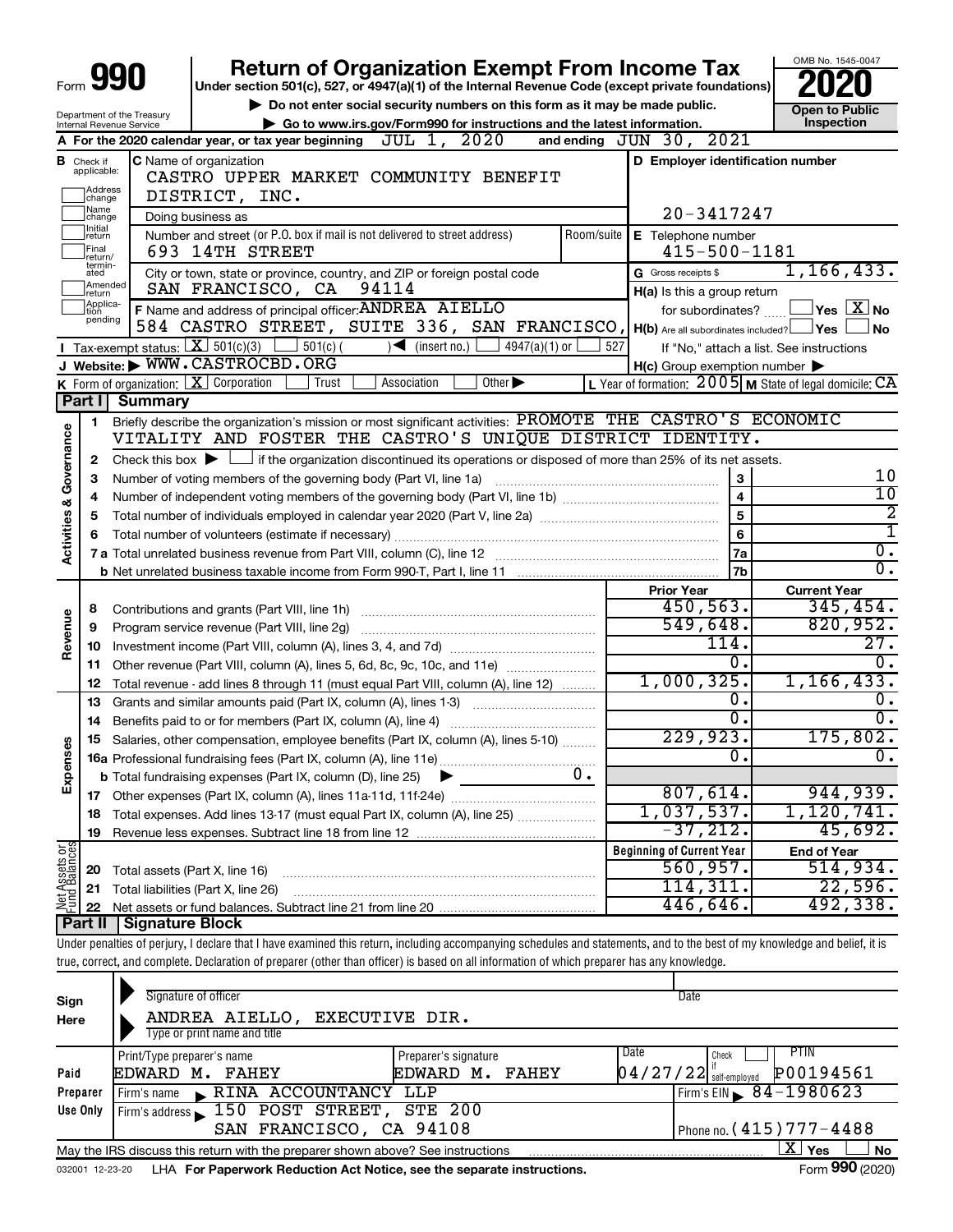|                | CASTRO UPPER MARKET COMMUNITY BENEFIT                                                                                                        |             |                                       |
|----------------|----------------------------------------------------------------------------------------------------------------------------------------------|-------------|---------------------------------------|
|                | DISTRICT, INC.<br>Form 990 (2020)                                                                                                            | 20-3417247  | Page 2                                |
|                | <b>Part III   Statement of Program Service Accomplishments</b>                                                                               |             |                                       |
|                |                                                                                                                                              |             | $\boxed{\text{X}}$                    |
| $\mathbf{1}$   | Briefly describe the organization's mission:                                                                                                 |             |                                       |
|                | PROVIDES SERVICES THAT IMPROVE THE QUALITY OF LIFE IN THE                                                                                    |             |                                       |
|                | NEIGHBORHOOD, EMPHASIZING CLEAN, SAFE, BEAUTIFUL STREETS.                                                                                    | IT ALSO     |                                       |
|                | PROMOTES THE AREA'S ECONOMIC VITALITY, FOSTERS THE CASTRO'S UNIQUE                                                                           |             |                                       |
|                | DISTRICT IDENTITY, AND HONORS ITS DIVERSE HISTORY.                                                                                           |             |                                       |
| $\overline{2}$ | Did the organization undertake any significant program services during the year which were not listed on the                                 |             |                                       |
|                | prior Form 990 or 990-EZ?                                                                                                                    |             | $\square$ Yes $\overline{{\rm X}}$ No |
|                | If "Yes," describe these new services on Schedule O.                                                                                         |             |                                       |
| 3              |                                                                                                                                              |             |                                       |
|                | If "Yes," describe these changes on Schedule O.                                                                                              |             |                                       |
| 4              | Describe the organization's program service accomplishments for each of its three largest program services, as measured by expenses.         |             |                                       |
|                | Section 501(c)(3) and 501(c)(4) organizations are required to report the amount of grants and allocations to others, the total expenses, and |             |                                       |
|                | revenue, if any, for each program service reported.                                                                                          |             |                                       |
| 4a             | 95, 553. including grants of \$ $14,000.$<br>) (Expenses \$<br>(Code:                                                                        |             |                                       |
|                | BEAUTIFICATION AND MARKETING:                                                                                                                |             |                                       |
|                | ENSURED JANE WARNER PLAZA, AT THE INTERSECTION OF CASTRO, MARKET AND                                                                         |             |                                       |
|                | 17TH STREET, IS A WELCOMING PUBLIC SPACE WITH VIBRANT LANDSCAPING AND                                                                        |             |                                       |
|                | SEATING. FUNDED LANDSCAPE IMPROVEMENTS IN THE RAISED PLANTER BEDS AT                                                                         |             |                                       |
|                | HARVEY MILK PLAZA.                                                                                                                           |             |                                       |
|                | MARKETING MATERIALS WERE DEVELOPED TO PROMOTE THE CASTRO AS A GREAT                                                                          |             |                                       |
|                | PLACE TO OPEN YOUR NEW BUSINESS OR EXPAND YOUR EXISTING BUSINESS. THESE                                                                      |             |                                       |
|                | MATERIALS WERE DISTRIBUTED IN NEIGHBORING COMMERCIAL DISTRICTS IN S.F.                                                                       |             |                                       |
|                | A BROKER WAS HIRED TO ASSIST IN FILLING THE VACANT COMMERCIAL                                                                                |             |                                       |
|                | STOREFRONTS IN THE DISTRICT. THE CBD ALSO APPLIED FOR A SHARED SPACES                                                                        |             |                                       |
|                | PERMIT IN JANE WARNER PLAZA, THEREBY ENABLING THREE OF THE MERCHANTS                                                                         |             |                                       |
|                | FRONTING THE PLAZA TO HAVE PARKLETS IN THE PLAZA. THESE PARKLETS                                                                             |             |                                       |
| 4b l           |                                                                                                                                              |             |                                       |
|                | (Expenses \$<br>(Code:<br>PUBLIC SAFETY AND SOCIAL SERVICES:                                                                                 |             |                                       |
|                | FUNDED BOTH SF PATROL SPECIAL POLICE (ARMED SECURITY GUARDS) AND PUBLIC                                                                      |             |                                       |
|                | SAFETY/COMMUNITY AMBASSADORS (UNARMED AMBASSADORS) TO PATROL (DAYTIME                                                                        |             |                                       |
|                | ON FOOT, NIGHTTIME IN VEHICLE), PROVIDING COVERAGE SEVEN DAYS A WEEK.                                                                        |             |                                       |
|                | THE FOCUS OF THE PATROLS IS TO CREATE SIDEWALKS AND PUBLIC SPACES THAT                                                                       |             |                                       |
|                | ARE MORE INVITING, FEEL SAFER, AND ENCOURAGE PEOPLE TO FREQUENT THE                                                                          |             |                                       |
|                | CASTRO TO SHOP AND PLAY. FUNDING WAS ALSO PROVIDED FOR THE DOWNTOWN                                                                          |             |                                       |
|                | STREETS TEAM TO WORK IN THE CASTRO SWEEPING THE SIDEWALKS AND PROVIDING                                                                      |             |                                       |
|                | PEER-TO-PEER STREET OUTREACH, AND JO                                                                                                         |             |                                       |
|                | <b>B READINESS TRAINING.</b>                                                                                                                 |             |                                       |
|                |                                                                                                                                              |             |                                       |
|                |                                                                                                                                              |             |                                       |
| 4с             | $677$ , $205$ or including grants of \$                                                                                                      | (Revenue \$ | 592, 558.                             |
|                | (Code:<br>(Expenses \$<br>CLEANING SERVICES:                                                                                                 |             |                                       |
|                | SIDEWALK SWEEPING, POWER WASHING, AND GRAFFITI REMOVAL WERE PROVIDED                                                                         |             |                                       |
|                | ALONG THE FRONTAGES OF EACH PARCEL WITHIN THE CASTRO CBD'S BOUNDARIES.                                                                       |             |                                       |
|                | THIS INCLUDES MAINTAINING A DISPATCH NUMBER FOR PROPERTY OWNERS,                                                                             |             |                                       |
|                | MERCHANTS, AND RESIDENTS TO CALL IN CLEANING-RELATED PROBLEMS ON THE                                                                         |             |                                       |
|                | SIDEWALK. THE FOLLOWING DATA REFLECTS SOME OF THE MORE SIGNIFICANT                                                                           |             |                                       |
|                | BENEFITS THE CASTRO COMMUNITY BENEFIT DISTRICT CLEANING SERVICES                                                                             |             |                                       |
|                | BROUGHT TO THE DISTRICT: REMOVED 91,435 POUNDS OF TRASH, AND 4,652                                                                           |             |                                       |
|                | HAZARDOUS NEEDLES, 10,224 INSTANCES OF GRAFFITI WERE ABATED AND 10,970                                                                       |             |                                       |
|                | INCIDENCES OF HAZARDOUS WASTE WERE REMOVED CLEANED, AND SANITIZED.                                                                           |             |                                       |
|                |                                                                                                                                              |             |                                       |
|                |                                                                                                                                              |             |                                       |
|                |                                                                                                                                              |             |                                       |
|                | 4d Other program services (Describe on Schedule O.)                                                                                          | 214, 394.   |                                       |
|                | (Revenue \$<br>(Expenses \$<br>including grants of \$<br>1,005,458.                                                                          |             |                                       |
|                | 4e Total program service expenses                                                                                                            |             |                                       |
|                | SEE SCHEDULE O FOR CONTINUATION(S)                                                                                                           |             | Form 990 (2020)                       |
|                | 032002 12-23-20<br>2                                                                                                                         |             |                                       |
|                |                                                                                                                                              |             |                                       |

|  | 16030427 769114 0660915 |  |
|--|-------------------------|--|
|  |                         |  |

15 2020.05093 CASTRO UPPER MARKET COMMUNI 06609151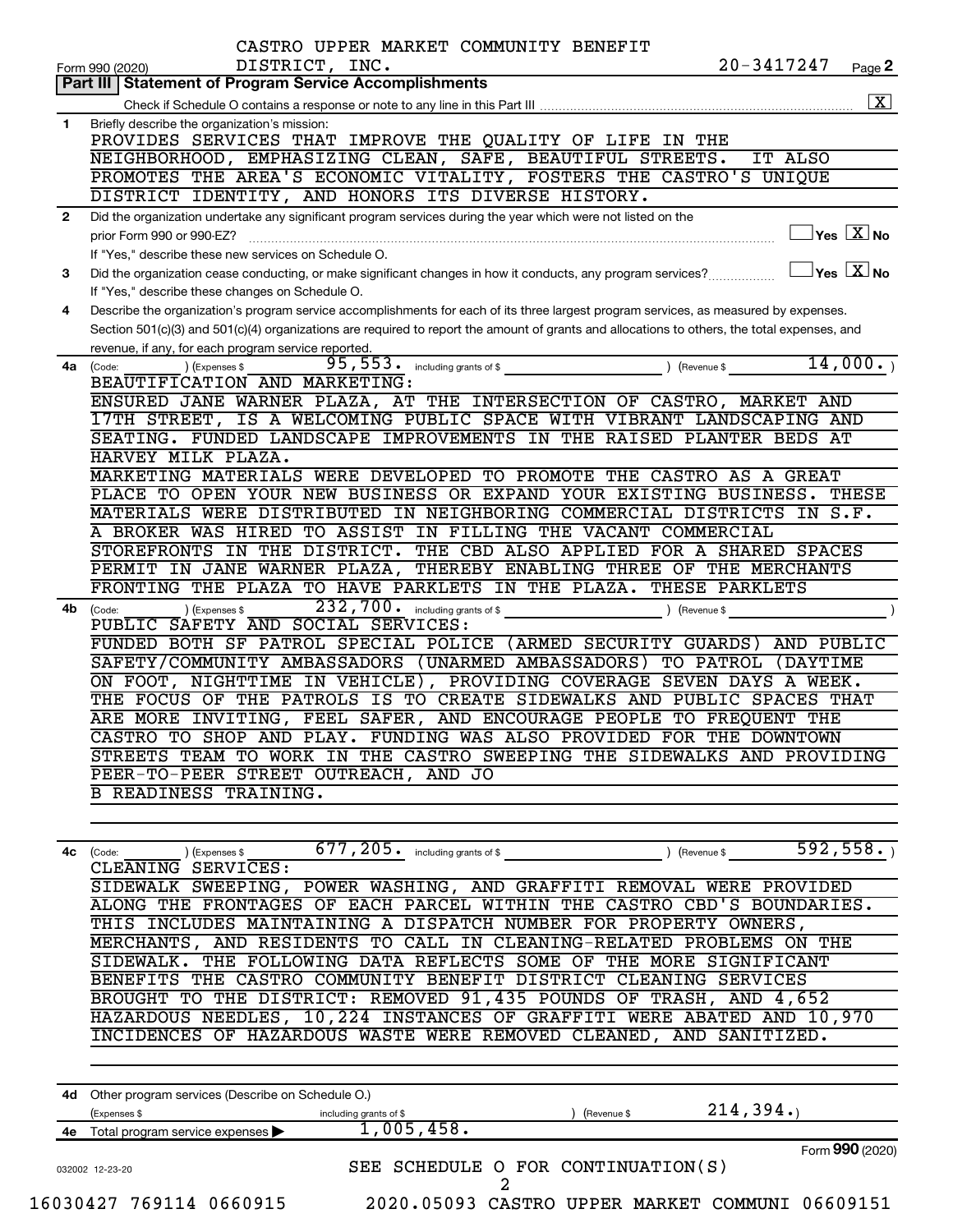**Part IV Checklist of Required Schedules**

DISTRICT, INC.

|     |                                                                                                                                                                                                                                                       |                 | Yes | No                         |
|-----|-------------------------------------------------------------------------------------------------------------------------------------------------------------------------------------------------------------------------------------------------------|-----------------|-----|----------------------------|
| 1.  | Is the organization described in section $501(c)(3)$ or $4947(a)(1)$ (other than a private foundation)?                                                                                                                                               |                 |     |                            |
|     | If "Yes," complete Schedule A                                                                                                                                                                                                                         | 1               | х   |                            |
| 2   | Is the organization required to complete Schedule B, Schedule of Contributors? [111] [12] the organization required to complete Schedule B, Schedule of Contributors?                                                                                 | $\mathbf{2}$    |     | X                          |
| 3   | Did the organization engage in direct or indirect political campaign activities on behalf of or in opposition to candidates for                                                                                                                       |                 |     |                            |
|     | public office? If "Yes," complete Schedule C, Part I                                                                                                                                                                                                  | 3               |     | x                          |
| 4   | Section 501(c)(3) organizations. Did the organization engage in lobbying activities, or have a section 501(h) election in effect                                                                                                                      |                 |     |                            |
|     |                                                                                                                                                                                                                                                       | 4               |     | x                          |
| 5   | Is the organization a section 501(c)(4), 501(c)(5), or 501(c)(6) organization that receives membership dues, assessments, or                                                                                                                          |                 |     |                            |
|     |                                                                                                                                                                                                                                                       | 5               |     | x                          |
| 6   | Did the organization maintain any donor advised funds or any similar funds or accounts for which donors have the right to                                                                                                                             |                 |     | x                          |
|     | provide advice on the distribution or investment of amounts in such funds or accounts? If "Yes," complete Schedule D, Part I                                                                                                                          | 6               |     |                            |
| 7   | Did the organization receive or hold a conservation easement, including easements to preserve open space,                                                                                                                                             |                 |     | x                          |
|     |                                                                                                                                                                                                                                                       | $\overline{7}$  |     |                            |
| 8   | Did the organization maintain collections of works of art, historical treasures, or other similar assets? If "Yes," complete                                                                                                                          | 8               |     | x                          |
| 9   | Did the organization report an amount in Part X, line 21, for escrow or custodial account liability, serve as a custodian for                                                                                                                         |                 |     |                            |
|     | amounts not listed in Part X; or provide credit counseling, debt management, credit repair, or debt negotiation services?                                                                                                                             |                 |     |                            |
|     |                                                                                                                                                                                                                                                       | 9               |     | х                          |
| 10  | Did the organization, directly or through a related organization, hold assets in donor-restricted endowments                                                                                                                                          |                 |     |                            |
|     |                                                                                                                                                                                                                                                       | 10              |     | x                          |
| 11  | If the organization's answer to any of the following questions is "Yes," then complete Schedule D, Parts VI, VII, VIII, IX, or X                                                                                                                      |                 |     |                            |
|     | as applicable.                                                                                                                                                                                                                                        |                 |     |                            |
|     | a Did the organization report an amount for land, buildings, and equipment in Part X, line 10? If "Yes," complete Schedule D,                                                                                                                         |                 |     |                            |
|     | Part VI                                                                                                                                                                                                                                               | 11a             | х   |                            |
|     | <b>b</b> Did the organization report an amount for investments - other securities in Part X, line 12, that is 5% or more of its total                                                                                                                 |                 |     |                            |
|     |                                                                                                                                                                                                                                                       | 11b             |     | x                          |
|     | c Did the organization report an amount for investments - program related in Part X, line 13, that is 5% or more of its total                                                                                                                         |                 |     |                            |
|     |                                                                                                                                                                                                                                                       | 11c             |     | x                          |
|     | d Did the organization report an amount for other assets in Part X, line 15, that is 5% or more of its total assets reported in                                                                                                                       |                 |     |                            |
|     |                                                                                                                                                                                                                                                       | 11d             |     | x                          |
|     |                                                                                                                                                                                                                                                       | 11e             | х   |                            |
| f   | Did the organization's separate or consolidated financial statements for the tax year include a footnote that addresses                                                                                                                               |                 |     |                            |
|     | the organization's liability for uncertain tax positions under FIN 48 (ASC 740)? If "Yes," complete Schedule D, Part X                                                                                                                                | 11f             |     | x                          |
|     | 12a Did the organization obtain separate, independent audited financial statements for the tax year? If "Yes," complete                                                                                                                               |                 |     |                            |
|     | Schedule D, Parts XI and XII                                                                                                                                                                                                                          | 12a             |     | x                          |
|     | <b>b</b> Was the organization included in consolidated, independent audited financial statements for the tax year?                                                                                                                                    |                 |     |                            |
|     | If "Yes," and if the organization answered "No" to line 12a, then completing Schedule D, Parts XI and XII is optional <i>www.man</i>                                                                                                                  | 12 <sub>b</sub> |     | Χ<br>$\overline{\text{x}}$ |
| 13  | Is the organization a school described in section $170(b)(1)(A)(ii)?$ If "Yes," complete Schedule E                                                                                                                                                   | 13              |     | X                          |
| 14a |                                                                                                                                                                                                                                                       | 14a             |     |                            |
| b   | Did the organization have aggregate revenues or expenses of more than \$10,000 from grantmaking, fundraising, business,<br>investment, and program service activities outside the United States, or aggregate foreign investments valued at \$100,000 |                 |     |                            |
|     |                                                                                                                                                                                                                                                       | 14b             |     | x                          |
| 15  | Did the organization report on Part IX, column (A), line 3, more than \$5,000 of grants or other assistance to or for any                                                                                                                             |                 |     |                            |
|     |                                                                                                                                                                                                                                                       | 15              |     | x                          |
| 16  | Did the organization report on Part IX, column (A), line 3, more than \$5,000 of aggregate grants or other assistance to                                                                                                                              |                 |     |                            |
|     |                                                                                                                                                                                                                                                       | 16              |     | x                          |
| 17  | Did the organization report a total of more than \$15,000 of expenses for professional fundraising services on Part IX,                                                                                                                               |                 |     |                            |
|     |                                                                                                                                                                                                                                                       | 17              |     | x                          |
| 18  | Did the organization report more than \$15,000 total of fundraising event gross income and contributions on Part VIII, lines                                                                                                                          |                 |     |                            |
|     |                                                                                                                                                                                                                                                       | 18              |     | x                          |
| 19  | Did the organization report more than \$15,000 of gross income from gaming activities on Part VIII, line 9a? If "Yes,"                                                                                                                                |                 |     |                            |
|     |                                                                                                                                                                                                                                                       | 19              |     | х                          |
| 20a |                                                                                                                                                                                                                                                       | 20a             |     | x                          |
|     |                                                                                                                                                                                                                                                       | 20 <sub>b</sub> |     |                            |
| 21  | Did the organization report more than \$5,000 of grants or other assistance to any domestic organization or                                                                                                                                           |                 |     |                            |
|     |                                                                                                                                                                                                                                                       | 21              |     | x                          |
|     | 032003 12-23-20                                                                                                                                                                                                                                       |                 |     | Form 990 (2020)            |

16030427 769114 0660915 2020.05093 CASTRO UPPER MARKET COMMUNI 06609151 3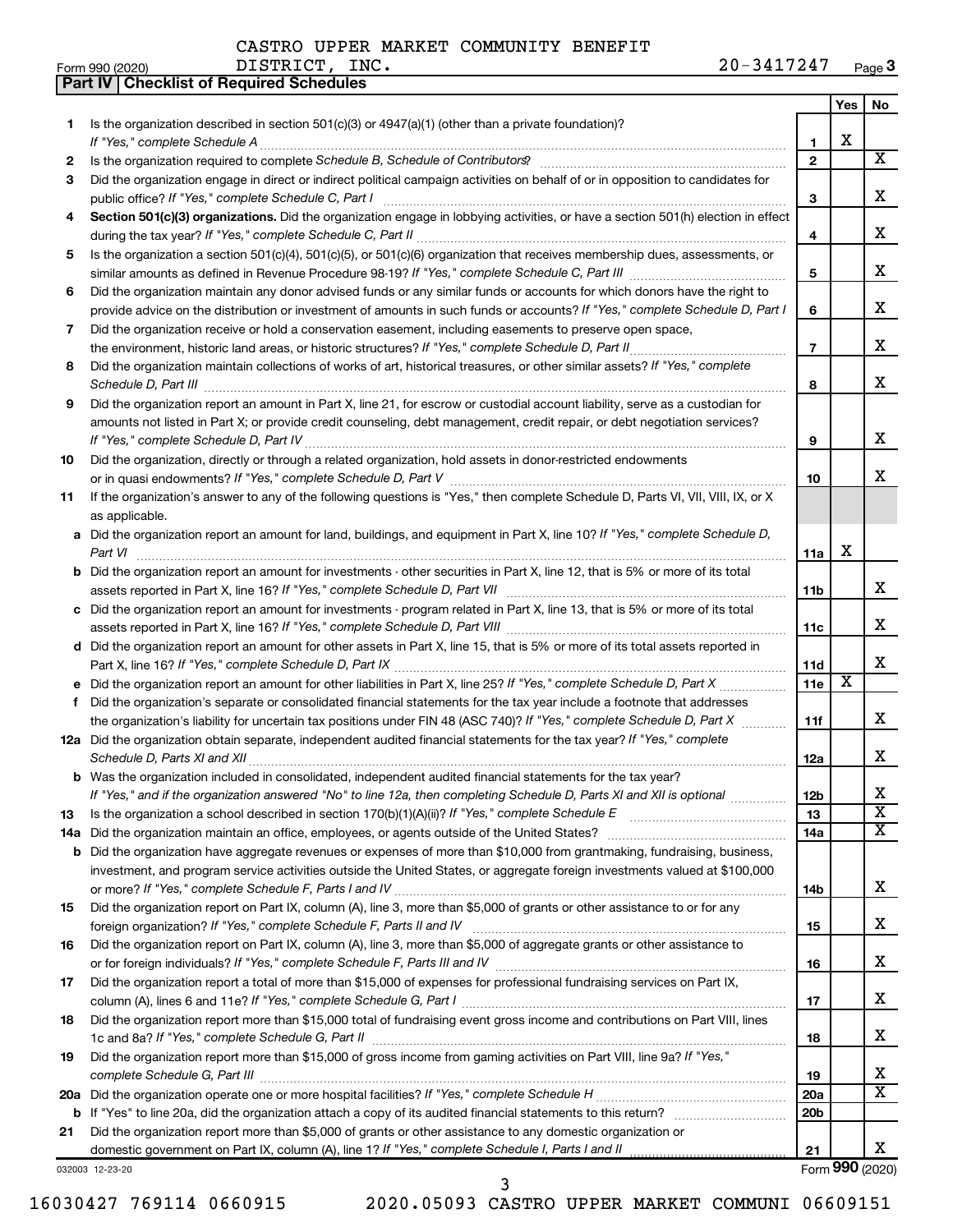*(continued)* **Part IV Checklist of Required Schedules**

|               |                                                                                                                                                                                                                                                         |                 | Yes   | No |
|---------------|---------------------------------------------------------------------------------------------------------------------------------------------------------------------------------------------------------------------------------------------------------|-----------------|-------|----|
| 22            | Did the organization report more than \$5,000 of grants or other assistance to or for domestic individuals on                                                                                                                                           | 22              |       |    |
| 23            | Did the organization answer "Yes" to Part VII, Section A, line 3, 4, or 5 about compensation of the organization's current                                                                                                                              |                 |       |    |
|               | and former officers, directors, trustees, key employees, and highest compensated employees? If "Yes," complete<br>Schedule J <b>www.communications.communications.communications.com</b>                                                                | 23              |       |    |
|               | 24a Did the organization have a tax-exempt bond issue with an outstanding principal amount of more than \$100,000 as of the                                                                                                                             |                 |       |    |
|               | last day of the year, that was issued after December 31, 2002? If "Yes," answer lines 24b through 24d and complete                                                                                                                                      | 24a             |       |    |
|               |                                                                                                                                                                                                                                                         | 24 <sub>b</sub> |       |    |
|               | c Did the organization maintain an escrow account other than a refunding escrow at any time during the year to defease                                                                                                                                  | 24с             |       |    |
|               |                                                                                                                                                                                                                                                         | 24d             |       |    |
|               | 25a Section 501(c)(3), 501(c)(4), and 501(c)(29) organizations. Did the organization engage in an excess benefit                                                                                                                                        |                 |       |    |
|               |                                                                                                                                                                                                                                                         | 25a             |       |    |
|               | <b>b</b> Is the organization aware that it engaged in an excess benefit transaction with a disqualified person in a prior year, and                                                                                                                     |                 |       |    |
|               | that the transaction has not been reported on any of the organization's prior Forms 990 or 990-EZ? If "Yes," complete<br>Schedule L. Part I                                                                                                             | 25b             |       |    |
| 26            | Did the organization report any amount on Part X, line 5 or 22, for receivables from or payables to any current                                                                                                                                         |                 |       |    |
|               | or former officer, director, trustee, key employee, creator or founder, substantial contributor, or 35%                                                                                                                                                 |                 |       |    |
|               |                                                                                                                                                                                                                                                         | 26              |       |    |
| 27            | Did the organization provide a grant or other assistance to any current or former officer, director, trustee, key employee,                                                                                                                             |                 |       |    |
|               | creator or founder, substantial contributor or employee thereof, a grant selection committee member, or to a 35% controlled<br>entity (including an employee thereof) or family member of any of these persons? If "Yes," complete Schedule L, Part III | 27              |       |    |
| 28            | Was the organization a party to a business transaction with one of the following parties (see Schedule L, Part IV<br>instructions, for applicable filing thresholds, conditions, and exceptions):                                                       |                 |       |    |
|               | a A current or former officer, director, trustee, key employee, creator or founder, or substantial contributor? If                                                                                                                                      | 28a             |       |    |
|               |                                                                                                                                                                                                                                                         | 28 <sub>b</sub> |       |    |
|               | c A 35% controlled entity of one or more individuals and/or organizations described in lines 28a or 28b?/f                                                                                                                                              |                 |       |    |
|               |                                                                                                                                                                                                                                                         | 28c             |       |    |
| 29            |                                                                                                                                                                                                                                                         | 29              |       |    |
| 30            | Did the organization receive contributions of art, historical treasures, or other similar assets, or qualified conservation                                                                                                                             | 30              |       |    |
| 31            | Did the organization liquidate, terminate, or dissolve and cease operations? If "Yes," complete Schedule N, Part I                                                                                                                                      | 31              |       |    |
| 32            | Did the organization sell, exchange, dispose of, or transfer more than 25% of its net assets? If "Yes," complete                                                                                                                                        | 32              |       |    |
| 33            | Did the organization own 100% of an entity disregarded as separate from the organization under Regulations                                                                                                                                              |                 |       |    |
|               |                                                                                                                                                                                                                                                         | 33              |       |    |
| 34            | Was the organization related to any tax-exempt or taxable entity? If "Yes," complete Schedule R, Part II, III, or IV, and<br>Part V, line 1                                                                                                             | 34              |       |    |
|               | 35a Did the organization have a controlled entity within the meaning of section 512(b)(13)?                                                                                                                                                             | <b>35a</b>      |       |    |
|               | b If "Yes" to line 35a, did the organization receive any payment from or engage in any transaction with a controlled entity                                                                                                                             | 35b             |       |    |
| 36            | Section 501(c)(3) organizations. Did the organization make any transfers to an exempt non-charitable related organization?                                                                                                                              | 36              |       |    |
| 37            | Did the organization conduct more than 5% of its activities through an entity that is not a related organization<br>and that is treated as a partnership for federal income tax purposes? If "Yes," complete Schedule R, Part VI                        | 37              |       |    |
| 38            | Did the organization complete Schedule O and provide explanations in Schedule O for Part VI, lines 11b and 19?                                                                                                                                          | 38              | X     |    |
| <b>Part V</b> | <b>Statements Regarding Other IRS Filings and Tax Compliance</b><br>Check if Schedule O contains a response or note to any line in this Part V [11] matter contains and the Schedule O contains a response or note to any line in this Part V           |                 |       |    |
|               |                                                                                                                                                                                                                                                         |                 | Yes l |    |
|               |                                                                                                                                                                                                                                                         |                 |       |    |
|               |                                                                                                                                                                                                                                                         |                 |       |    |
|               |                                                                                                                                                                                                                                                         |                 |       |    |
|               | c Did the organization comply with backup withholding rules for reportable payments to vendors and reportable gaming                                                                                                                                    |                 |       |    |
|               |                                                                                                                                                                                                                                                         | 1c              |       |    |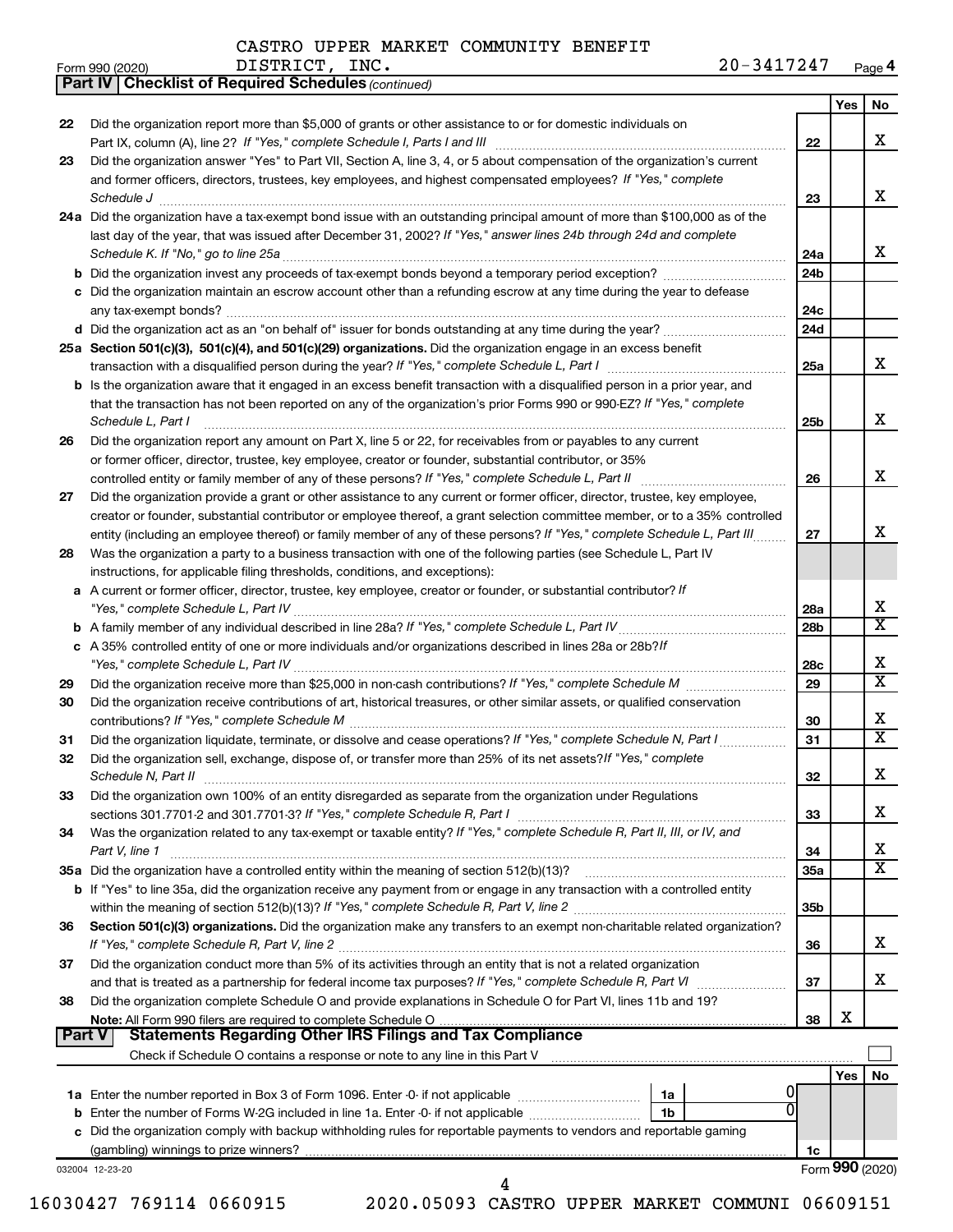| Form 990 (2020) | INC.<br><b>DISTRICT</b> | -3417247<br>$20 -$<br>Page 5 |
|-----------------|-------------------------|------------------------------|
|-----------------|-------------------------|------------------------------|

| <b>Part V</b> | Statements Regarding Other IRS Filings and Tax Compliance (continued)                                                                           |                |     |                         |  |
|---------------|-------------------------------------------------------------------------------------------------------------------------------------------------|----------------|-----|-------------------------|--|
|               |                                                                                                                                                 |                | Yes | No                      |  |
|               | 2a Enter the number of employees reported on Form W-3, Transmittal of Wage and Tax Statements,                                                  |                |     |                         |  |
|               | 2<br>filed for the calendar year ending with or within the year covered by this return<br>2a                                                    |                |     |                         |  |
| b             | If at least one is reported on line 2a, did the organization file all required federal employment tax returns?                                  | 2 <sub>b</sub> |     | х                       |  |
|               |                                                                                                                                                 |                |     |                         |  |
| За            | Did the organization have unrelated business gross income of \$1,000 or more during the year?                                                   | За             |     | х                       |  |
|               |                                                                                                                                                 | 3b             |     |                         |  |
|               | 4a At any time during the calendar year, did the organization have an interest in, or a signature or other authority over, a                    |                |     |                         |  |
|               | financial account in a foreign country (such as a bank account, securities account, or other financial account)?                                | 4a             |     | х                       |  |
|               | <b>b</b> If "Yes," enter the name of the foreign country $\blacktriangleright$                                                                  |                |     |                         |  |
|               | See instructions for filing requirements for FinCEN Form 114, Report of Foreign Bank and Financial Accounts (FBAR).                             |                |     |                         |  |
| 5а            |                                                                                                                                                 | 5a             |     | х                       |  |
| b             |                                                                                                                                                 | 5 <sub>b</sub> |     | $\overline{\mathbf{X}}$ |  |
| с             |                                                                                                                                                 | 5c             |     |                         |  |
| 6а            | Does the organization have annual gross receipts that are normally greater than \$100,000, and did the organization solicit                     |                |     |                         |  |
|               |                                                                                                                                                 | 6a             |     | х                       |  |
| b             | If "Yes," did the organization include with every solicitation an express statement that such contributions or gifts                            |                |     |                         |  |
|               |                                                                                                                                                 | 6b             |     |                         |  |
| 7             | Organizations that may receive deductible contributions under section 170(c).                                                                   |                |     |                         |  |
| a             | Did the organization receive a payment in excess of \$75 made partly as a contribution and partly for goods and services provided to the payor? | 7a             |     | х                       |  |
| b             |                                                                                                                                                 | 7b             |     |                         |  |
|               | Did the organization sell, exchange, or otherwise dispose of tangible personal property for which it was required                               |                |     |                         |  |
|               |                                                                                                                                                 | 7c             |     | x                       |  |
| d             | 7d                                                                                                                                              |                |     |                         |  |
| е             | Did the organization receive any funds, directly or indirectly, to pay premiums on a personal benefit contract?                                 | 7е             |     |                         |  |
| f             |                                                                                                                                                 | 7f             |     |                         |  |
|               | If the organization received a contribution of qualified intellectual property, did the organization file Form 8899 as required?                |                |     |                         |  |
| h             | If the organization received a contribution of cars, boats, airplanes, or other vehicles, did the organization file a Form 1098-C?              |                |     |                         |  |
| 8             | Sponsoring organizations maintaining donor advised funds. Did a donor advised fund maintained by the                                            |                |     |                         |  |
|               |                                                                                                                                                 | 8              |     |                         |  |
| 9             | Sponsoring organizations maintaining donor advised funds.                                                                                       |                |     |                         |  |
| а             | Did the sponsoring organization make any taxable distributions under section 4966?                                                              | <b>9a</b>      |     |                         |  |
| b             |                                                                                                                                                 | 9b             |     |                         |  |
| 10            | Section 501(c)(7) organizations. Enter:                                                                                                         |                |     |                         |  |
|               | 10a                                                                                                                                             |                |     |                         |  |
|               | 10 <sub>b</sub><br>Gross receipts, included on Form 990, Part VIII, line 12, for public use of club facilities                                  |                |     |                         |  |
| 11            | Section 501(c)(12) organizations. Enter:                                                                                                        |                |     |                         |  |
|               | 11a                                                                                                                                             |                |     |                         |  |
|               | Gross income from other sources (Do not net amounts due or paid to other sources against                                                        |                |     |                         |  |
|               | 11b                                                                                                                                             |                |     |                         |  |
|               | 12a Section 4947(a)(1) non-exempt charitable trusts. Is the organization filing Form 990 in lieu of Form 1041?                                  | 12a            |     |                         |  |
| b             | 12b<br>If "Yes," enter the amount of tax-exempt interest received or accrued during the year                                                    |                |     |                         |  |
| 13            | Section 501(c)(29) qualified nonprofit health insurance issuers.                                                                                |                |     |                         |  |
| а             | Is the organization licensed to issue qualified health plans in more than one state?                                                            | 1За            |     |                         |  |
|               | <b>Note:</b> See the instructions for additional information the organization must report on Schedule O.                                        |                |     |                         |  |
| b             | Enter the amount of reserves the organization is required to maintain by the states in which the                                                |                |     |                         |  |
|               | 13b                                                                                                                                             |                |     |                         |  |
| с             | 13c                                                                                                                                             |                |     |                         |  |
| 14a           | Did the organization receive any payments for indoor tanning services during the tax year?                                                      | 14a            |     | x                       |  |
|               | <b>b</b> If "Yes," has it filed a Form 720 to report these payments? If "No," provide an explanation on Schedule O                              | 14b            |     |                         |  |
| 15            | Is the organization subject to the section 4960 tax on payment(s) of more than \$1,000,000 in remuneration or                                   |                |     |                         |  |
|               | excess parachute payment(s) during the year?                                                                                                    | 15             |     | х                       |  |
|               | If "Yes," see instructions and file Form 4720, Schedule N.                                                                                      |                |     |                         |  |
| 16            | Is the organization an educational institution subject to the section 4968 excise tax on net investment income?                                 | 16             |     | x                       |  |
|               | If "Yes," complete Form 4720, Schedule O.                                                                                                       |                |     |                         |  |

Form (2020) **990**

032005 12-23-20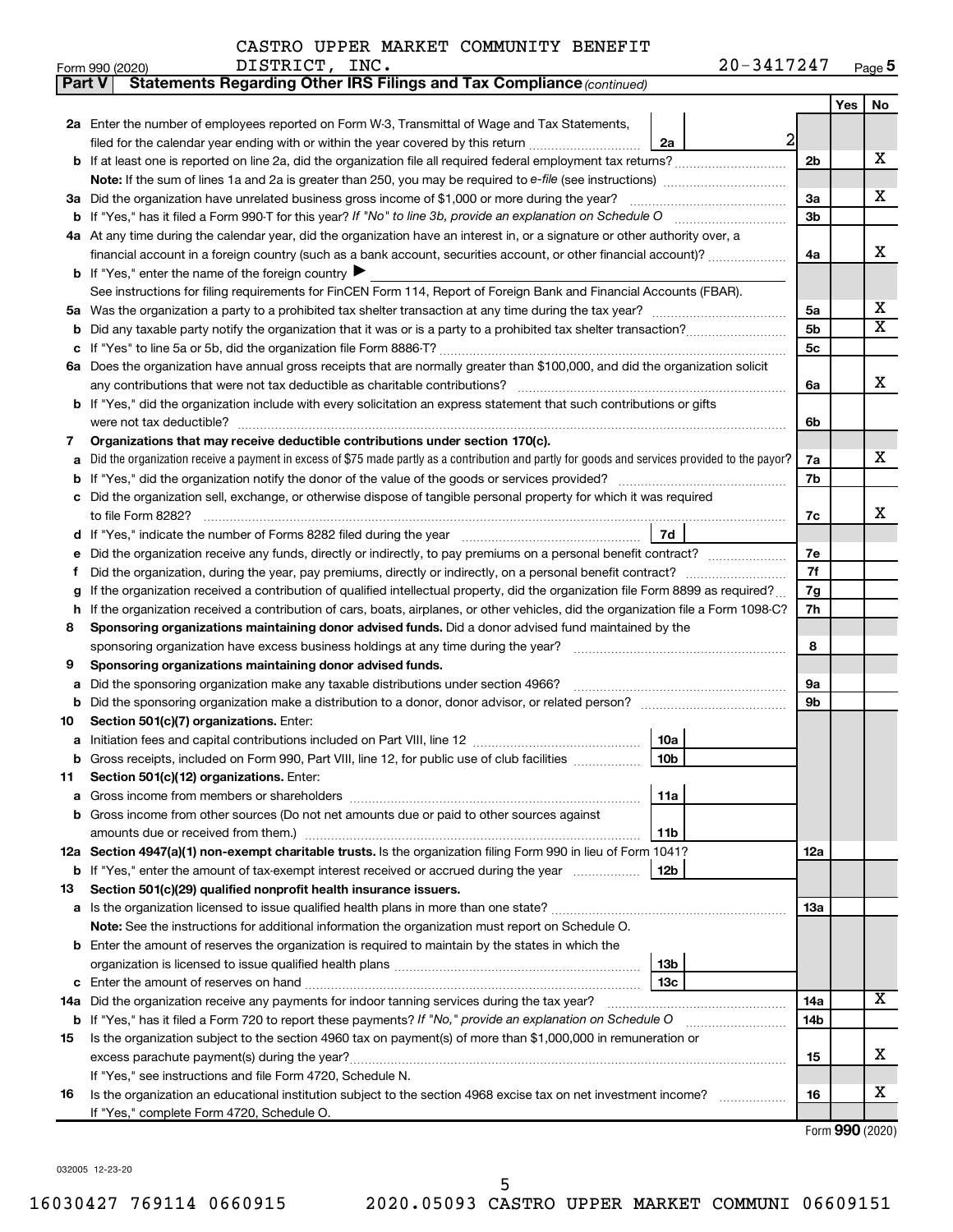|  | Part VI   Governance, Management, and Disclosure For each "Yes" response to lines 2 through 7b below, and for a "No" response |  |  |  |
|--|-------------------------------------------------------------------------------------------------------------------------------|--|--|--|
|  | to line 8a, 8b, or 10b below, describe the circumstances, processes, or changes on Schedule O. See instructions.              |  |  |  |

|     | Check if Schedule O contains a response or note to any line in this Part VI [11] [12] Check if Schedule O contains a response or note to any line in this Part VI                                                |    |                 |                         | $\mathbf{X}$ |
|-----|------------------------------------------------------------------------------------------------------------------------------------------------------------------------------------------------------------------|----|-----------------|-------------------------|--------------|
|     | <b>Section A. Governing Body and Management</b>                                                                                                                                                                  |    |                 |                         |              |
|     |                                                                                                                                                                                                                  |    |                 | Yes                     | No           |
|     | 1a Enter the number of voting members of the governing body at the end of the tax year <i>manument</i>                                                                                                           | 1a | 10 <sub>l</sub> |                         |              |
|     | If there are material differences in voting rights among members of the governing body, or if the governing                                                                                                      |    |                 |                         |              |
|     | body delegated broad authority to an executive committee or similar committee, explain on Schedule O.                                                                                                            |    |                 |                         |              |
| b   | Enter the number of voting members included on line 1a, above, who are independent                                                                                                                               | 1b | 10              |                         |              |
| 2   | Did any officer, director, trustee, or key employee have a family relationship or a business relationship with any other                                                                                         |    |                 |                         |              |
|     | officer, director, trustee, or key employee?                                                                                                                                                                     |    | 2               |                         |              |
| 3   | Did the organization delegate control over management duties customarily performed by or under the direct supervision                                                                                            |    |                 |                         |              |
|     |                                                                                                                                                                                                                  |    | 3               |                         |              |
| 4   | Did the organization make any significant changes to its governing documents since the prior Form 990 was filed?                                                                                                 |    | 4               |                         |              |
| 5   |                                                                                                                                                                                                                  |    | 5               |                         |              |
| 6   |                                                                                                                                                                                                                  |    | 6               |                         |              |
| 7a  | Did the organization have members, stockholders, or other persons who had the power to elect or appoint one or                                                                                                   |    |                 |                         |              |
|     |                                                                                                                                                                                                                  |    | 7a              |                         |              |
| b   | Are any governance decisions of the organization reserved to (or subject to approval by) members, stockholders, or                                                                                               |    |                 |                         |              |
|     | persons other than the governing body?                                                                                                                                                                           |    | 7b              |                         |              |
| 8   | Did the organization contemporaneously document the meetings held or written actions undertaken during the year by the following:                                                                                |    |                 |                         |              |
| а   |                                                                                                                                                                                                                  |    | 8а              | x                       |              |
| b   |                                                                                                                                                                                                                  |    | 8b              | $\overline{\textbf{x}}$ |              |
| 9   | Is there any officer, director, trustee, or key employee listed in Part VII, Section A, who cannot be reached at the                                                                                             |    |                 |                         |              |
|     |                                                                                                                                                                                                                  |    | 9               |                         |              |
|     | <b>Section B. Policies</b> (This Section B requests information about policies not required by the Internal Revenue Code.)                                                                                       |    |                 |                         |              |
|     |                                                                                                                                                                                                                  |    |                 | Yes                     |              |
|     |                                                                                                                                                                                                                  |    | 10a             |                         |              |
|     | <b>b</b> If "Yes," did the organization have written policies and procedures governing the activities of such chapters, affiliates,                                                                              |    |                 |                         |              |
|     |                                                                                                                                                                                                                  |    | 10 <sub>b</sub> |                         |              |
|     |                                                                                                                                                                                                                  |    | 11a             | X                       |              |
|     | 11a Has the organization provided a complete copy of this Form 990 to all members of its governing body before filing the form?                                                                                  |    |                 |                         |              |
|     | <b>b</b> Describe in Schedule O the process, if any, used by the organization to review this Form 990.                                                                                                           |    |                 | х                       |              |
| 12a |                                                                                                                                                                                                                  |    | 12a             | $\overline{\textbf{x}}$ |              |
| b   | Were officers, directors, or trustees, and key employees required to disclose annually interests that could give rise to conflicts?                                                                              |    | 12 <sub>b</sub> |                         |              |
| с   | Did the organization regularly and consistently monitor and enforce compliance with the policy? If "Yes," describe                                                                                               |    |                 | х                       |              |
|     |                                                                                                                                                                                                                  |    | 12c             | $\overline{\textbf{x}}$ |              |
| 13  |                                                                                                                                                                                                                  |    | 13              |                         |              |
| 14  | Did the organization have a written document retention and destruction policy? [11] manufaction materials and destruction policy? [11] manufaction have a written document retention and destruction policy?     |    | 14              | $\overline{\textbf{x}}$ |              |
| 15  | Did the process for determining compensation of the following persons include a review and approval by independent                                                                                               |    |                 |                         |              |
|     | persons, comparability data, and contemporaneous substantiation of the deliberation and decision?                                                                                                                |    |                 |                         |              |
| а   | The organization's CEO, Executive Director, or top management official manufactured content of the organization's CEO, Executive Director, or top management official manufactured content of the organization's |    | <b>15a</b>      | х                       |              |
|     |                                                                                                                                                                                                                  |    | 15b             | $\overline{\textbf{x}}$ |              |
|     | If "Yes" to line 15a or 15b, describe the process in Schedule O (see instructions).                                                                                                                              |    |                 |                         |              |
|     | 16a Did the organization invest in, contribute assets to, or participate in a joint venture or similar arrangement with a                                                                                        |    |                 |                         |              |
|     | taxable entity during the year?                                                                                                                                                                                  |    | 16a             |                         |              |
|     | b If "Yes," did the organization follow a written policy or procedure requiring the organization to evaluate its participation                                                                                   |    |                 |                         |              |
|     | in joint venture arrangements under applicable federal tax law, and take steps to safeguard the organization's                                                                                                   |    |                 |                         |              |
|     | exempt status with respect to such arrangements?                                                                                                                                                                 |    | 16b             |                         |              |
|     | <b>Section C. Disclosure</b>                                                                                                                                                                                     |    |                 |                         |              |
| 17  | List the states with which a copy of this Form 990 is required to be filed $\blacktriangleright$ CA                                                                                                              |    |                 |                         |              |
| 18  | Section 6104 requires an organization to make its Forms 1023 (1024 or 1024-A, if applicable), 990, and 990-T (Section 501(c)(3)s only) available                                                                 |    |                 |                         |              |
|     | for public inspection. Indicate how you made these available. Check all that apply.                                                                                                                              |    |                 |                         |              |
|     | $\lfloor x \rfloor$ Upon request<br><b>X</b> Own website<br>Another's website<br>Other (explain on Schedule O)                                                                                                   |    |                 |                         |              |
| 19  | Describe on Schedule O whether (and if so, how) the organization made its governing documents, conflict of interest policy, and financial                                                                        |    |                 |                         |              |
|     | statements available to the public during the tax year.                                                                                                                                                          |    |                 |                         |              |
| 20  | State the name, address, and telephone number of the person who possesses the organization's books and records $\blacktriangleright$                                                                             |    |                 |                         |              |
|     | ANDREA AIELLO - (415) 500-1181                                                                                                                                                                                   |    |                 |                         |              |
|     | 94114<br>693 14TH STREET,<br>SAN FRANCISCO,<br>CA                                                                                                                                                                |    |                 |                         |              |
|     | 032006 12-23-20                                                                                                                                                                                                  |    |                 | Form 990 (2020)         |              |
|     | 6                                                                                                                                                                                                                |    |                 |                         |              |
|     | 16030427 769114 0660915<br>2020.05093 CASTRO UPPER MARKET COMMUNI 06609151                                                                                                                                       |    |                 |                         |              |
|     |                                                                                                                                                                                                                  |    |                 |                         |              |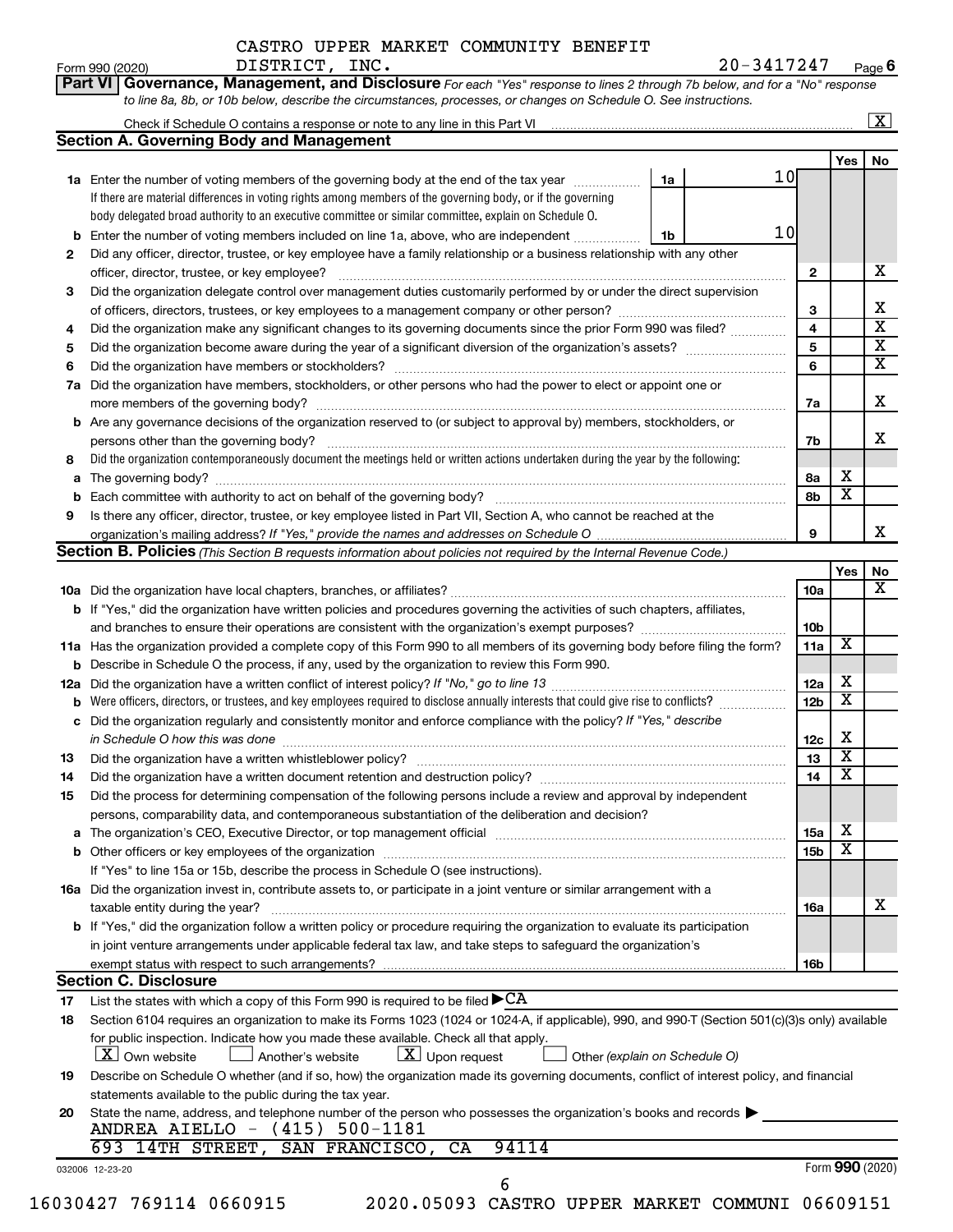| CASTRO UPPER MARKET COMMUNITY BENEFIT |  |  |
|---------------------------------------|--|--|
|---------------------------------------|--|--|

 $\Box$ 

|  |                                               |  | Part VII Compensation of Officers, Directors, Trustees, Key Employees, Highest Compensated |  |
|--|-----------------------------------------------|--|--------------------------------------------------------------------------------------------|--|
|  | <b>Employees, and Independent Contractors</b> |  |                                                                                            |  |

Check if Schedule O contains a response or note to any line in this Part VII

**Section A. Officers, Directors, Trustees, Key Employees, and Highest Compensated Employees**

**1a**  Complete this table for all persons required to be listed. Report compensation for the calendar year ending with or within the organization's tax year.  $\bullet$  List all of the organization's current officers, directors, trustees (whether individuals or organizations), regardless of amount of compensation.

Enter -0- in columns (D), (E), and (F) if no compensation was paid.

**•** List all of the organization's current key employees, if any. See instructions for definition of "key employee."

• List the organization's five *current* highest compensated employees (other than an officer, director, trustee, or key employee) who received reportable compensation (Box 5 of Form W-2 and/or Box 7 of Form 1099-MISC) of more than \$100,000 from the organization and any related organizations.

 $\bullet$  List all of the organization's former officers, key employees, and highest compensated employees who received more than \$100,000 of reportable compensation from the organization and any related organizations.

**•** List all of the organization's former directors or trustees that received, in the capacity as a former director or trustee of the organization, more than \$10,000 of reportable compensation from the organization and any related organizations.

See instructions for the order in which to list the persons above.

Check this box if neither the organization nor any related organization compensated any current officer, director, or trustee.  $\Box$ 

| (A)                             | (B)                    |                                |                                                                  |             | (C)          |                                 |        | (D)             | (E)                           | (F)                      |
|---------------------------------|------------------------|--------------------------------|------------------------------------------------------------------|-------------|--------------|---------------------------------|--------|-----------------|-------------------------------|--------------------------|
| Name and title                  | Average                |                                | (do not check more than one                                      | Position    |              |                                 |        | Reportable      | Reportable                    | Estimated                |
|                                 | hours per              |                                | box, unless person is both an<br>officer and a director/trustee) |             |              |                                 |        | compensation    | compensation                  | amount of                |
|                                 | week                   |                                |                                                                  |             |              |                                 |        | from<br>the     | from related<br>organizations | other                    |
|                                 | (list any<br>hours for |                                |                                                                  |             |              |                                 |        | organization    | (W-2/1099-MISC)               | compensation<br>from the |
|                                 | related                |                                |                                                                  |             |              |                                 |        | (W-2/1099-MISC) |                               | organization             |
|                                 | organizations          |                                |                                                                  |             |              |                                 |        |                 |                               | and related              |
|                                 | below                  | Individual trustee or director | Institutional trustee                                            |             | Key employee | Highest compensated<br>employee |        |                 |                               | organizations            |
|                                 | line)                  |                                |                                                                  | Officer     |              |                                 | Former |                 |                               |                          |
| ANDREA AIELLO<br>(1)            | 40.00                  |                                |                                                                  |             |              |                                 |        |                 |                               |                          |
| EXECUTIVE DIR.                  |                        |                                |                                                                  | $\mathbf X$ |              |                                 |        | 106,516.        | 0.                            | $\mathbf 0$ .            |
| <b>JUSTINE SHOEMAKER</b><br>(2) | 1.00                   |                                |                                                                  |             |              |                                 |        |                 |                               |                          |
| PRESIDENT                       |                        | $\mathbf X$                    |                                                                  |             |              |                                 |        | 0.              | $\mathbf 0$ .                 | $\mathbf 0$ .            |
| HELEN MCCLURE<br>(3)            | 2.00                   |                                |                                                                  |             |              |                                 |        |                 |                               |                          |
| <b>BOARD MEMBER</b>             |                        | X                              |                                                                  | $\mathbf X$ |              |                                 |        | $\mathbf 0$ .   | $\mathbf 0$ .                 | $\boldsymbol{0}$ .       |
| ANGEL DAVIS<br>(4)              | 0.25                   |                                |                                                                  |             |              |                                 |        |                 |                               |                          |
| <b>BOARD MEMBER</b>             |                        | $\mathbf X$                    |                                                                  |             |              |                                 |        | $\mathbf 0$ .   | $\mathbf 0$ .                 | $\mathbf 0$ .            |
| CRISPIN HOLLINGS<br>(5)         | 1.00                   |                                |                                                                  |             |              |                                 |        |                 |                               |                          |
| <b>BOARD MEMBER</b>             |                        | X                              |                                                                  | $\mathbf X$ |              |                                 |        | $\mathbf 0$ .   | $\mathbf 0$ .                 | $\mathbf 0$ .            |
| ALAN LAU<br>(6)                 | 5.00                   |                                |                                                                  |             |              |                                 |        |                 |                               |                          |
| VICE PRESIDENT                  |                        | $\mathbf X$                    |                                                                  | $\mathbf X$ |              |                                 |        | 0               | $\mathbf 0$ .                 | $\mathbf 0$ .            |
| <b>JAMES LAUFENBERG</b><br>(7)  | 1.00                   |                                |                                                                  |             |              |                                 |        |                 |                               |                          |
| <b>SECRETARY</b>                |                        | $\mathbf X$                    |                                                                  | $\mathbf X$ |              |                                 |        | $\mathbf 0$     | $\mathbf 0$ .                 | $\mathbf 0$ .            |
| (8)<br>DESMOND MORGAN           | 0.50                   |                                |                                                                  |             |              |                                 |        |                 |                               |                          |
| <b>BOARD MEMBER</b>             |                        | $\mathbf X$                    |                                                                  |             |              |                                 |        | 0.              | $\mathbf 0$ .                 | $\mathbf 0$ .            |
| DANIEL BERGERAC<br>(9)          | 4.00                   |                                |                                                                  |             |              |                                 |        |                 |                               |                          |
| <b>BOARD MEMBER</b>             |                        | $\mathbf X$                    |                                                                  |             |              |                                 |        | $\mathbf 0$     | $\mathbf 0$ .                 | $\mathbf 0$ .            |
| (10) PATRICK SAHAGUN            | 0.50                   |                                |                                                                  |             |              |                                 |        |                 |                               |                          |
| <b>BOARD MEMBER</b>             |                        | $\rm X$                        |                                                                  |             |              |                                 |        | $\mathbf 0$     | $\mathbf 0$ .                 | $\mathbf 0$ .            |
| (11) MICHAEL LANGLEY            | 1.00                   |                                |                                                                  |             |              |                                 |        |                 |                               |                          |
| <b>BOARD MEMBER</b>             |                        | $\mathbf X$                    |                                                                  |             |              |                                 |        | $\mathbf 0$ .   | $\mathbf 0$ .                 | 0.                       |
|                                 |                        |                                |                                                                  |             |              |                                 |        |                 |                               |                          |
|                                 |                        |                                |                                                                  |             |              |                                 |        |                 |                               |                          |
|                                 |                        |                                |                                                                  |             |              |                                 |        |                 |                               |                          |
|                                 |                        |                                |                                                                  |             |              |                                 |        |                 |                               |                          |
|                                 |                        |                                |                                                                  |             |              |                                 |        |                 |                               |                          |
|                                 |                        |                                |                                                                  |             |              |                                 |        |                 |                               |                          |
|                                 |                        |                                |                                                                  |             |              |                                 |        |                 |                               |                          |
|                                 |                        |                                |                                                                  |             |              |                                 |        |                 |                               |                          |
|                                 |                        |                                |                                                                  |             |              |                                 |        |                 |                               |                          |
|                                 |                        |                                |                                                                  |             |              |                                 |        |                 |                               |                          |
|                                 |                        |                                |                                                                  |             |              |                                 |        |                 |                               |                          |
|                                 |                        |                                |                                                                  |             |              |                                 |        |                 |                               |                          |

7

032007 12-23-20

Form (2020) **990**

16030427 769114 0660915 2020.05093 CASTRO UPPER MARKET COMMUNI 06609151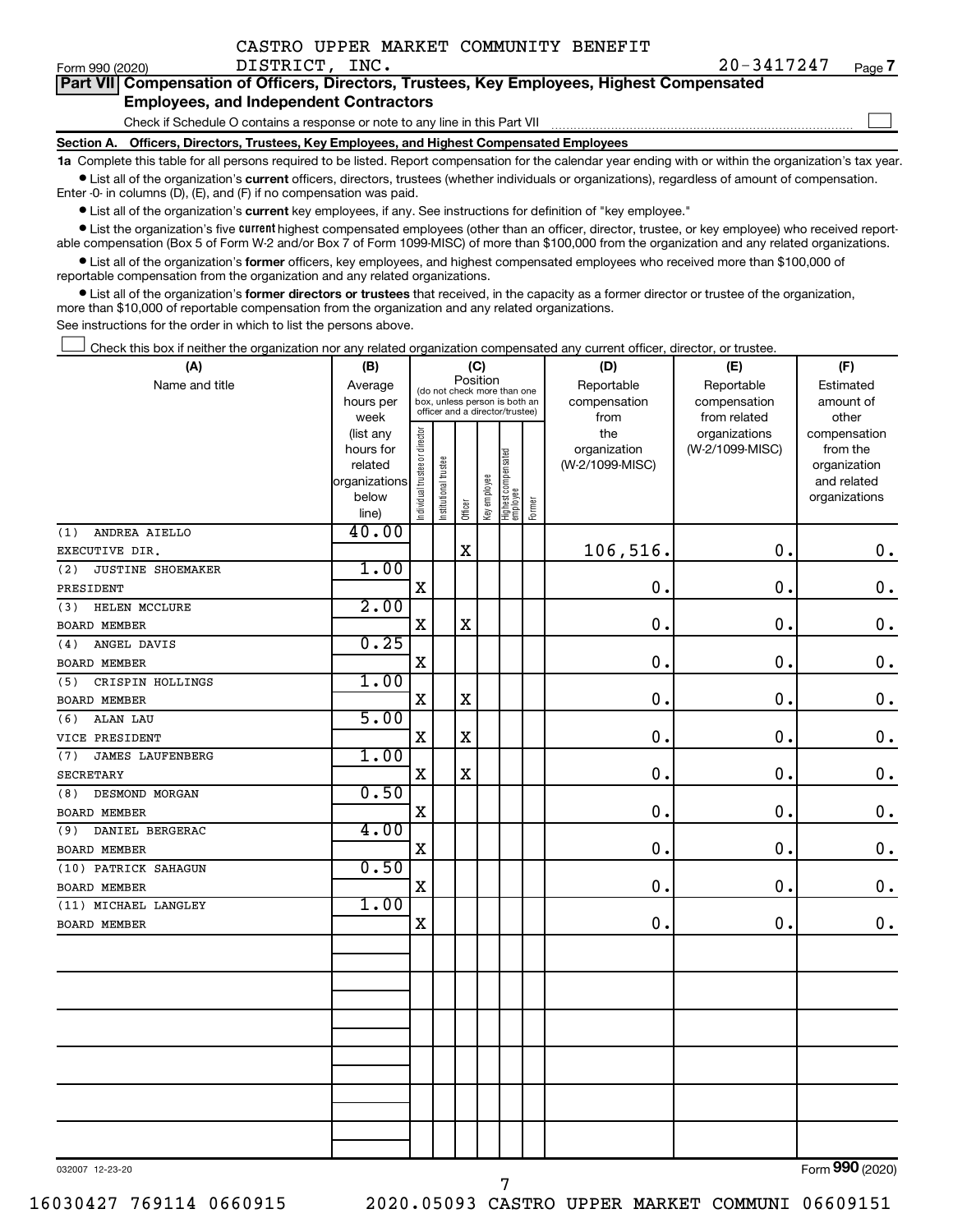|                                                                                                                                                                                        |                        |                                |                       |          |              |                                                              |        | CASTRO UPPER MARKET COMMUNITY BENEFIT |                                  |                  |              |                          |                  |
|----------------------------------------------------------------------------------------------------------------------------------------------------------------------------------------|------------------------|--------------------------------|-----------------------|----------|--------------|--------------------------------------------------------------|--------|---------------------------------------|----------------------------------|------------------|--------------|--------------------------|------------------|
| DISTRICT, INC.<br>Form 990 (2020)                                                                                                                                                      |                        |                                |                       |          |              |                                                              |        |                                       | $20 - 3417247$                   |                  |              |                          | Page 8           |
| <b>Part VII</b><br>Section A. Officers, Directors, Trustees, Key Employees, and Highest Compensated Employees (continued)                                                              |                        |                                |                       |          |              |                                                              |        |                                       |                                  |                  |              |                          |                  |
| (A)<br>Name and title                                                                                                                                                                  | (B)<br>Average         |                                |                       | Position | (C)          |                                                              |        | (D)<br>Reportable                     | (E)<br>Reportable                |                  |              | (F)<br>Estimated         |                  |
|                                                                                                                                                                                        | hours per              |                                |                       |          |              | (do not check more than one<br>box, unless person is both an |        | compensation                          | compensation                     |                  |              | amount of                |                  |
|                                                                                                                                                                                        | week                   |                                |                       |          |              | officer and a director/trustee)                              |        | from                                  | from related                     |                  |              | other                    |                  |
|                                                                                                                                                                                        | (list any<br>hours for |                                |                       |          |              |                                                              |        | the<br>organization                   | organizations<br>(W-2/1099-MISC) |                  |              | compensation<br>from the |                  |
|                                                                                                                                                                                        | related                |                                |                       |          |              |                                                              |        | (W-2/1099-MISC)                       |                                  |                  |              | organization             |                  |
|                                                                                                                                                                                        | organizations          |                                |                       |          |              |                                                              |        |                                       |                                  |                  |              | and related              |                  |
|                                                                                                                                                                                        | below<br>line)         | Individual trustee or director | Institutional trustee | Officer  | Key employee | Highest compensated<br>employee                              | Former |                                       |                                  |                  |              | organizations            |                  |
|                                                                                                                                                                                        |                        |                                |                       |          |              |                                                              |        |                                       |                                  |                  |              |                          |                  |
|                                                                                                                                                                                        |                        |                                |                       |          |              |                                                              |        |                                       |                                  |                  |              |                          |                  |
|                                                                                                                                                                                        |                        |                                |                       |          |              |                                                              |        |                                       |                                  |                  |              |                          |                  |
|                                                                                                                                                                                        |                        |                                |                       |          |              |                                                              |        |                                       |                                  |                  |              |                          |                  |
|                                                                                                                                                                                        |                        |                                |                       |          |              |                                                              |        |                                       |                                  |                  |              |                          |                  |
|                                                                                                                                                                                        |                        |                                |                       |          |              |                                                              |        |                                       |                                  |                  |              |                          |                  |
|                                                                                                                                                                                        |                        |                                |                       |          |              |                                                              |        |                                       |                                  |                  |              |                          |                  |
|                                                                                                                                                                                        |                        |                                |                       |          |              |                                                              |        |                                       |                                  |                  |              |                          |                  |
|                                                                                                                                                                                        |                        |                                |                       |          |              |                                                              |        |                                       |                                  |                  |              |                          |                  |
|                                                                                                                                                                                        |                        |                                |                       |          |              |                                                              |        |                                       |                                  |                  |              |                          |                  |
|                                                                                                                                                                                        |                        |                                |                       |          |              |                                                              |        |                                       |                                  |                  |              |                          |                  |
|                                                                                                                                                                                        |                        |                                |                       |          |              |                                                              |        |                                       |                                  |                  |              |                          |                  |
|                                                                                                                                                                                        |                        |                                |                       |          |              |                                                              |        |                                       |                                  |                  |              |                          |                  |
|                                                                                                                                                                                        |                        |                                |                       |          |              |                                                              |        |                                       |                                  |                  |              |                          |                  |
|                                                                                                                                                                                        |                        |                                |                       |          |              |                                                              |        |                                       |                                  |                  |              |                          |                  |
|                                                                                                                                                                                        |                        |                                |                       |          |              |                                                              |        |                                       |                                  |                  |              |                          |                  |
| 1b Subtotal                                                                                                                                                                            |                        |                                |                       |          |              |                                                              |        | 106,516.                              |                                  | $\overline{0}$ . |              |                          | 0.               |
|                                                                                                                                                                                        |                        |                                |                       |          |              |                                                              |        | 0.                                    |                                  | $\overline{0}$ . |              |                          | $\overline{0}$ . |
|                                                                                                                                                                                        |                        |                                |                       |          |              |                                                              |        | 106, 516.                             |                                  | σ.               |              |                          | $\overline{0}$ . |
| Total number of individuals (including but not limited to those listed above) who received more than \$100,000 of reportable<br>2                                                      |                        |                                |                       |          |              |                                                              |        |                                       |                                  |                  |              |                          | 1                |
| compensation from the organization $\blacktriangleright$                                                                                                                               |                        |                                |                       |          |              |                                                              |        |                                       |                                  |                  |              | Yes                      | No               |
| Did the organization list any former officer, director, trustee, key employee, or highest compensated employee on<br>З                                                                 |                        |                                |                       |          |              |                                                              |        |                                       |                                  |                  |              |                          |                  |
| line 1a? If "Yes," complete Schedule J for such individual manufactured content content for the complete schedu                                                                        |                        |                                |                       |          |              |                                                              |        |                                       |                                  |                  | з            |                          | х                |
| For any individual listed on line 1a, is the sum of reportable compensation and other compensation from the organization<br>4                                                          |                        |                                |                       |          |              |                                                              |        |                                       |                                  |                  |              |                          |                  |
|                                                                                                                                                                                        |                        |                                |                       |          |              |                                                              |        |                                       |                                  |                  | 4            |                          | X.               |
| Did any person listed on line 1a receive or accrue compensation from any unrelated organization or individual for services<br>5                                                        |                        |                                |                       |          |              |                                                              |        |                                       |                                  |                  |              |                          |                  |
|                                                                                                                                                                                        |                        |                                |                       |          |              |                                                              |        |                                       |                                  |                  | 5            |                          | x                |
| <b>Section B. Independent Contractors</b><br>Complete this table for your five highest compensated independent contractors that received more than \$100,000 of compensation from<br>1 |                        |                                |                       |          |              |                                                              |        |                                       |                                  |                  |              |                          |                  |
| the organization. Report compensation for the calendar year ending with or within the organization's tax year.                                                                         |                        |                                |                       |          |              |                                                              |        |                                       |                                  |                  |              |                          |                  |
| (A)                                                                                                                                                                                    |                        |                                |                       |          |              |                                                              |        | (B)                                   |                                  |                  | (C)          |                          |                  |
| Name and business address                                                                                                                                                              |                        |                                |                       |          |              |                                                              |        | Description of services               |                                  |                  | Compensation |                          |                  |
| <b>BLOCK BY BLOCK</b>                                                                                                                                                                  |                        |                                |                       |          |              |                                                              |        |                                       |                                  |                  |              |                          |                  |
| PO BOX 643873, CINCINNATI, OH 45264-3873                                                                                                                                               |                        |                                |                       |          |              |                                                              |        | STREET CLEANING                       |                                  |                  |              |                          | 678,316.         |
|                                                                                                                                                                                        |                        |                                |                       |          |              |                                                              |        |                                       |                                  |                  |              |                          |                  |
|                                                                                                                                                                                        |                        |                                |                       |          |              |                                                              |        |                                       |                                  |                  |              |                          |                  |
|                                                                                                                                                                                        |                        |                                |                       |          |              |                                                              |        |                                       |                                  |                  |              |                          |                  |
|                                                                                                                                                                                        |                        |                                |                       |          |              |                                                              |        |                                       |                                  |                  |              |                          |                  |
|                                                                                                                                                                                        |                        |                                |                       |          |              |                                                              |        |                                       |                                  |                  |              |                          |                  |
|                                                                                                                                                                                        |                        |                                |                       |          |              |                                                              |        |                                       |                                  |                  |              |                          |                  |
|                                                                                                                                                                                        |                        |                                |                       |          |              |                                                              |        |                                       |                                  |                  |              |                          |                  |
| Total number of independent contractors (including but not limited to those listed above) who received more than<br>2<br>\$100,000 of compensation from the organization >             |                        |                                |                       |          |              | ı                                                            |        |                                       |                                  |                  |              |                          |                  |
|                                                                                                                                                                                        |                        |                                |                       |          |              |                                                              |        |                                       |                                  |                  |              |                          | Form 990 (2020)  |

032008 12-23-20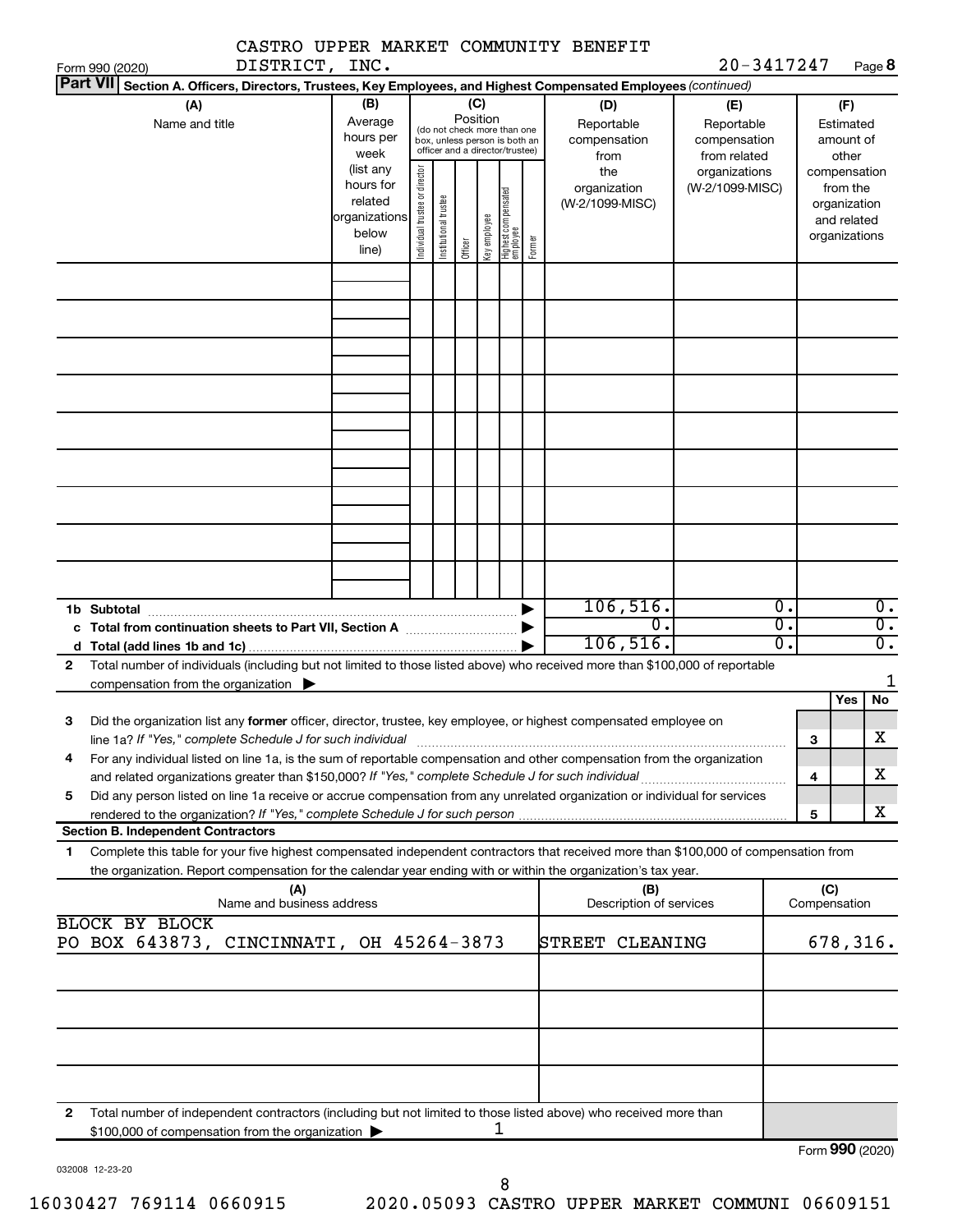$\frac{1}{20}$   $\frac{1}{2417247}$   $\frac{1}{249}$   $\frac{1}{2417247}$   $\frac{1}{249}$ **9** DISTRICT, INC. 20-3417247

| <b>Part VIII</b>                                          |      |             | <b>Statement of Revenue</b>                                                   |           |                    |                 |                       |                             |                                                                                 |                               |                                                                 |
|-----------------------------------------------------------|------|-------------|-------------------------------------------------------------------------------|-----------|--------------------|-----------------|-----------------------|-----------------------------|---------------------------------------------------------------------------------|-------------------------------|-----------------------------------------------------------------|
|                                                           |      |             | Check if Schedule O contains a response or note to any line in this Part VIII |           |                    |                 |                       |                             | $\overline{ \qquad \qquad }$ (B) $\qquad \qquad \overline{ \qquad \qquad }$ (C) |                               |                                                                 |
|                                                           |      |             |                                                                               |           |                    |                 |                       | (A)<br>Total revenue        | Related or exempt<br>function revenue                                           | Unrelated<br>business revenue | (D)<br>Revenue excluded<br>from tax under<br>sections 512 - 514 |
|                                                           |      |             | <b>1 a</b> Federated campaigns                                                | .         | 1a                 |                 |                       |                             |                                                                                 |                               |                                                                 |
| Contributions, Gifts, Grants<br>and Other Similar Amounts |      |             | <b>b</b> Membership dues<br>$\overline{\phantom{a}}$                          |           | 1 <sub>b</sub>     |                 |                       |                             |                                                                                 |                               |                                                                 |
|                                                           |      |             | c Fundraising events                                                          |           | 1 <sub>c</sub>     |                 |                       |                             |                                                                                 |                               |                                                                 |
|                                                           |      |             | d Related organizations                                                       | .         | 1d                 |                 |                       |                             |                                                                                 |                               |                                                                 |
|                                                           |      |             | e Government grants (contributions)                                           |           | 1e                 |                 | 333,745.              |                             |                                                                                 |                               |                                                                 |
|                                                           |      |             | f All other contributions, gifts, grants, and                                 |           |                    |                 | 11,709.               |                             |                                                                                 |                               |                                                                 |
|                                                           |      |             | similar amounts not included above                                            |           | 1f                 |                 |                       |                             |                                                                                 |                               |                                                                 |
|                                                           |      |             | Noncash contributions included in lines 1a-1f                                 |           | $1g$ $\frac{1}{3}$ |                 |                       | 345,454.                    |                                                                                 |                               |                                                                 |
|                                                           |      |             |                                                                               |           |                    |                 | <b>Business Code</b>  |                             |                                                                                 |                               |                                                                 |
|                                                           |      |             | 2 a ASSESSMENT REVENUE                                                        |           |                    |                 | 900099                | 818,394.                    | 818,394.                                                                        |                               |                                                                 |
|                                                           |      | $\mathbf b$ | <b>AFFILIATE MEMBER SERVI</b>                                                 |           |                    |                 | 900099                | 2,558.                      | 2,558.                                                                          |                               |                                                                 |
| Program Service<br>Revenue                                |      | c           |                                                                               |           |                    |                 |                       |                             |                                                                                 |                               |                                                                 |
|                                                           |      | d           | <u> 1980 - Johann Barn, mars ann an t-Amhain ann an t-A</u>                   |           |                    |                 |                       |                             |                                                                                 |                               |                                                                 |
|                                                           |      | е           |                                                                               |           |                    |                 |                       |                             |                                                                                 |                               |                                                                 |
|                                                           |      | f.          | All other program service revenue                                             |           |                    |                 |                       |                             |                                                                                 |                               |                                                                 |
|                                                           |      |             |                                                                               |           |                    |                 | ▶                     | 820,952.                    |                                                                                 |                               |                                                                 |
|                                                           | 3    |             | Investment income (including dividends, interest, and                         |           |                    |                 |                       | 27.                         |                                                                                 |                               | 27.                                                             |
|                                                           | 4    |             | Income from investment of tax-exempt bond proceeds                            |           |                    |                 |                       |                             |                                                                                 |                               |                                                                 |
|                                                           | 5    |             |                                                                               |           |                    |                 |                       |                             |                                                                                 |                               |                                                                 |
|                                                           |      |             |                                                                               |           | (i) Real           |                 | (ii) Personal         |                             |                                                                                 |                               |                                                                 |
|                                                           |      | 6а          | Gross rents<br>.                                                              | l 6a      |                    |                 |                       |                             |                                                                                 |                               |                                                                 |
|                                                           |      |             | <b>b</b> Less: rental expenses $\ldots$                                       | 6b        |                    |                 |                       |                             |                                                                                 |                               |                                                                 |
|                                                           |      | с           | Rental income or (loss)                                                       | 6c        |                    |                 |                       |                             |                                                                                 |                               |                                                                 |
|                                                           |      |             | d Net rental income or (loss)                                                 |           |                    |                 |                       |                             |                                                                                 |                               |                                                                 |
|                                                           |      |             | 7 a Gross amount from sales of                                                |           | (i) Securities     |                 | (ii) Other            |                             |                                                                                 |                               |                                                                 |
|                                                           |      |             | assets other than inventory                                                   | 7a        |                    |                 |                       |                             |                                                                                 |                               |                                                                 |
|                                                           |      |             | <b>b</b> Less: cost or other basis<br>and sales expenses                      | 7b        |                    |                 |                       |                             |                                                                                 |                               |                                                                 |
| Revenue                                                   |      |             | c Gain or (loss)                                                              | <b>7c</b> |                    |                 |                       |                             |                                                                                 |                               |                                                                 |
|                                                           |      |             |                                                                               |           |                    |                 | ▶                     |                             |                                                                                 |                               |                                                                 |
|                                                           |      |             | 8 a Gross income from fundraising events (not                                 |           |                    |                 |                       |                             |                                                                                 |                               |                                                                 |
| Š                                                         |      |             | including \$                                                                  |           | оf                 |                 |                       |                             |                                                                                 |                               |                                                                 |
|                                                           |      |             | contributions reported on line 1c). See                                       |           |                    |                 |                       |                             |                                                                                 |                               |                                                                 |
|                                                           |      |             |                                                                               |           |                    |                 |                       |                             |                                                                                 |                               |                                                                 |
|                                                           |      |             |                                                                               |           |                    | 8 <sub>b</sub>  |                       |                             |                                                                                 |                               |                                                                 |
|                                                           |      |             | c Net income or (loss) from fundraising events                                |           |                    |                 | .                     |                             |                                                                                 |                               |                                                                 |
|                                                           |      |             | 9 a Gross income from gaming activities. See                                  |           |                    |                 |                       |                             |                                                                                 |                               |                                                                 |
|                                                           |      |             |                                                                               |           |                    | 9b              |                       |                             |                                                                                 |                               |                                                                 |
|                                                           |      |             | c Net income or (loss) from gaming activities                                 |           |                    |                 |                       |                             |                                                                                 |                               |                                                                 |
|                                                           |      |             | 10 a Gross sales of inventory, less returns                                   |           |                    |                 |                       |                             |                                                                                 |                               |                                                                 |
|                                                           |      |             |                                                                               |           |                    |                 |                       |                             |                                                                                 |                               |                                                                 |
|                                                           |      |             | <b>b</b> Less: cost of goods sold                                             |           |                    | H <sub>0b</sub> |                       |                             |                                                                                 |                               |                                                                 |
|                                                           |      |             | c Net income or (loss) from sales of inventory                                |           |                    |                 |                       |                             |                                                                                 |                               |                                                                 |
|                                                           |      |             |                                                                               |           |                    |                 | <b>Business Code</b>  |                             |                                                                                 |                               |                                                                 |
| Miscellaneous<br>Revenue                                  | 11 a |             | the control of the control of the control of the control of the               |           |                    |                 |                       |                             |                                                                                 |                               |                                                                 |
|                                                           |      | b           |                                                                               |           |                    |                 |                       |                             |                                                                                 |                               |                                                                 |
|                                                           |      | c           | the control of the control of the control of                                  |           |                    |                 |                       |                             |                                                                                 |                               |                                                                 |
|                                                           |      |             |                                                                               |           |                    |                 | $\blacktriangleright$ |                             |                                                                                 |                               |                                                                 |
|                                                           | 12   |             |                                                                               |           |                    |                 |                       | $\left 1, 166, 433.\right $ | 820,952.                                                                        | о.                            | 27.                                                             |
| 032009 12-23-20                                           |      |             |                                                                               |           |                    |                 |                       |                             |                                                                                 |                               | Form 990 (2020)                                                 |
|                                                           |      |             |                                                                               |           |                    |                 |                       | 9                           |                                                                                 |                               |                                                                 |

16030427 769114 0660915 2020.05093 CASTRO UPPER MARKET COMMUNI 06609151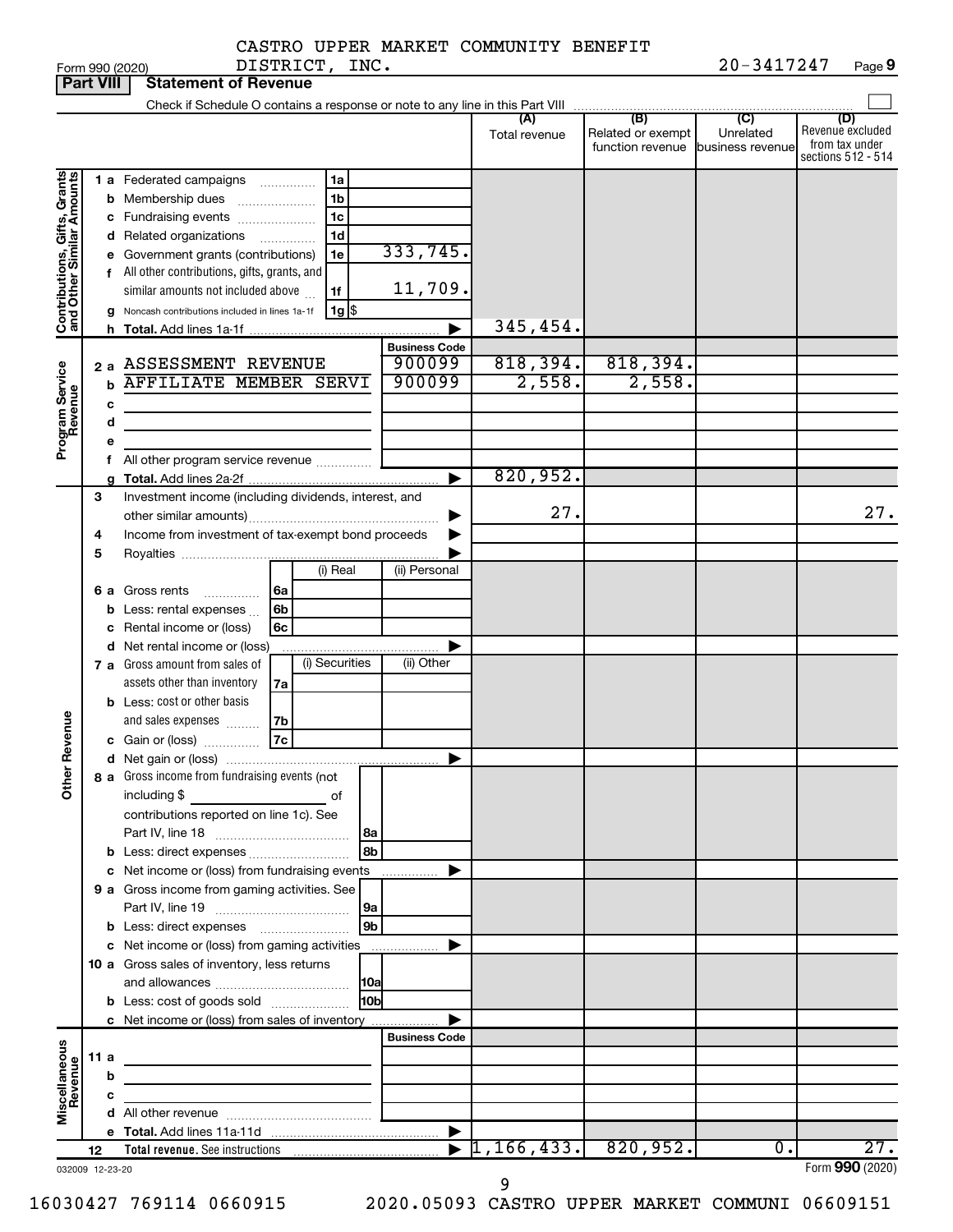#### Form 990 (2020)  $\qquad \qquad$  <code>DISTRICT</code> , <code>INC</code> .  $\qquad \qquad 20-3417247$  <code>Page</code> CASTRO UPPER MARKET COMMUNITY BENEFIT

20-3417247 Page 10

|    | <b>Part IX Statement of Functional Expenses</b>                                                                            |                       |                                    |                                    |                             |  |  |  |  |  |  |  |
|----|----------------------------------------------------------------------------------------------------------------------------|-----------------------|------------------------------------|------------------------------------|-----------------------------|--|--|--|--|--|--|--|
|    | Section 501(c)(3) and 501(c)(4) organizations must complete all columns. All other organizations must complete column (A). |                       |                                    |                                    |                             |  |  |  |  |  |  |  |
|    | Check if Schedule O contains a response or note to any line in this Part IX<br>(C)<br>(D)                                  |                       |                                    |                                    |                             |  |  |  |  |  |  |  |
|    | Do not include amounts reported on lines 6b,<br>7b, 8b, 9b, and 10b of Part VIII.                                          | (A)<br>Total expenses | (B)<br>Program service<br>expenses | Management and<br>general expenses | Fundraising<br>expenses     |  |  |  |  |  |  |  |
| 1. | Grants and other assistance to domestic organizations                                                                      |                       |                                    |                                    |                             |  |  |  |  |  |  |  |
|    | and domestic governments. See Part IV, line 21                                                                             |                       |                                    |                                    |                             |  |  |  |  |  |  |  |
| 2  | Grants and other assistance to domestic                                                                                    |                       |                                    |                                    |                             |  |  |  |  |  |  |  |
|    | individuals. See Part IV, line 22                                                                                          |                       |                                    |                                    |                             |  |  |  |  |  |  |  |
| 3  | Grants and other assistance to foreign                                                                                     |                       |                                    |                                    |                             |  |  |  |  |  |  |  |
|    | organizations, foreign governments, and foreign                                                                            |                       |                                    |                                    |                             |  |  |  |  |  |  |  |
|    | individuals. See Part IV, lines 15 and 16                                                                                  |                       |                                    |                                    |                             |  |  |  |  |  |  |  |
| 4  | Benefits paid to or for members                                                                                            |                       |                                    |                                    |                             |  |  |  |  |  |  |  |
| 5  | Compensation of current officers, directors,                                                                               |                       |                                    |                                    |                             |  |  |  |  |  |  |  |
|    | trustees, and key employees                                                                                                | 113,515.              | 53,234.                            | 60,281.                            |                             |  |  |  |  |  |  |  |
| 6  | Compensation not included above to disqualified                                                                            |                       |                                    |                                    |                             |  |  |  |  |  |  |  |
|    | persons (as defined under section 4958(f)(1)) and                                                                          |                       |                                    |                                    |                             |  |  |  |  |  |  |  |
|    | persons described in section 4958(c)(3)(B)                                                                                 | 47,848.               | 35, 272.                           | 12,576.                            |                             |  |  |  |  |  |  |  |
| 7  | Other salaries and wages                                                                                                   |                       |                                    |                                    |                             |  |  |  |  |  |  |  |
| 8  | Pension plan accruals and contributions (include                                                                           | 1,420.                | 1,182.                             | 238.                               |                             |  |  |  |  |  |  |  |
|    | section 401(k) and 403(b) employer contributions)                                                                          |                       |                                    |                                    |                             |  |  |  |  |  |  |  |
| 9  |                                                                                                                            | 13,019.               | 6,430.                             | 6,589.                             |                             |  |  |  |  |  |  |  |
| 10 |                                                                                                                            |                       |                                    |                                    |                             |  |  |  |  |  |  |  |
| 11 | Fees for services (nonemployees):                                                                                          |                       |                                    |                                    |                             |  |  |  |  |  |  |  |
| b  |                                                                                                                            |                       |                                    |                                    |                             |  |  |  |  |  |  |  |
| c  |                                                                                                                            | 8,750.                | 7,000.                             | 1,750.                             |                             |  |  |  |  |  |  |  |
| d  |                                                                                                                            |                       |                                    |                                    |                             |  |  |  |  |  |  |  |
| е  | Professional fundraising services. See Part IV, line 17                                                                    |                       |                                    |                                    |                             |  |  |  |  |  |  |  |
| f  | Investment management fees                                                                                                 |                       |                                    |                                    |                             |  |  |  |  |  |  |  |
|    | g Other. (If line 11g amount exceeds 10% of line 25,                                                                       |                       |                                    |                                    |                             |  |  |  |  |  |  |  |
|    | column (A) amount, list line 11g expenses on Sch O.)                                                                       | 58,325.               | 53,974.                            | 4,351.                             |                             |  |  |  |  |  |  |  |
| 12 |                                                                                                                            |                       |                                    |                                    |                             |  |  |  |  |  |  |  |
| 13 |                                                                                                                            |                       |                                    |                                    |                             |  |  |  |  |  |  |  |
| 14 |                                                                                                                            |                       |                                    |                                    |                             |  |  |  |  |  |  |  |
| 15 |                                                                                                                            |                       |                                    |                                    |                             |  |  |  |  |  |  |  |
| 16 |                                                                                                                            | 39,469.               | 22,141.                            | 17,328.                            |                             |  |  |  |  |  |  |  |
| 17 |                                                                                                                            | 122.                  |                                    | 122.                               |                             |  |  |  |  |  |  |  |
| 18 | Payments of travel or entertainment expenses                                                                               |                       |                                    |                                    |                             |  |  |  |  |  |  |  |
|    | for any federal, state, or local public officials                                                                          |                       |                                    |                                    |                             |  |  |  |  |  |  |  |
| 19 | Conferences, conventions, and meetings                                                                                     |                       |                                    |                                    |                             |  |  |  |  |  |  |  |
| 20 | Interest                                                                                                                   |                       |                                    |                                    |                             |  |  |  |  |  |  |  |
| 21 |                                                                                                                            |                       |                                    |                                    |                             |  |  |  |  |  |  |  |
| 22 | Depreciation, depletion, and amortization                                                                                  |                       |                                    |                                    |                             |  |  |  |  |  |  |  |
| 23 | Insurance<br>Other expenses. Itemize expenses not covered                                                                  |                       |                                    |                                    |                             |  |  |  |  |  |  |  |
| 24 | above (List miscellaneous expenses on line 24e. If<br>line 24e amount exceeds 10% of line 25, column (A)                   |                       |                                    |                                    |                             |  |  |  |  |  |  |  |
|    | amount, list line 24e expenses on Schedule O.)                                                                             |                       |                                    |                                    |                             |  |  |  |  |  |  |  |
| a  | SIDEWALK CLEANING                                                                                                          | 677, 205.             | 677, 205.                          |                                    |                             |  |  |  |  |  |  |  |
|    | POLICE PATROL SERVICES                                                                                                     | 99,387.               | 99,387.                            |                                    |                             |  |  |  |  |  |  |  |
|    | CASTRO AMBASSADORS                                                                                                         | 30,056.               | 30,056.                            |                                    |                             |  |  |  |  |  |  |  |
| d  | OPERATION EXPENSES                                                                                                         | 24,870.               | 12,822.                            | 12,048.                            |                             |  |  |  |  |  |  |  |
| е  | All other expenses                                                                                                         | 6,755.                | 6,755.                             |                                    |                             |  |  |  |  |  |  |  |
| 25 | Total functional expenses. Add lines 1 through 24e                                                                         | 1,120,741.            | 1,005,458.                         | 115, 283.                          | $\overline{\mathfrak{0}}$ . |  |  |  |  |  |  |  |
| 26 | Joint costs. Complete this line only if the organization                                                                   |                       |                                    |                                    |                             |  |  |  |  |  |  |  |
|    | reported in column (B) joint costs from a combined                                                                         |                       |                                    |                                    |                             |  |  |  |  |  |  |  |
|    | educational campaign and fundraising solicitation.                                                                         |                       |                                    |                                    |                             |  |  |  |  |  |  |  |
|    | Check here $\blacktriangleright$<br>if following SOP 98-2 (ASC 958-720)                                                    |                       |                                    |                                    |                             |  |  |  |  |  |  |  |

032010 12-23-20

Form (2020) **990**

16030427 769114 0660915 2020.05093 CASTRO UPPER MARKET COMMUNI 06609151

10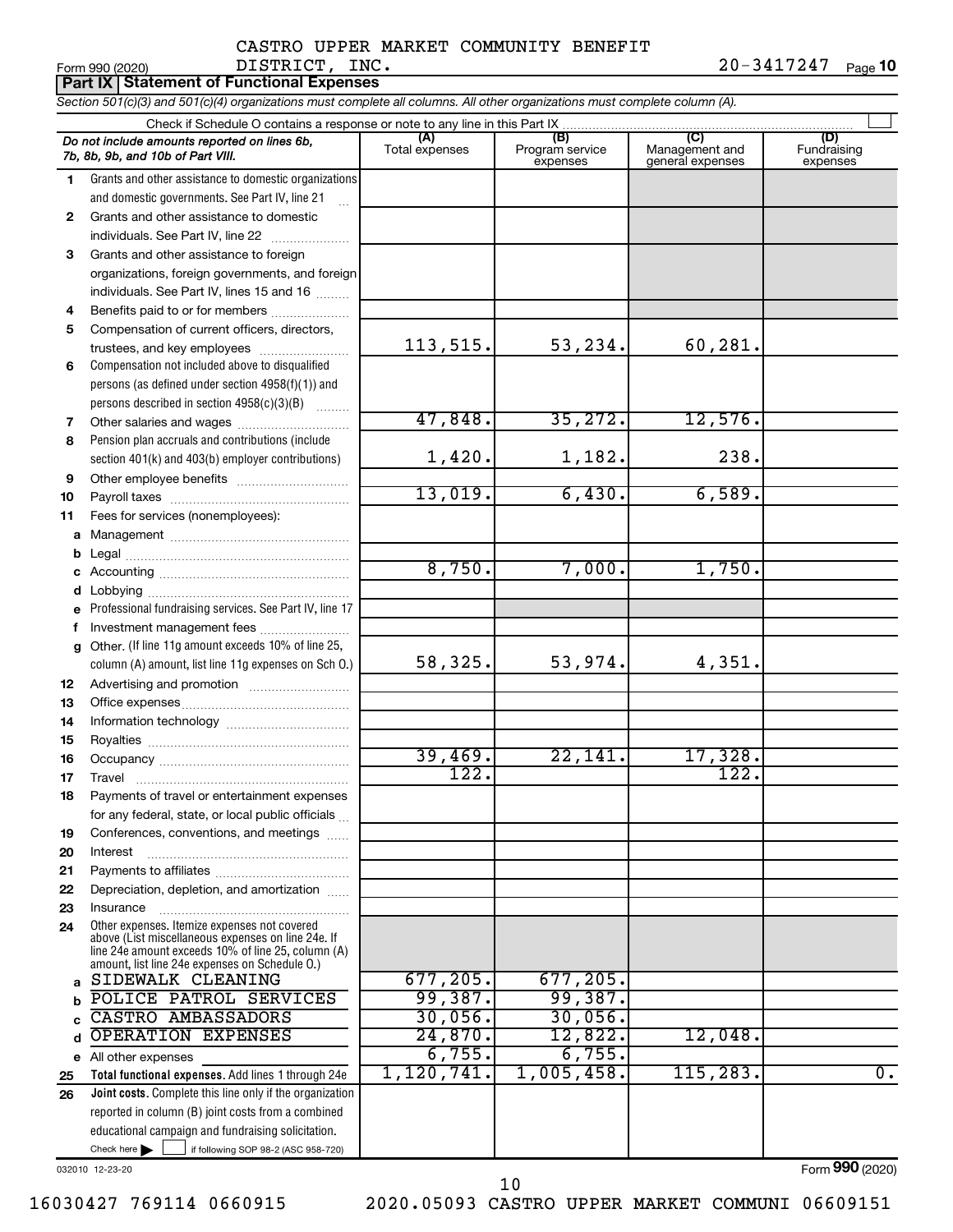|  | Form 990 (2020) |
|--|-----------------|
|  |                 |

#### CASTRO UPPER MARKET COMMUNITY BENEFIT DISTRICT, INC.

Form 990 (2020) DISTRICT,INC. 2 0-3 417 2 47 <sub>Page</sub> 11

|                             | Part X   | <b>Balance Sheet</b>                                                                                                                                                                                                           |           |                       |                          |                         |                    |
|-----------------------------|----------|--------------------------------------------------------------------------------------------------------------------------------------------------------------------------------------------------------------------------------|-----------|-----------------------|--------------------------|-------------------------|--------------------|
|                             |          |                                                                                                                                                                                                                                |           |                       |                          |                         |                    |
|                             |          |                                                                                                                                                                                                                                |           |                       | (A)<br>Beginning of year |                         | (B)<br>End of year |
|                             | 1        |                                                                                                                                                                                                                                |           | 147,046.              | $\mathbf{1}$             | 38, 179.                |                    |
|                             | 2        |                                                                                                                                                                                                                                |           |                       | 341,938.                 | $\mathbf 2$             | 176,965.           |
|                             | З        |                                                                                                                                                                                                                                |           |                       | 55,769.                  | 3                       | 281,541.           |
|                             | 4        |                                                                                                                                                                                                                                |           |                       | 8,845.                   | $\overline{\mathbf{4}}$ | 4,901.             |
|                             | 5        | Loans and other receivables from any current or former officer, director,                                                                                                                                                      |           |                       |                          |                         |                    |
|                             |          | trustee, key employee, creator or founder, substantial contributor, or 35%                                                                                                                                                     |           |                       |                          |                         |                    |
|                             |          | controlled entity or family member of any of these persons                                                                                                                                                                     |           |                       |                          | 5                       |                    |
|                             | 6        | Loans and other receivables from other disqualified persons (as defined                                                                                                                                                        |           |                       |                          |                         |                    |
|                             |          | under section 4958(f)(1)), and persons described in section 4958(c)(3)(B)                                                                                                                                                      |           |                       |                          | 6                       |                    |
|                             | 7        |                                                                                                                                                                                                                                |           |                       |                          | $\overline{7}$          |                    |
| Assets                      | 8        |                                                                                                                                                                                                                                |           |                       |                          | 8                       |                    |
|                             | 9        | Prepaid expenses and deferred charges [11] matter continuum matter and referred charges [11] matter continuum matter continuum matter and continuum matter continuum matter continuum matter continuum matter continuum matter |           |                       | 4,174.                   | 9                       | 10, 163.           |
|                             |          | <b>10a</b> Land, buildings, and equipment: cost or other                                                                                                                                                                       |           |                       |                          |                         |                    |
|                             |          | basis. Complete Part VI of Schedule D $\ldots$   10a                                                                                                                                                                           |           | $\frac{3,770}{3,770}$ |                          |                         |                    |
|                             |          |                                                                                                                                                                                                                                |           |                       | $0$ .                    | 10 <sub>c</sub>         | 0.                 |
|                             | 11       |                                                                                                                                                                                                                                |           |                       |                          | 11                      |                    |
|                             | 12       |                                                                                                                                                                                                                                |           | 12                    |                          |                         |                    |
|                             | 13       |                                                                                                                                                                                                                                |           | 13                    |                          |                         |                    |
|                             | 14       |                                                                                                                                                                                                                                |           | 14                    |                          |                         |                    |
|                             | 15       |                                                                                                                                                                                                                                |           |                       | 3,185.                   | 15                      | 3,185.             |
|                             | 16       |                                                                                                                                                                                                                                |           |                       | 560, 957.                | 16                      | 514,934.           |
|                             | 17       |                                                                                                                                                                                                                                |           |                       | 103, 761.                | 17                      | 13,650.            |
|                             | 18       |                                                                                                                                                                                                                                |           | 18                    |                          |                         |                    |
|                             | 19       |                                                                                                                                                                                                                                |           | 19                    |                          |                         |                    |
|                             | 20       |                                                                                                                                                                                                                                |           |                       |                          | 20                      |                    |
|                             | 21       | Escrow or custodial account liability. Complete Part IV of Schedule D                                                                                                                                                          |           |                       |                          | 21                      |                    |
|                             | 22       | Loans and other payables to any current or former officer, director,                                                                                                                                                           |           |                       |                          |                         |                    |
| Liabilities                 |          | trustee, key employee, creator or founder, substantial contributor, or 35%                                                                                                                                                     |           |                       |                          |                         |                    |
|                             |          | controlled entity or family member of any of these persons                                                                                                                                                                     |           |                       |                          | 22                      |                    |
|                             | 23       | Secured mortgages and notes payable to unrelated third parties                                                                                                                                                                 |           |                       |                          | 23                      |                    |
|                             | 24       | Unsecured notes and loans payable to unrelated third parties                                                                                                                                                                   |           |                       |                          | 24                      |                    |
|                             | 25       | Other liabilities (including federal income tax, payables to related third                                                                                                                                                     |           |                       |                          |                         |                    |
|                             |          | parties, and other liabilities not included on lines 17-24). Complete Part X                                                                                                                                                   |           |                       |                          |                         |                    |
|                             |          | of Schedule D                                                                                                                                                                                                                  |           |                       | 10,550.<br>114,311.      | 25                      | 8,946.<br>22,596.  |
|                             | 26       | Total liabilities. Add lines 17 through 25                                                                                                                                                                                     |           |                       |                          | 26                      |                    |
|                             |          | Organizations that follow FASB ASC 958, check here $\blacktriangleright \lfloor \underline{X} \rfloor$                                                                                                                         |           |                       |                          |                         |                    |
|                             |          | and complete lines 27, 28, 32, and 33.                                                                                                                                                                                         |           |                       | 121,410.                 |                         | 124,951.           |
|                             | 27       |                                                                                                                                                                                                                                |           |                       | 325, 236.                | 27                      | 367, 387.          |
|                             | 28       | Organizations that do not follow FASB ASC 958, check here $\blacktriangleright$                                                                                                                                                |           |                       |                          | 28                      |                    |
|                             |          |                                                                                                                                                                                                                                |           |                       |                          |                         |                    |
|                             |          | and complete lines 29 through 33.                                                                                                                                                                                              |           |                       |                          |                         |                    |
|                             | 29       | Paid-in or capital surplus, or land, building, or equipment fund                                                                                                                                                               |           |                       |                          | 29<br>30                |                    |
|                             | 30<br>31 | Retained earnings, endowment, accumulated income, or other funds                                                                                                                                                               |           |                       |                          | 31                      |                    |
| Net Assets or Fund Balances | 32       |                                                                                                                                                                                                                                |           |                       | 446,646.                 | 32                      | 492,338.           |
|                             | 33       |                                                                                                                                                                                                                                | 560, 957. | 33                    | 514,934.                 |                         |                    |
|                             |          |                                                                                                                                                                                                                                |           |                       |                          |                         | Form 990 (2020)    |

032011 12-23-20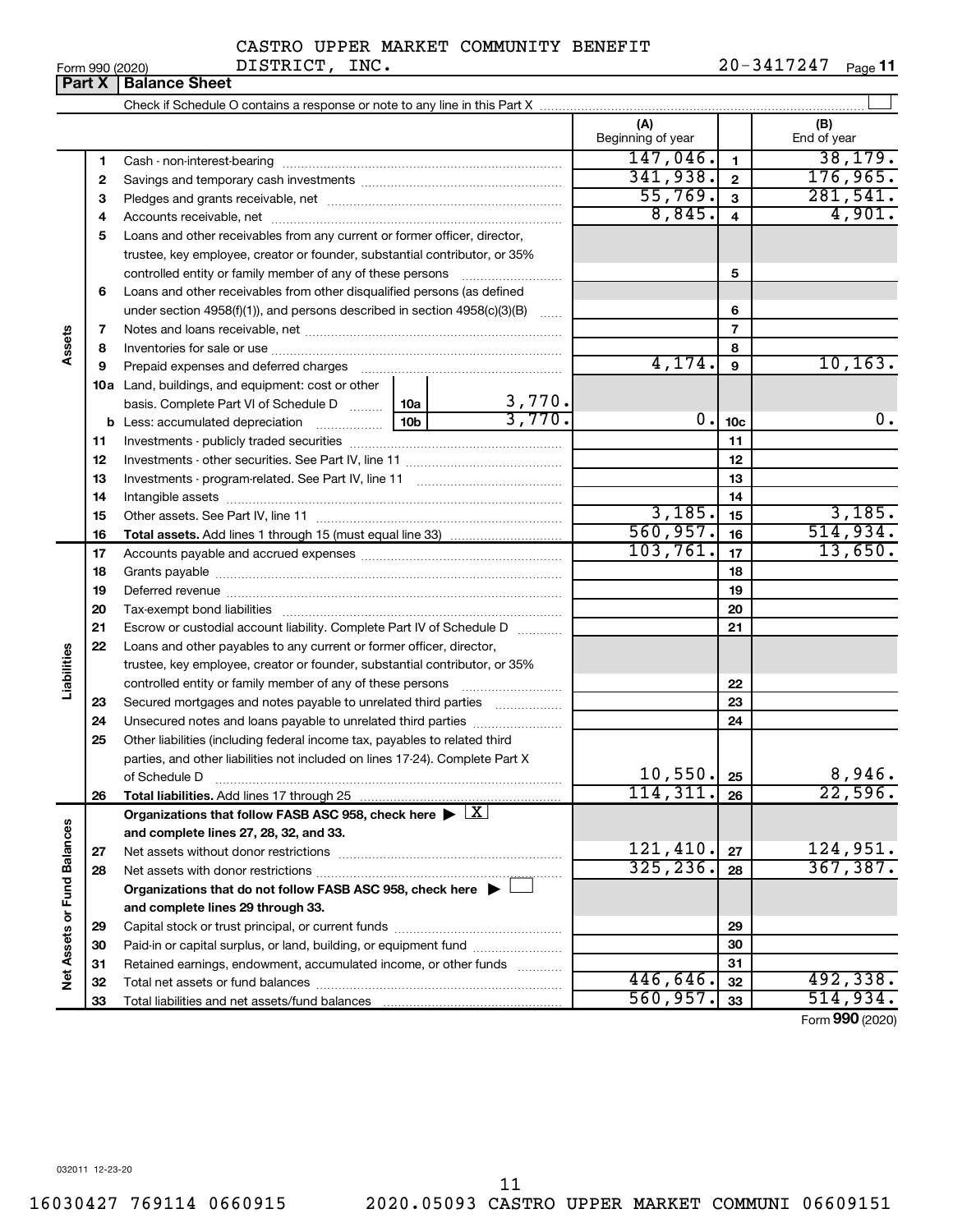|    | CASTRO UPPER MARKET COMMUNITY BENEFIT                                                                                                                                                                                          |              |            |              |
|----|--------------------------------------------------------------------------------------------------------------------------------------------------------------------------------------------------------------------------------|--------------|------------|--------------|
|    | DISTRICT, INC.<br>Form 990 (2020)                                                                                                                                                                                              |              | 20-3417247 | Page 12      |
|    | <b>Part XI Reconciliation of Net Assets</b>                                                                                                                                                                                    |              |            |              |
|    |                                                                                                                                                                                                                                |              |            |              |
|    |                                                                                                                                                                                                                                |              |            |              |
|    |                                                                                                                                                                                                                                |              |            | 1, 166, 433. |
| 2  |                                                                                                                                                                                                                                | $\mathbf{2}$ |            | 1,120,741.   |
| 3  |                                                                                                                                                                                                                                | 3            |            | 45,692.      |
| 4  |                                                                                                                                                                                                                                | 4            |            | 446,646.     |
| 5  |                                                                                                                                                                                                                                | 5            |            |              |
| 6  |                                                                                                                                                                                                                                | 6            |            |              |
| 7  |                                                                                                                                                                                                                                | 7            |            |              |
| 8  | Prior period adjustments material contents and content of the content of the content of the content of the content of the content of the content of the content of the content of the content of the content of the content of | 8            |            |              |
| 9  |                                                                                                                                                                                                                                | 9            |            | υ.           |
| 10 | Net assets or fund balances at end of year. Combine lines 3 through 9 (must equal Part X, line 32,                                                                                                                             |              |            |              |
|    |                                                                                                                                                                                                                                | 10           |            | 492,338.     |
|    | Part XII Financial Statements and Reporting                                                                                                                                                                                    |              |            |              |
|    |                                                                                                                                                                                                                                |              |            |              |

|    | Check if Schedule O contains a response or note to any line in this Part XII [11] [11] [11] Check if Schedule O contains a response or note to any line in this Part XII |                |      |     |
|----|--------------------------------------------------------------------------------------------------------------------------------------------------------------------------|----------------|------|-----|
|    |                                                                                                                                                                          |                | Yes. | No. |
|    | Accounting method used to prepare the Form 990: $\Box$ Cash $\Box X$ Accrual<br>Other                                                                                    |                |      |     |
|    | If the organization changed its method of accounting from a prior year or checked "Other," explain in Schedule O.                                                        |                |      |     |
| 2a | Were the organization's financial statements compiled or reviewed by an independent accountant?                                                                          | 2a             | х    |     |
|    | If "Yes," check a box below to indicate whether the financial statements for the year were compiled or reviewed on a                                                     |                |      |     |
|    | separate basis, consolidated basis, or both:                                                                                                                             |                |      |     |
|    | $ \mathbf{X} $ Separate basis<br>Both consolidated and separate basis<br>Consolidated basis                                                                              |                |      |     |
| b  | Were the organization's financial statements audited by an independent accountant?                                                                                       | 2 <sub>b</sub> |      | x   |
|    | If "Yes," check a box below to indicate whether the financial statements for the year were audited on a separate basis,                                                  |                |      |     |
|    | consolidated basis, or both:                                                                                                                                             |                |      |     |
|    | Both consolidated and separate basis<br>Separate basis<br>Consolidated basis                                                                                             |                |      |     |
|    | c If "Yes" to line 2a or 2b, does the organization have a committee that assumes responsibility for oversight of the audit,                                              |                |      |     |
|    | review, or compilation of its financial statements and selection of an independent accountant?                                                                           | 2c             |      | х   |
|    | If the organization changed either its oversight process or selection process during the tax year, explain on Schedule O.                                                |                |      |     |
|    | 3a As a result of a federal award, was the organization required to undergo an audit or audits as set forth in the Single Audit                                          |                |      |     |
|    |                                                                                                                                                                          | Зa             |      | х   |
|    | Act and OMB Circular A-133?                                                                                                                                              |                |      |     |
|    | b If "Yes," did the organization undergo the required audit or audits? If the organization did not undergo the required audit                                            |                |      |     |
|    |                                                                                                                                                                          | 3b             |      |     |

Form (2020) **990**

032012 12-23-20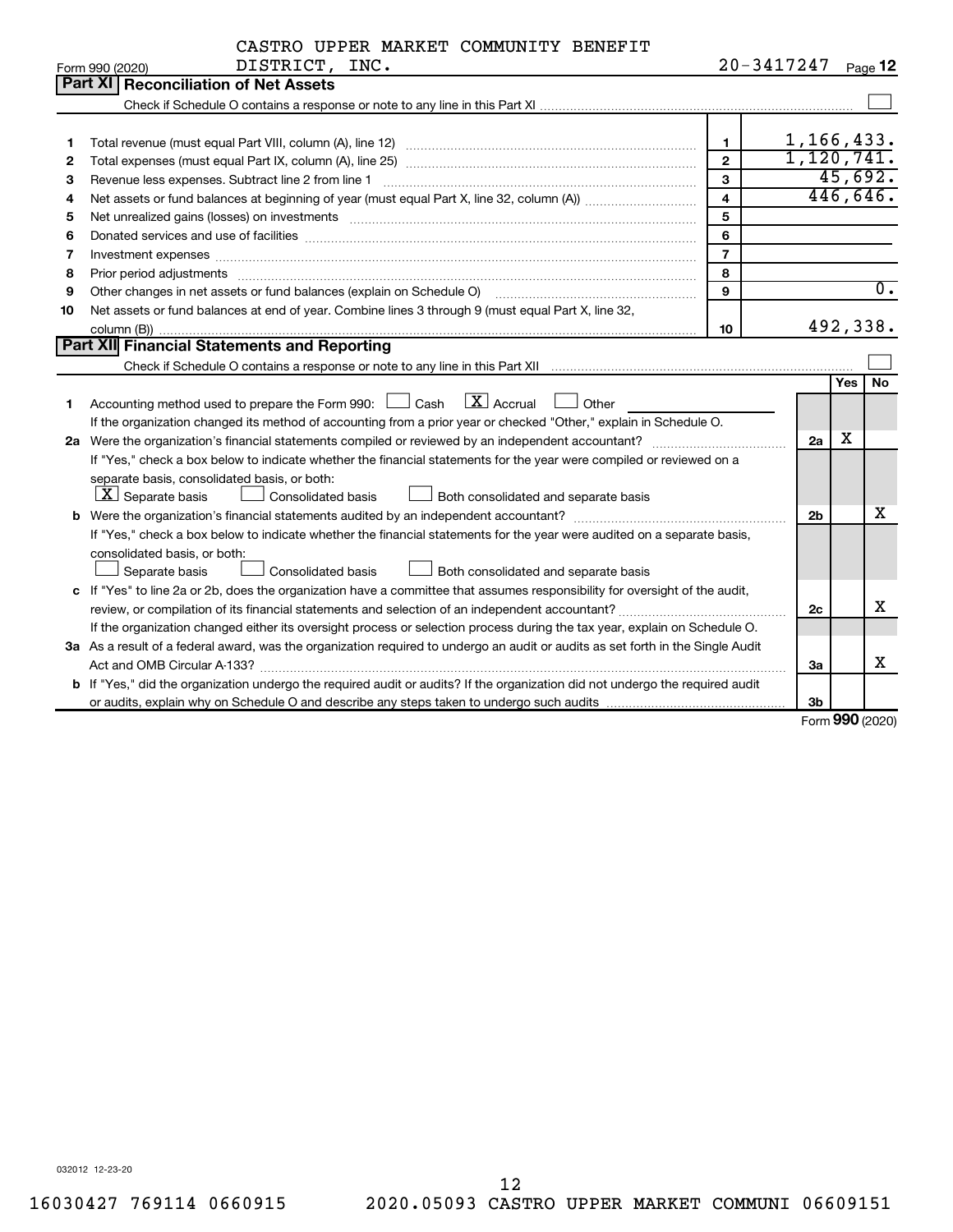| <b>SCHEDULE A</b>                                                                                 |                                                            |                                                                                                                                                                                                                                                 |     |                                   |                            | OMB No. 1545-0047                                   |
|---------------------------------------------------------------------------------------------------|------------------------------------------------------------|-------------------------------------------------------------------------------------------------------------------------------------------------------------------------------------------------------------------------------------------------|-----|-----------------------------------|----------------------------|-----------------------------------------------------|
| (Form 990 or 990-EZ)                                                                              |                                                            | <b>Public Charity Status and Public Support</b><br>Complete if the organization is a section 501(c)(3) organization or a section                                                                                                                |     |                                   |                            |                                                     |
|                                                                                                   |                                                            | 4947(a)(1) nonexempt charitable trust.                                                                                                                                                                                                          |     |                                   |                            |                                                     |
| Department of the Treasury<br>Internal Revenue Service                                            |                                                            | Attach to Form 990 or Form 990-EZ.                                                                                                                                                                                                              |     |                                   |                            | <b>Open to Public</b>                               |
|                                                                                                   |                                                            | Go to www.irs.gov/Form990 for instructions and the latest information.                                                                                                                                                                          |     |                                   |                            | Inspection                                          |
| Name of the organization                                                                          | DISTRICT, INC.                                             | CASTRO UPPER MARKET COMMUNITY BENEFIT                                                                                                                                                                                                           |     |                                   |                            | <b>Employer identification number</b><br>20-3417247 |
| Part I                                                                                            |                                                            | Reason for Public Charity Status. (All organizations must complete this part.) See instructions.                                                                                                                                                |     |                                   |                            |                                                     |
|                                                                                                   |                                                            | The organization is not a private foundation because it is: (For lines 1 through 12, check only one box.)                                                                                                                                       |     |                                   |                            |                                                     |
| 1                                                                                                 |                                                            | A church, convention of churches, or association of churches described in section 170(b)(1)(A)(i).                                                                                                                                              |     |                                   |                            |                                                     |
| 2                                                                                                 |                                                            | A school described in section 170(b)(1)(A)(ii). (Attach Schedule E (Form 990 or 990-EZ).)                                                                                                                                                       |     |                                   |                            |                                                     |
| 3                                                                                                 |                                                            | A hospital or a cooperative hospital service organization described in section 170(b)(1)(A)(iii).                                                                                                                                               |     |                                   |                            |                                                     |
| 4                                                                                                 |                                                            | A medical research organization operated in conjunction with a hospital described in section 170(b)(1)(A)(iii). Enter the hospital's name,                                                                                                      |     |                                   |                            |                                                     |
| city, and state:                                                                                  |                                                            |                                                                                                                                                                                                                                                 |     |                                   |                            |                                                     |
| 5                                                                                                 |                                                            | An organization operated for the benefit of a college or university owned or operated by a governmental unit described in                                                                                                                       |     |                                   |                            |                                                     |
|                                                                                                   | section 170(b)(1)(A)(iv). (Complete Part II.)              |                                                                                                                                                                                                                                                 |     |                                   |                            |                                                     |
| 6                                                                                                 |                                                            | A federal, state, or local government or governmental unit described in section 170(b)(1)(A)(v).                                                                                                                                                |     |                                   |                            |                                                     |
| $\mathbf{X}$<br>$\overline{7}$                                                                    |                                                            | An organization that normally receives a substantial part of its support from a governmental unit or from the general public described in                                                                                                       |     |                                   |                            |                                                     |
|                                                                                                   | section 170(b)(1)(A)(vi). (Complete Part II.)              |                                                                                                                                                                                                                                                 |     |                                   |                            |                                                     |
| 8                                                                                                 |                                                            | A community trust described in section 170(b)(1)(A)(vi). (Complete Part II.)                                                                                                                                                                    |     |                                   |                            |                                                     |
| 9                                                                                                 |                                                            | An agricultural research organization described in section 170(b)(1)(A)(ix) operated in conjunction with a land-grant college                                                                                                                   |     |                                   |                            |                                                     |
| university:                                                                                       |                                                            | or university or a non-land-grant college of agriculture (see instructions). Enter the name, city, and state of the college or                                                                                                                  |     |                                   |                            |                                                     |
| 10                                                                                                |                                                            | An organization that normally receives (1) more than 33 1/3% of its support from contributions, membership fees, and gross receipts from                                                                                                        |     |                                   |                            |                                                     |
|                                                                                                   |                                                            | activities related to its exempt functions, subject to certain exceptions; and (2) no more than 33 1/3% of its support from gross investment                                                                                                    |     |                                   |                            |                                                     |
|                                                                                                   |                                                            | income and unrelated business taxable income (less section 511 tax) from businesses acquired by the organization after June 30, 1975.                                                                                                           |     |                                   |                            |                                                     |
|                                                                                                   | See section 509(a)(2). (Complete Part III.)                |                                                                                                                                                                                                                                                 |     |                                   |                            |                                                     |
| 11                                                                                                |                                                            | An organization organized and operated exclusively to test for public safety. See section 509(a)(4).                                                                                                                                            |     |                                   |                            |                                                     |
| 12 <sub>2</sub>                                                                                   |                                                            | An organization organized and operated exclusively for the benefit of, to perform the functions of, or to carry out the purposes of one or                                                                                                      |     |                                   |                            |                                                     |
|                                                                                                   |                                                            | more publicly supported organizations described in section 509(a)(1) or section 509(a)(2). See section 509(a)(3). Check the box in                                                                                                              |     |                                   |                            |                                                     |
|                                                                                                   |                                                            | lines 12a through 12d that describes the type of supporting organization and complete lines 12e, 12f, and 12g.                                                                                                                                  |     |                                   |                            |                                                     |
| a                                                                                                 |                                                            | Type I. A supporting organization operated, supervised, or controlled by its supported organization(s), typically by giving                                                                                                                     |     |                                   |                            |                                                     |
|                                                                                                   |                                                            | the supported organization(s) the power to regularly appoint or elect a majority of the directors or trustees of the supporting                                                                                                                 |     |                                   |                            |                                                     |
| b                                                                                                 | organization. You must complete Part IV, Sections A and B. |                                                                                                                                                                                                                                                 |     |                                   |                            |                                                     |
|                                                                                                   |                                                            | Type II. A supporting organization supervised or controlled in connection with its supported organization(s), by having<br>control or management of the supporting organization vested in the same persons that control or manage the supported |     |                                   |                            |                                                     |
|                                                                                                   |                                                            | organization(s). You must complete Part IV, Sections A and C.                                                                                                                                                                                   |     |                                   |                            |                                                     |
| с                                                                                                 |                                                            | Type III functionally integrated. A supporting organization operated in connection with, and functionally integrated with,                                                                                                                      |     |                                   |                            |                                                     |
|                                                                                                   |                                                            | its supported organization(s) (see instructions). You must complete Part IV, Sections A, D, and E.                                                                                                                                              |     |                                   |                            |                                                     |
| d                                                                                                 |                                                            | Type III non-functionally integrated. A supporting organization operated in connection with its supported organization(s)                                                                                                                       |     |                                   |                            |                                                     |
|                                                                                                   |                                                            | that is not functionally integrated. The organization generally must satisfy a distribution requirement and an attentiveness                                                                                                                    |     |                                   |                            |                                                     |
|                                                                                                   |                                                            | requirement (see instructions). You must complete Part IV, Sections A and D, and Part V.                                                                                                                                                        |     |                                   |                            |                                                     |
| e                                                                                                 |                                                            | Check this box if the organization received a written determination from the IRS that it is a Type I, Type II, Type III                                                                                                                         |     |                                   |                            |                                                     |
|                                                                                                   |                                                            | functionally integrated, or Type III non-functionally integrated supporting organization.                                                                                                                                                       |     |                                   |                            |                                                     |
|                                                                                                   |                                                            |                                                                                                                                                                                                                                                 |     |                                   |                            |                                                     |
| g Provide the following information about the supported organization(s).<br>(i) Name of supported | (ii) EIN                                                   | (iii) Type of organization                                                                                                                                                                                                                      |     | (iv) Is the organization listed   | (v) Amount of monetary     | (vi) Amount of other                                |
| organization                                                                                      |                                                            | (described on lines 1-10                                                                                                                                                                                                                        | Yes | in your governing document?<br>No | support (see instructions) | support (see instructions)                          |
|                                                                                                   |                                                            | above (see instructions))                                                                                                                                                                                                                       |     |                                   |                            |                                                     |
|                                                                                                   |                                                            |                                                                                                                                                                                                                                                 |     |                                   |                            |                                                     |
|                                                                                                   |                                                            |                                                                                                                                                                                                                                                 |     |                                   |                            |                                                     |
|                                                                                                   |                                                            |                                                                                                                                                                                                                                                 |     |                                   |                            |                                                     |
|                                                                                                   |                                                            |                                                                                                                                                                                                                                                 |     |                                   |                            |                                                     |
|                                                                                                   |                                                            |                                                                                                                                                                                                                                                 |     |                                   |                            |                                                     |
|                                                                                                   |                                                            |                                                                                                                                                                                                                                                 |     |                                   |                            |                                                     |
|                                                                                                   |                                                            |                                                                                                                                                                                                                                                 |     |                                   |                            |                                                     |
|                                                                                                   |                                                            |                                                                                                                                                                                                                                                 |     |                                   |                            |                                                     |
|                                                                                                   |                                                            |                                                                                                                                                                                                                                                 |     |                                   |                            |                                                     |
| Total                                                                                             |                                                            | LHA For Panerwork Reduction Act Notice, see the Instructions for Form 990 or 990-F7, 032021 01-25-21 - Schedule Δ (Form 990 or 990-F7) 2020                                                                                                     |     |                                   |                            |                                                     |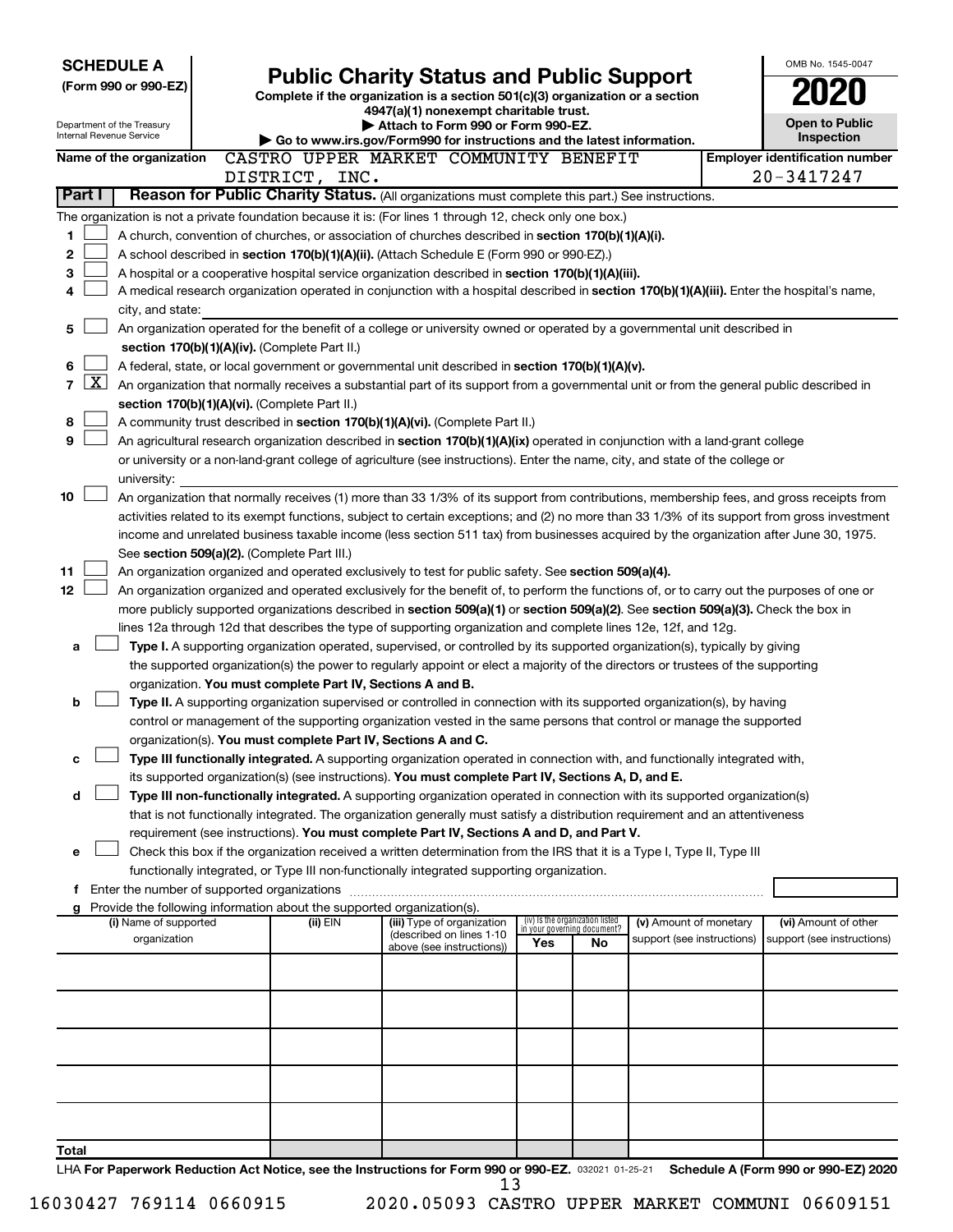Schedule A (Form 990 or 990-EZ) 2020  $\, {\rm DISTERTCT}$  ,  $\, {\rm INC}$  .  $\, 20-3417247$   $\,$   $_{\rm Page}$ 

20-3417247 Page 2

#### **Part II Support Schedule for Organizations Described in Sections 170(b)(1)(A)(iv) and 170(b)(1)(A)(vi)**

(Complete only if you checked the box on line 5, 7, or 8 of Part I or if the organization failed to qualify under Part III. If the organization fails to qualify under the tests listed below, please complete Part III.)

| <b>Section A. Public Support</b>                                                                                                               |          |                     |            |                        |                                      |                                    |  |
|------------------------------------------------------------------------------------------------------------------------------------------------|----------|---------------------|------------|------------------------|--------------------------------------|------------------------------------|--|
| Calendar year (or fiscal year beginning in)                                                                                                    | (a) 2016 | (b) 2017            | $(c)$ 2018 | $(d)$ 2019             | (e) 2020                             | (f) Total                          |  |
| 1 Gifts, grants, contributions, and                                                                                                            |          |                     |            |                        |                                      |                                    |  |
| membership fees received. (Do not                                                                                                              |          |                     |            |                        |                                      |                                    |  |
| include any "unusual grants.")                                                                                                                 | 332,506. | 427,963.            | 377,882.   | 450,563.               | 345, 454.                            | 1,934,368.                         |  |
| 2 Tax revenues levied for the organ-                                                                                                           |          |                     |            |                        |                                      |                                    |  |
| ization's benefit and either paid to                                                                                                           |          |                     |            |                        |                                      |                                    |  |
| or expended on its behalf                                                                                                                      | 499,476. | 501, 197.           |            | $524, 236$ , 535, 216. | 818,394.                             | 2,878,519.                         |  |
| 3 The value of services or facilities                                                                                                          |          |                     |            |                        |                                      |                                    |  |
| furnished by a governmental unit to                                                                                                            |          |                     |            |                        |                                      |                                    |  |
| the organization without charge                                                                                                                |          |                     |            |                        |                                      |                                    |  |
| 4 Total. Add lines 1 through 3                                                                                                                 | 831,982. | 929,160.            | 902, 118.  | 985,779.               | 1, 163, 848                          | 4,812,887.                         |  |
| 5 The portion of total contributions                                                                                                           |          |                     |            |                        |                                      |                                    |  |
| by each person (other than a                                                                                                                   |          |                     |            |                        |                                      |                                    |  |
| governmental unit or publicly                                                                                                                  |          |                     |            |                        |                                      |                                    |  |
| supported organization) included                                                                                                               |          |                     |            |                        |                                      |                                    |  |
| on line 1 that exceeds 2% of the                                                                                                               |          |                     |            |                        |                                      |                                    |  |
| amount shown on line 11,                                                                                                                       |          |                     |            |                        |                                      |                                    |  |
| column (f)                                                                                                                                     |          |                     |            |                        |                                      |                                    |  |
| 6 Public support. Subtract line 5 from line 4.                                                                                                 |          |                     |            |                        |                                      | 4,812,887.                         |  |
| <b>Section B. Total Support</b>                                                                                                                |          |                     |            |                        |                                      |                                    |  |
| Calendar year (or fiscal year beginning in)                                                                                                    | (a) 2016 |                     | $(c)$ 2018 | $(d)$ 2019             | (e) 2020                             | (f) Total                          |  |
| <b>7</b> Amounts from line 4                                                                                                                   | 831,982. | $\frac{1}{929,160}$ | 902,118.   | 985,779.               | 1,163,848                            | 4,812,887.                         |  |
| 8 Gross income from interest,                                                                                                                  |          |                     |            |                        |                                      |                                    |  |
| dividends, payments received on                                                                                                                |          |                     |            |                        |                                      |                                    |  |
| securities loans, rents, royalties,                                                                                                            |          |                     |            |                        |                                      |                                    |  |
| and income from similar sources                                                                                                                | 99.      | 123.                | 173.       | 114.                   | 27.                                  | 536.                               |  |
| 9 Net income from unrelated business                                                                                                           |          |                     |            |                        |                                      |                                    |  |
| activities, whether or not the                                                                                                                 |          |                     |            |                        |                                      |                                    |  |
| business is regularly carried on                                                                                                               |          |                     |            |                        |                                      |                                    |  |
| 10 Other income. Do not include gain                                                                                                           |          |                     |            |                        |                                      |                                    |  |
| or loss from the sale of capital                                                                                                               |          |                     |            |                        |                                      |                                    |  |
| assets (Explain in Part VI.).                                                                                                                  | 8,963.   | 11,024.             | 11,809.    | 14,432.                | 2,558.                               | 48,786.                            |  |
| 11 Total support. Add lines 7 through 10                                                                                                       |          |                     |            |                        |                                      | 4,862,209.                         |  |
| 12 Gross receipts from related activities, etc. (see instructions)                                                                             |          |                     |            |                        | 12                                   |                                    |  |
| 13 First 5 years. If the Form 990 is for the organization's first, second, third, fourth, or fifth tax year as a section 501(c)(3)             |          |                     |            |                        |                                      |                                    |  |
|                                                                                                                                                |          |                     |            |                        |                                      |                                    |  |
| <b>Section C. Computation of Public Support Percentage</b>                                                                                     |          |                     |            |                        |                                      |                                    |  |
|                                                                                                                                                |          |                     |            |                        | 14                                   | 98.99<br>%                         |  |
|                                                                                                                                                |          |                     |            |                        | 15                                   | 98.77<br>%                         |  |
| 16a 33 1/3% support test - 2020. If the organization did not check the box on line 13, and line 14 is 33 1/3% or more, check this box and      |          |                     |            |                        |                                      |                                    |  |
|                                                                                                                                                |          |                     |            |                        |                                      | $\blacktriangleright$ $\mathbf{X}$ |  |
| b 33 1/3% support test - 2019. If the organization did not check a box on line 13 or 16a, and line 15 is 33 1/3% or more, check this box       |          |                     |            |                        |                                      |                                    |  |
|                                                                                                                                                |          |                     |            |                        |                                      |                                    |  |
| 17a 10% -facts-and-circumstances test - 2020. If the organization did not check a box on line 13, 16a, or 16b, and line 14 is 10% or more,     |          |                     |            |                        |                                      |                                    |  |
| and if the organization meets the facts-and-circumstances test, check this box and stop here. Explain in Part VI how the organization          |          |                     |            |                        |                                      |                                    |  |
| meets the facts-and-circumstances test. The organization qualifies as a publicly supported organization                                        |          |                     |            |                        |                                      |                                    |  |
| <b>b 10%</b> -facts-and-circumstances test - 2019. If the organization did not check a box on line 13, 16a, 16b, or 17a, and line 15 is 10% or |          |                     |            |                        |                                      |                                    |  |
| more, and if the organization meets the facts-and-circumstances test, check this box and stop here. Explain in Part VI how the                 |          |                     |            |                        |                                      |                                    |  |
| organization meets the facts-and-circumstances test. The organization qualifies as a publicly supported organization                           |          |                     |            |                        |                                      |                                    |  |
| 18 Private foundation. If the organization did not check a box on line 13, 16a, 16b, 17a, or 17b, check this box and see instructions          |          |                     |            |                        |                                      |                                    |  |
|                                                                                                                                                |          |                     |            |                        | Schedule A (Form 990 or 990-F7) 2020 |                                    |  |

**Schedule A (Form 990 or 990-EZ) 2020**

032022 01-25-21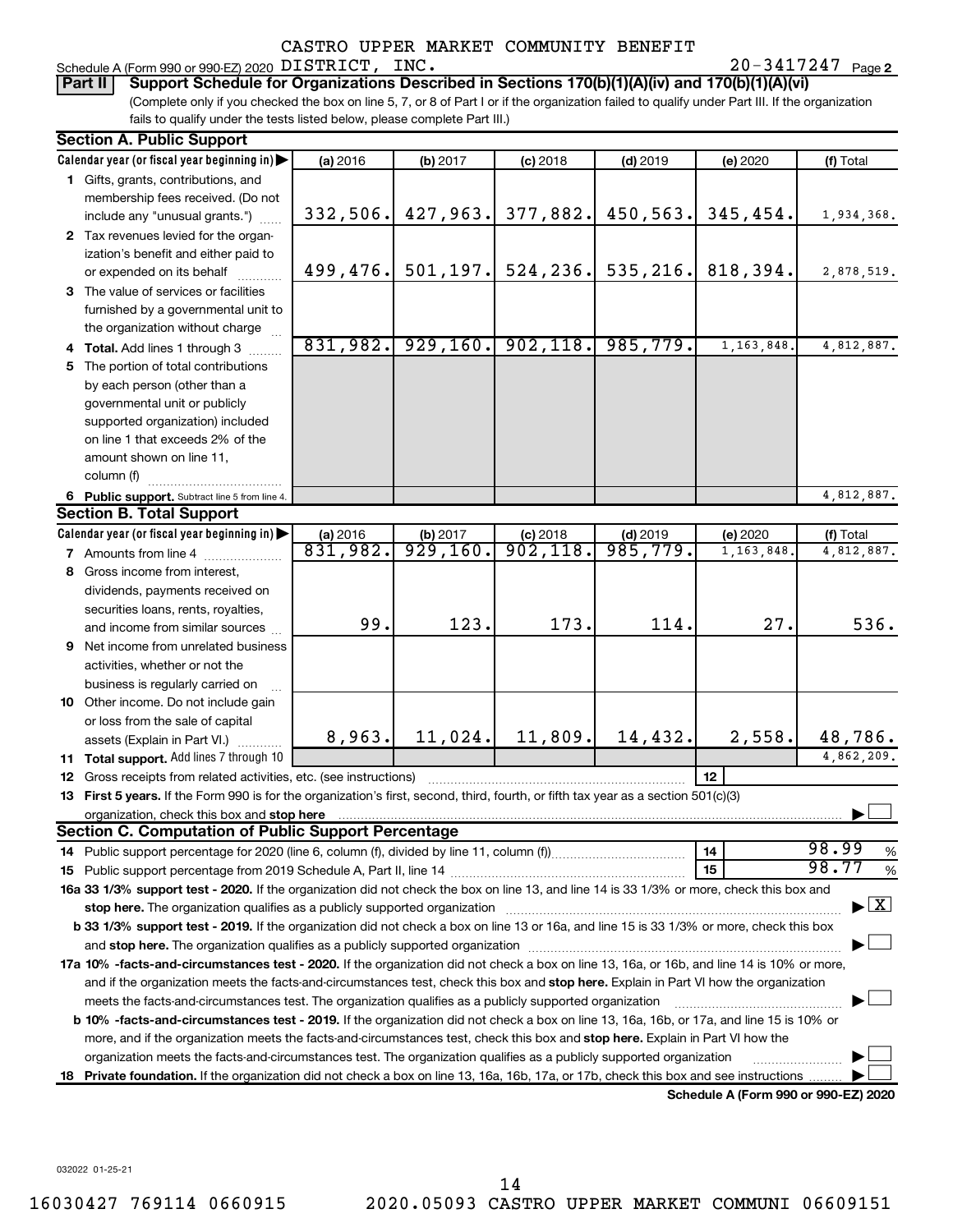# Schedule A (Form 990 or 990-EZ) 2020 DISTRICT, INC.

**Part III Support Schedule for Organizations Described in Section 509(a)(2)** 

**3** DISTRICT, INC. 20-3417247

(Complete only if you checked the box on line 10 of Part I or if the organization failed to qualify under Part II. If the organization fails to qualify under the tests listed below, please complete Part II.)

| <b>Section A. Public Support</b>                                                                                                                                                                |          |          |            |            |          |                                      |
|-------------------------------------------------------------------------------------------------------------------------------------------------------------------------------------------------|----------|----------|------------|------------|----------|--------------------------------------|
| Calendar year (or fiscal year beginning in)                                                                                                                                                     | (a) 2016 | (b) 2017 | $(c)$ 2018 | $(d)$ 2019 | (e) 2020 | (f) Total                            |
| 1 Gifts, grants, contributions, and                                                                                                                                                             |          |          |            |            |          |                                      |
| membership fees received. (Do not                                                                                                                                                               |          |          |            |            |          |                                      |
| include any "unusual grants.")                                                                                                                                                                  |          |          |            |            |          |                                      |
| <b>2</b> Gross receipts from admissions,<br>merchandise sold or services per-<br>formed, or facilities furnished in<br>any activity that is related to the<br>organization's tax-exempt purpose |          |          |            |            |          |                                      |
| 3 Gross receipts from activities that                                                                                                                                                           |          |          |            |            |          |                                      |
| are not an unrelated trade or bus-                                                                                                                                                              |          |          |            |            |          |                                      |
|                                                                                                                                                                                                 |          |          |            |            |          |                                      |
| iness under section 513                                                                                                                                                                         |          |          |            |            |          |                                      |
| 4 Tax revenues levied for the organ-<br>ization's benefit and either paid to                                                                                                                    |          |          |            |            |          |                                      |
| or expended on its behalf                                                                                                                                                                       |          |          |            |            |          |                                      |
|                                                                                                                                                                                                 |          |          |            |            |          |                                      |
| 5 The value of services or facilities                                                                                                                                                           |          |          |            |            |          |                                      |
| furnished by a governmental unit to                                                                                                                                                             |          |          |            |            |          |                                      |
| the organization without charge                                                                                                                                                                 |          |          |            |            |          |                                      |
| 6 Total. Add lines 1 through 5                                                                                                                                                                  |          |          |            |            |          |                                      |
| 7a Amounts included on lines 1, 2, and                                                                                                                                                          |          |          |            |            |          |                                      |
| 3 received from disqualified persons                                                                                                                                                            |          |          |            |            |          |                                      |
| <b>b</b> Amounts included on lines 2 and 3 received<br>from other than disqualified persons that<br>exceed the greater of \$5,000 or 1% of the<br>amount on line 13 for the year                |          |          |            |            |          |                                      |
| c Add lines 7a and 7b                                                                                                                                                                           |          |          |            |            |          |                                      |
| 8 Public support. (Subtract line 7c from line 6.)                                                                                                                                               |          |          |            |            |          |                                      |
| <b>Section B. Total Support</b>                                                                                                                                                                 |          |          |            |            |          |                                      |
| Calendar year (or fiscal year beginning in)                                                                                                                                                     | (a) 2016 | (b) 2017 | $(c)$ 2018 | $(d)$ 2019 | (e) 2020 | (f) Total                            |
| 9 Amounts from line 6                                                                                                                                                                           |          |          |            |            |          |                                      |
| <b>10a</b> Gross income from interest,<br>dividends, payments received on<br>securities loans, rents, royalties,<br>and income from similar sources                                             |          |          |            |            |          |                                      |
| <b>b</b> Unrelated business taxable income                                                                                                                                                      |          |          |            |            |          |                                      |
| (less section 511 taxes) from businesses<br>acquired after June 30, 1975                                                                                                                        |          |          |            |            |          |                                      |
| c Add lines 10a and 10b                                                                                                                                                                         |          |          |            |            |          |                                      |
| <b>11</b> Net income from unrelated business<br>activities not included in line 10b.<br>whether or not the business is<br>regularly carried on                                                  |          |          |            |            |          |                                      |
| 12 Other income. Do not include gain<br>or loss from the sale of capital<br>assets (Explain in Part VI.)                                                                                        |          |          |            |            |          |                                      |
| <b>13</b> Total support. (Add lines 9, 10c, 11, and 12.)                                                                                                                                        |          |          |            |            |          |                                      |
| 14 First 5 years. If the Form 990 is for the organization's first, second, third, fourth, or fifth tax year as a section 501(c)(3) organization,                                                |          |          |            |            |          |                                      |
| check this box and stop here <b>contained and the contained and starting and stop here</b> check this box and stop here                                                                         |          |          |            |            |          |                                      |
| Section C. Computation of Public Support Percentage                                                                                                                                             |          |          |            |            |          |                                      |
| 15 Public support percentage for 2020 (line 8, column (f), divided by line 13, column (f) <i></i>                                                                                               |          |          |            |            | 15       | ℅                                    |
|                                                                                                                                                                                                 |          |          |            |            | 16       | %                                    |
| Section D. Computation of Investment Income Percentage                                                                                                                                          |          |          |            |            |          |                                      |
|                                                                                                                                                                                                 |          |          |            |            | 17       | %                                    |
| 18 Investment income percentage from 2019 Schedule A, Part III, line 17                                                                                                                         |          |          |            |            | 18       | %                                    |
| 19a 33 1/3% support tests - 2020. If the organization did not check the box on line 14, and line 15 is more than 33 1/3%, and line 17 is not                                                    |          |          |            |            |          |                                      |
| more than 33 1/3%, check this box and stop here. The organization qualifies as a publicly supported organization                                                                                |          |          |            |            |          |                                      |
| b 33 1/3% support tests - 2019. If the organization did not check a box on line 14 or line 19a, and line 16 is more than 33 1/3%, and                                                           |          |          |            |            |          |                                      |
| line 18 is not more than 33 1/3%, check this box and stop here. The organization qualifies as a publicly supported organization                                                                 |          |          |            |            |          |                                      |
|                                                                                                                                                                                                 |          |          |            |            |          |                                      |
|                                                                                                                                                                                                 |          |          |            |            |          | Schedule A (Form 990 or 990-EZ) 2020 |
| 032023 01-25-21                                                                                                                                                                                 |          |          | 15         |            |          |                                      |

16030427 769114 0660915 2020.05093 CASTRO UPPER MARKET COMMUNI 06609151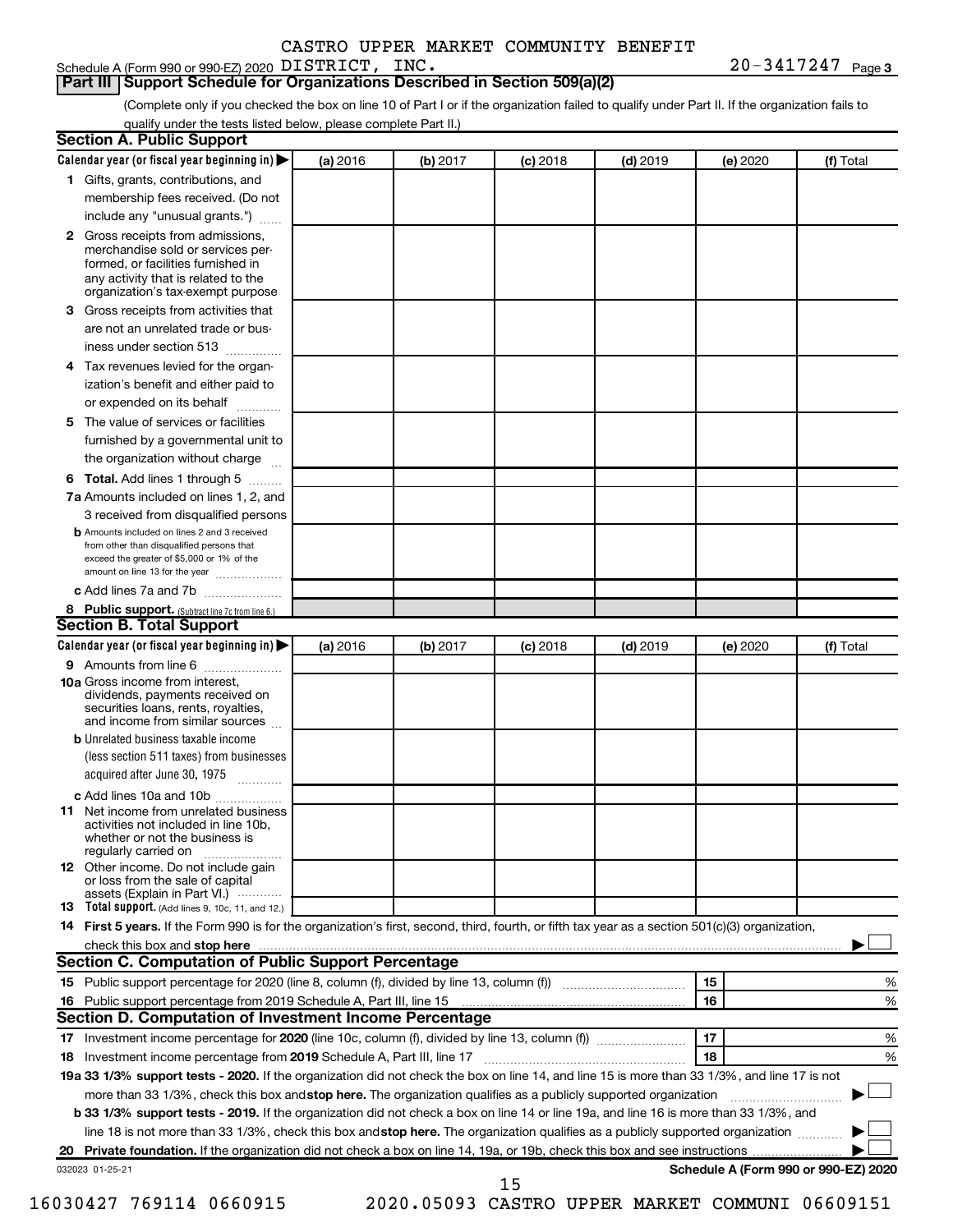#### **4** DISTRICT, INC. 20-3417247 Schedule A (Form 990 or 990-EZ) 2020  $\overline{DISTRIC}$ ,  $\overline{INC}$ . **Part IV Supporting Organizations**

(Complete only if you checked a box in line 12 on Part I. If you checked box 12a, Part I, complete Sections A and B. If you checked box 12b, Part I, complete Sections A and C. If you checked box 12c, Part I, complete Sections A, D, and E. If you checked box 12d, Part I, complete Sections A and D, and complete Part V.)

#### **Section A. All Supporting Organizations**

- **1** Are all of the organization's supported organizations listed by name in the organization's governing documents? If "No," describe in Part VI how the supported organizations are designated. If designated by *class or purpose, describe the designation. If historic and continuing relationship, explain.*
- **2** Did the organization have any supported organization that does not have an IRS determination of status under section 509(a)(1) or (2)? If "Yes," explain in Part **VI** how the organization determined that the supported *organization was described in section 509(a)(1) or (2).*
- **3a** Did the organization have a supported organization described in section 501(c)(4), (5), or (6)? If "Yes," answer *lines 3b and 3c below.*
- **b** Did the organization confirm that each supported organization qualified under section 501(c)(4), (5), or (6) and satisfied the public support tests under section 509(a)(2)? If "Yes," describe in Part VI when and how the *organization made the determination.*
- **c** Did the organization ensure that all support to such organizations was used exclusively for section 170(c)(2)(B) purposes? If "Yes," explain in Part VI what controls the organization put in place to ensure such use.
- **4 a** *If* Was any supported organization not organized in the United States ("foreign supported organization")? *"Yes," and if you checked box 12a or 12b in Part I, answer lines 4b and 4c below.*
- **b** Did the organization have ultimate control and discretion in deciding whether to make grants to the foreign supported organization? If "Yes," describe in Part VI how the organization had such control and discretion *despite being controlled or supervised by or in connection with its supported organizations.*
- **c** Did the organization support any foreign supported organization that does not have an IRS determination under sections 501(c)(3) and 509(a)(1) or (2)? If "Yes," explain in Part VI what controls the organization used *to ensure that all support to the foreign supported organization was used exclusively for section 170(c)(2)(B) purposes.*
- **5a** Did the organization add, substitute, or remove any supported organizations during the tax year? If "Yes," answer lines 5b and 5c below (if applicable). Also, provide detail in **Part VI,** including (i) the names and EIN *numbers of the supported organizations added, substituted, or removed; (ii) the reasons for each such action; (iii) the authority under the organization's organizing document authorizing such action; and (iv) how the action was accomplished (such as by amendment to the organizing document).*
- **b Type I or Type II only.** Was any added or substituted supported organization part of a class already designated in the organization's organizing document?
- **c Substitutions only.**  Was the substitution the result of an event beyond the organization's control?
- **6** Did the organization provide support (whether in the form of grants or the provision of services or facilities) to **Part VI.** support or benefit one or more of the filing organization's supported organizations? If "Yes," provide detail in anyone other than (i) its supported organizations, (ii) individuals that are part of the charitable class benefited by one or more of its supported organizations, or (iii) other supporting organizations that also
- **7** Did the organization provide a grant, loan, compensation, or other similar payment to a substantial contributor regard to a substantial contributor? If "Yes," complete Part I of Schedule L (Form 990 or 990-EZ). (as defined in section 4958(c)(3)(C)), a family member of a substantial contributor, or a 35% controlled entity with
- **8** Did the organization make a loan to a disqualified person (as defined in section 4958) not described in line 7? *If "Yes," complete Part I of Schedule L (Form 990 or 990-EZ).*
- **9 a** Was the organization controlled directly or indirectly at any time during the tax year by one or more in section 509(a)(1) or (2))? If "Yes," provide detail in **Part VI.** disqualified persons, as defined in section 4946 (other than foundation managers and organizations described
- **b** Did one or more disqualified persons (as defined in line 9a) hold a controlling interest in any entity in which the supporting organization had an interest? If "Yes," provide detail in Part VI.
- **c** Did a disqualified person (as defined in line 9a) have an ownership interest in, or derive any personal benefit from, assets in which the supporting organization also had an interest? If "Yes," provide detail in Part VI.
- **10 a** Was the organization subject to the excess business holdings rules of section 4943 because of section supporting organizations)? If "Yes," answer line 10b below. 4943(f) (regarding certain Type II supporting organizations, and all Type III non-functionally integrated
	- **b** Did the organization have any excess business holdings in the tax year? (Use Schedule C, Form 4720, to *determine whether the organization had excess business holdings.)*

032024 01-25-21

**10b**

**10a**

**Yes No**

**1**

**2**

**3a**

**3b**

**3c**

**4a**

**4b**

**4c**

**5a**

**5b 5c**

**6**

**7**

**8**

**9a**

**9b**

**9c**

**Schedule A (Form 990 or 990-EZ) 2020**

16030427 769114 0660915 2020.05093 CASTRO UPPER MARKET COMMUNI 06609151

16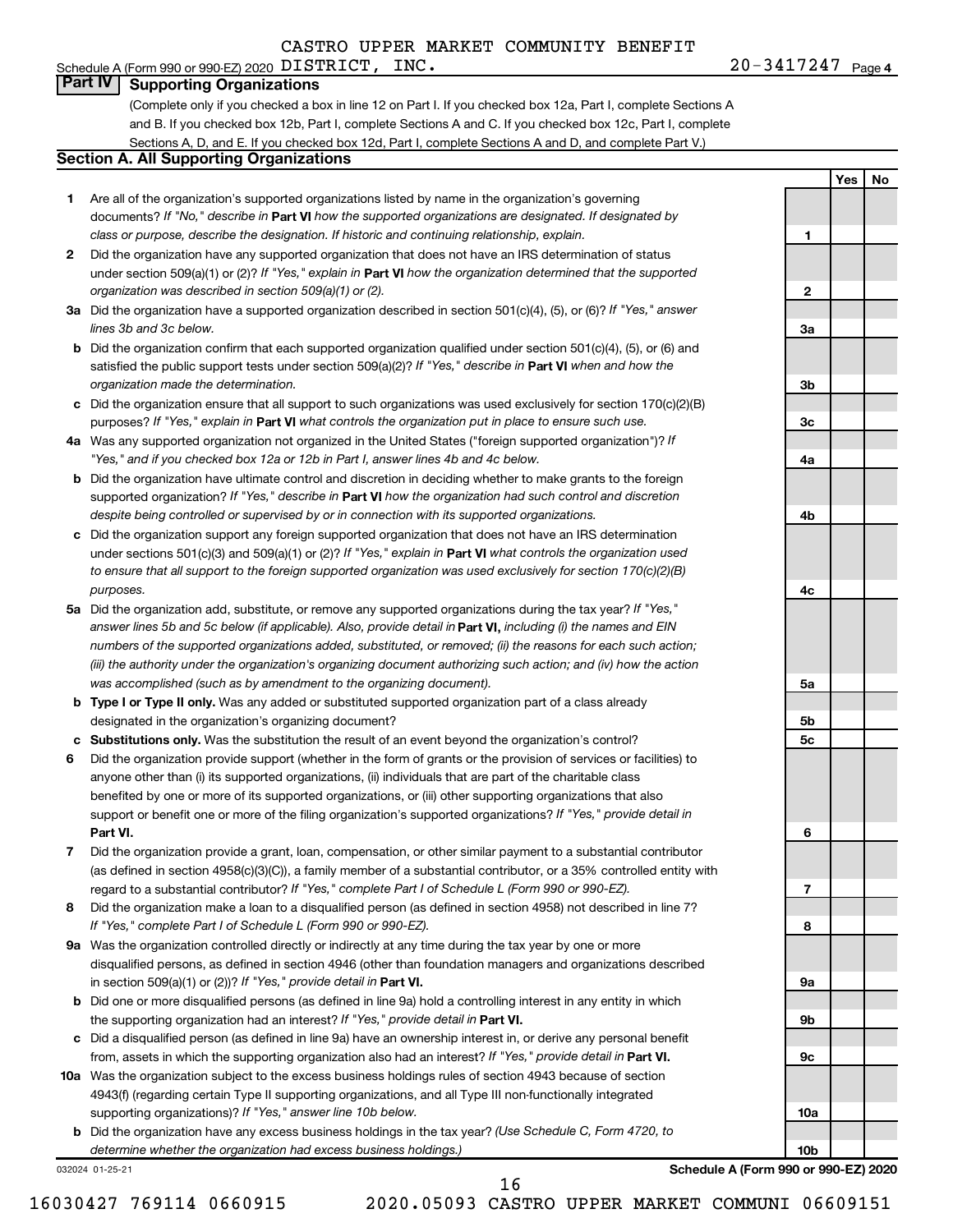**Part VI. 11c** detail in Part VI.

#### **Section B. Type I Supporting Organizations**

**Part IV Supporting Organizations** *(continued)*

**b** A family member of a person described in line 11a above?

11c below, the governing body of a supported organization?

- **1** directors, or trustees at all times during the tax year? If "No," describe in Part VI how the supported organization(s) *effectively operated, supervised, or controlled the organization's activities. If the organization had more than one supported organization, describe how the powers to appoint and/or remove officers, directors, or trustees were allocated among the supported organizations and what conditions or restrictions, if any, applied to such powers during the tax year.* Did the governing body, members of the governing body, officers acting in their official capacity, or membership of one or more supported organizations have the power to regularly appoint or elect at least a majority of the organization's officers,
- **2** Did the organization operate for the benefit of any supported organization other than the supported **Part VI**  *how providing such benefit carried out the purposes of the supported organization(s) that operated,* organization(s) that operated, supervised, or controlled the supporting organization? If "Yes," explain in *supervised, or controlled the supporting organization.* **Section C. Type II Supporting Organization**

**a** A person who directly or indirectly controls, either alone or together with persons described in lines 11b and

**c** *If "Yes" to line 11a, 11b, or 11c, provide* A 35% controlled entity of a person described in line 11a or 11b above?

**11** Has the organization accepted a gift or contribution from any of the following persons?

| section C. Type ii supporting Organizations |  |
|---------------------------------------------|--|
|                                             |  |

**1** Were a majority of the organization's directors or trustees during the tax year also a majority of the directors or trustees of each of the organization's supported organization(s)? If "No," describe in Part VI how control **1** *or management of the supporting organization was vested in the same persons that controlled or managed the supported organization(s).*

|  |  |  | <b>Section D. All Type III Supporting Organizations</b> |
|--|--|--|---------------------------------------------------------|
|--|--|--|---------------------------------------------------------|

|                |                                                                                                                        |   | Yes |  |
|----------------|------------------------------------------------------------------------------------------------------------------------|---|-----|--|
|                | Did the organization provide to each of its supported organizations, by the last day of the fifth month of the         |   |     |  |
|                | organization's tax year, (i) a written notice describing the type and amount of support provided during the prior tax  |   |     |  |
|                | year, (ii) a copy of the Form 990 that was most recently filed as of the date of notification, and (iii) copies of the |   |     |  |
|                | organization's governing documents in effect on the date of notification, to the extent not previously provided?       |   |     |  |
| $\overline{2}$ | Were any of the organization's officers, directors, or trustees either (i) appointed or elected by the supported       |   |     |  |
|                | organization(s) or (ii) serving on the governing body of a supported organization? If "No," explain in Part VI how     |   |     |  |
|                | the organization maintained a close and continuous working relationship with the supported organization(s).            | 2 |     |  |
| 3              | By reason of the relationship described in line 2, above, did the organization's supported organizations have a        |   |     |  |
|                | significant voice in the organization's investment policies and in directing the use of the organization's             |   |     |  |
|                | income or assets at all times during the tax year? If "Yes," describe in Part VI the role the organization's           |   |     |  |
|                | supported organizations played in this regard.                                                                         | 3 |     |  |

#### **Section E. Type III Functionally Integrated Supporting Organizations**

- **1** Check the box next to the method that the organization used to satisfy the Integral Part Test during the yealsee instructions).
- **a The organization satisfied the Activities Test. Complete line 2 below.**
- **b** The organization is the parent of each of its supported organizations. Complete line 3 below.  $\Box$
- **c** The organization supported a governmental entity. Describe in Part VI how you supported a governmental entity (see instructions).  $\Box$
- **2 Answer lines 2a and 2b below. Yes No** Activities Test.
- **a** Did substantially all of the organization's activities during the tax year directly further the exempt purposes of the supported organization(s) to which the organization was responsive? If "Yes," then in Part VI identify **those supported organizations and explain**  *how these activities directly furthered their exempt purposes, how the organization was responsive to those supported organizations, and how the organization determined that these activities constituted substantially all of its activities.*
- **b** Did the activities described in line 2a, above, constitute activities that, but for the organization's involvement, **Part VI**  *the reasons for the organization's position that its supported organization(s) would have engaged in* one or more of the organization's supported organization(s) would have been engaged in? If "Yes," explain in *these activities but for the organization's involvement.*
- 3 Parent of Supported Organizations. Answer lines 3a and 3b below.
- **a** Did the organization have the power to regularly appoint or elect a majority of the officers, directors, or trustees of each of the supported organizations? If "Yes" or "No" provide details in Part VI.
- **b** Did the organization exercise a substantial degree of direction over the policies, programs, and activities of each of its supported organizations? If "Yes," describe in Part VI the role played by the organization in this regard.

032025 01-25-21

**Schedule A (Form 990 or 990-EZ) 2020**

**2a**

**2b**

**3a**

**3b**

16030427 769114 0660915 2020.05093 CASTRO UPPER MARKET COMMUNI 06609151 17

|     | Yes | <b>No</b> |
|-----|-----|-----------|
|     |     |           |
|     |     |           |
| 11a |     |           |
| 11b |     |           |
|     |     |           |

**1**

**2**

**Yes No**

**Yes No**

|                                                          |  | CASTRO UPPER MARKET COMMUNITY BENEFIT |                       |  |
|----------------------------------------------------------|--|---------------------------------------|-----------------------|--|
| Schedule A (Form 990 or 990-EZ) 2020 $\,$ DISTRICT, INC. |  |                                       | $20 - 3417247$ Page 5 |  |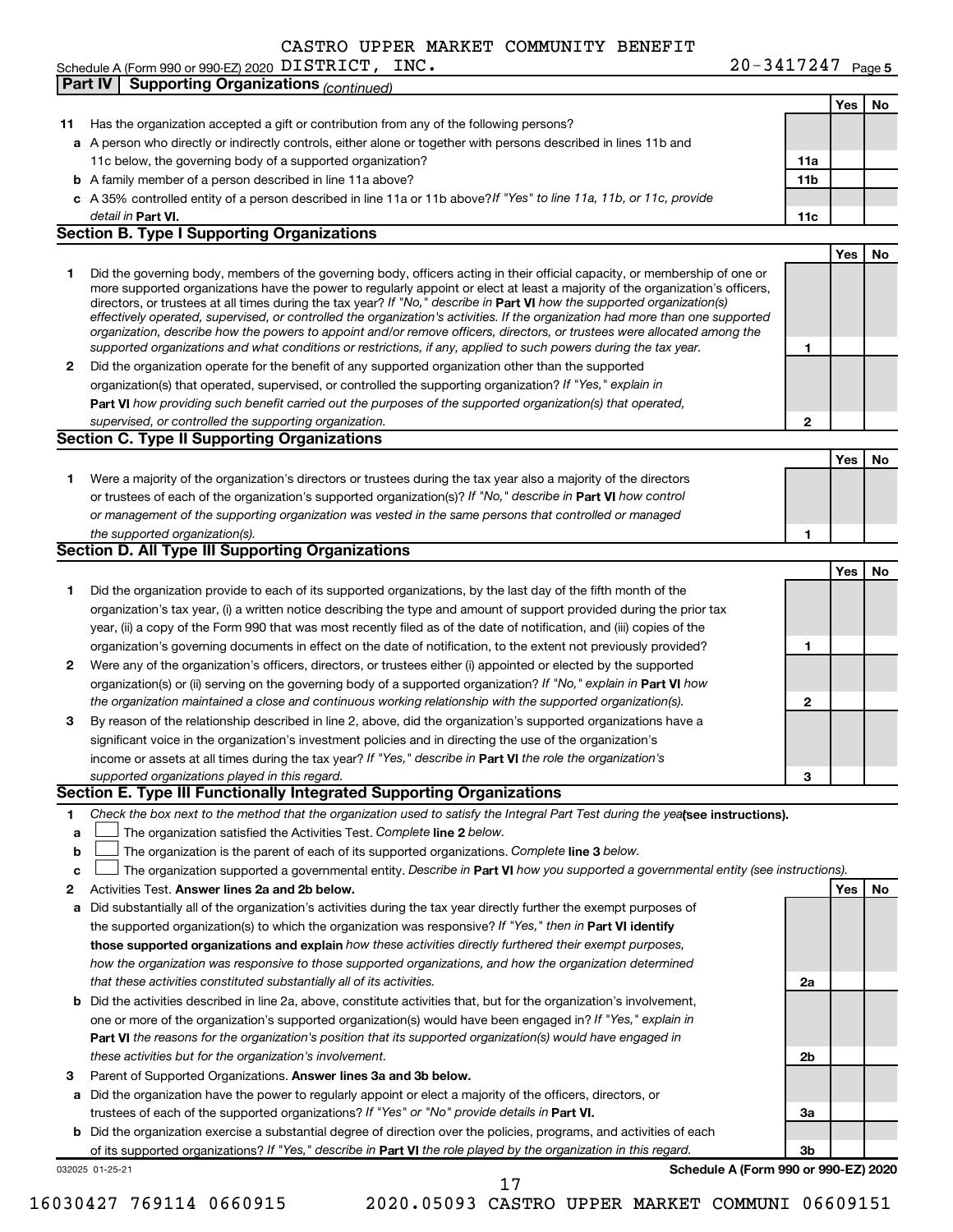**6** DISTRICT, INC. 20-3417247

#### Schedule A (Form 990 or 990-EZ) 2020 DISTRICT, INC. **Part V Type III Non-Functionally Integrated 509(a)(3) Supporting Organizations**

1 **Letter See instructions.** Check here if the organization satisfied the Integral Part Test as a qualifying trust on Nov. 20, 1970 (*explain in* Part **VI**). See instructions. All other Type III non-functionally integrated supporting organizations must complete Sections A through E.

|    |                                                                             |                |                | (B) Current Year               |
|----|-----------------------------------------------------------------------------|----------------|----------------|--------------------------------|
|    | Section A - Adjusted Net Income                                             |                | (A) Prior Year | (optional)                     |
| 1. | Net short-term capital gain                                                 | 1              |                |                                |
| 2  | Recoveries of prior-year distributions                                      | $\mathbf{2}$   |                |                                |
| З  | Other gross income (see instructions)                                       | 3              |                |                                |
| 4  | Add lines 1 through 3.                                                      | 4              |                |                                |
| 5  | Depreciation and depletion                                                  | 5              |                |                                |
| 6  | Portion of operating expenses paid or incurred for production or            |                |                |                                |
|    | collection of gross income or for management, conservation, or              |                |                |                                |
|    | maintenance of property held for production of income (see instructions)    | 6              |                |                                |
| 7  | Other expenses (see instructions)                                           | $\overline{7}$ |                |                                |
| 8  | Adjusted Net Income (subtract lines 5, 6, and 7 from line 4)                | 8              |                |                                |
|    | <b>Section B - Minimum Asset Amount</b>                                     |                | (A) Prior Year | (B) Current Year<br>(optional) |
| 1  | Aggregate fair market value of all non-exempt-use assets (see               |                |                |                                |
|    | instructions for short tax year or assets held for part of year):           |                |                |                                |
|    | <b>a</b> Average monthly value of securities                                | 1a             |                |                                |
|    | <b>b</b> Average monthly cash balances                                      | 1 <sub>b</sub> |                |                                |
|    | c Fair market value of other non-exempt-use assets                          | 1c             |                |                                |
|    | <b>d</b> Total (add lines 1a, 1b, and 1c)                                   | 1d             |                |                                |
|    | e Discount claimed for blockage or other factors                            |                |                |                                |
|    | (explain in detail in Part VI):                                             |                |                |                                |
| 2  | Acquisition indebtedness applicable to non-exempt-use assets                | $\mathbf{2}$   |                |                                |
| З  | Subtract line 2 from line 1d.                                               | 3              |                |                                |
| 4  | Cash deemed held for exempt use. Enter 0.015 of line 3 (for greater amount, |                |                |                                |
|    | see instructions)                                                           | 4              |                |                                |
| 5  | Net value of non-exempt-use assets (subtract line 4 from line 3)            | 5              |                |                                |
| 6  | Multiply line 5 by 0.035.                                                   | 6              |                |                                |
| 7  | Recoveries of prior-year distributions                                      | 7              |                |                                |
| 8  | Minimum Asset Amount (add line 7 to line 6)                                 | 8              |                |                                |
|    | <b>Section C - Distributable Amount</b>                                     |                |                | <b>Current Year</b>            |
| 1  | Adjusted net income for prior year (from Section A, line 8, column A)       | 1              |                |                                |
| 2  | Enter 0.85 of line 1.                                                       | $\overline{2}$ |                |                                |
| 3  | Minimum asset amount for prior year (from Section B, line 8, column A)      | 3              |                |                                |
| 4  | Enter greater of line 2 or line 3.                                          | 4              |                |                                |
| 5  | Income tax imposed in prior year                                            | 5              |                |                                |
| 6  | Distributable Amount. Subtract line 5 from line 4, unless subject to        |                |                |                                |
|    | emergency temporary reduction (see instructions).                           | 6              |                |                                |
|    |                                                                             |                |                |                                |

**7** Check here if the current year is the organization's first as a non-functionally integrated Type III supporting organization (see † instructions).

**Schedule A (Form 990 or 990-EZ) 2020**

032026 01-25-21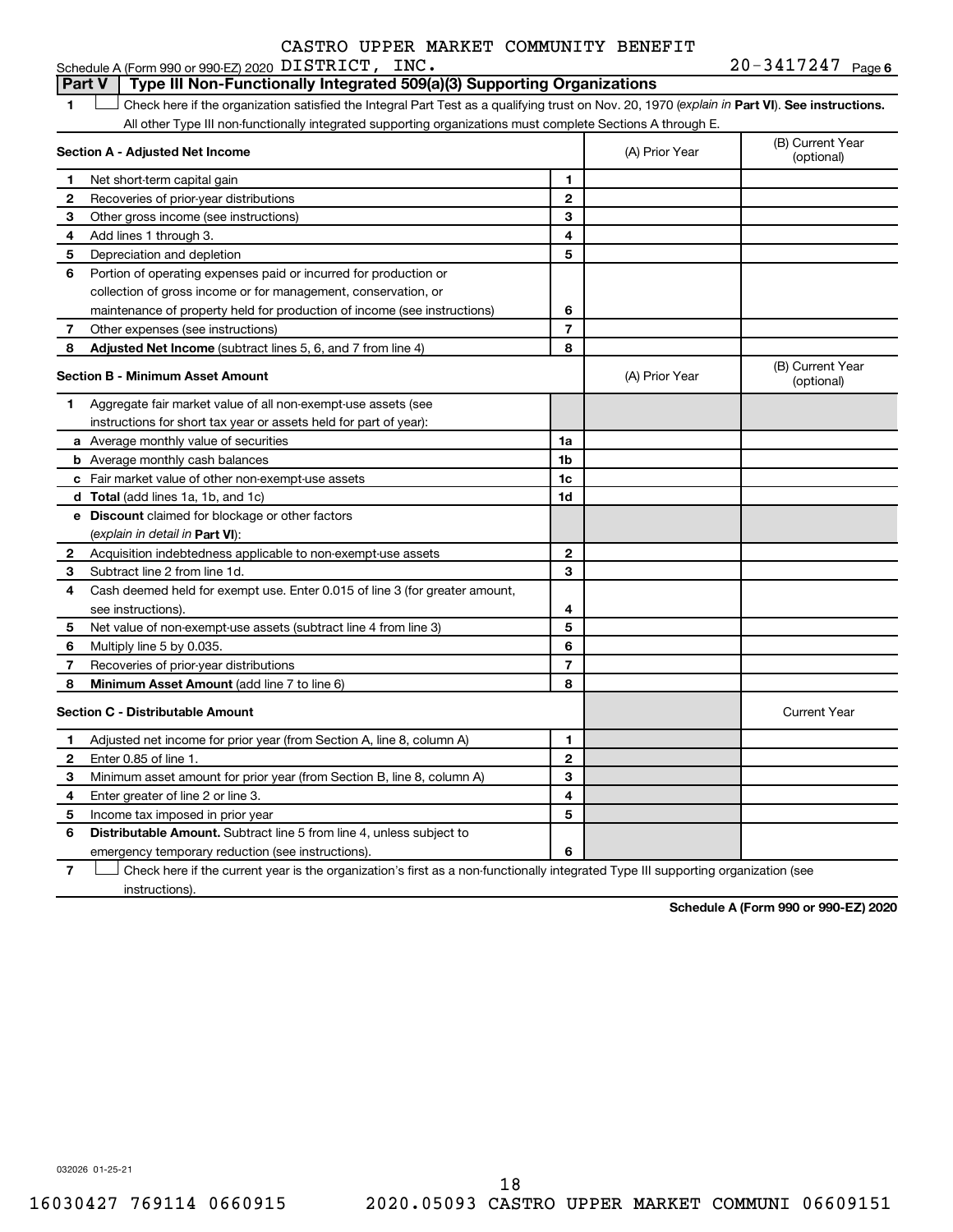20-3417247 Page 7 Schedule A (Form 990 or 990-EZ) 2020  $\, {\rm DISTERTCT}$  ,  $\, {\rm INC}$  .  $\, 20-3417247$   $\,$   $_{\rm Page}$ 

| <b>Part V</b> | Type III Non-Functionally Integrated 509(a)(3) Supporting Organizations (continued)        |                                    |                                                |    |                                                  |
|---------------|--------------------------------------------------------------------------------------------|------------------------------------|------------------------------------------------|----|--------------------------------------------------|
|               | Section D - Distributions                                                                  |                                    |                                                |    | <b>Current Year</b>                              |
| 1.            | Amounts paid to supported organizations to accomplish exempt purposes                      |                                    |                                                | 1  |                                                  |
| $\mathbf{2}$  | Amounts paid to perform activity that directly furthers exempt purposes of supported       |                                    |                                                |    |                                                  |
|               | organizations, in excess of income from activity                                           |                                    | 2                                              |    |                                                  |
| 3             | Administrative expenses paid to accomplish exempt purposes of supported organizations      |                                    |                                                | 3  |                                                  |
| 4             | Amounts paid to acquire exempt-use assets                                                  |                                    |                                                | 4  |                                                  |
| 5             | Qualified set-aside amounts (prior IRS approval required - provide details in Part VI)     |                                    |                                                | 5  |                                                  |
| 6             | Other distributions ( <i>describe in Part VI</i> ). See instructions.                      |                                    |                                                | 6  |                                                  |
| 7             | Total annual distributions. Add lines 1 through 6.                                         |                                    |                                                | 7  |                                                  |
| 8             | Distributions to attentive supported organizations to which the organization is responsive |                                    |                                                |    |                                                  |
|               | (provide details in Part VI). See instructions.                                            |                                    |                                                | 8  |                                                  |
| 9             | Distributable amount for 2020 from Section C, line 6                                       |                                    |                                                | 9  |                                                  |
| 10            | Line 8 amount divided by line 9 amount                                                     |                                    |                                                | 10 |                                                  |
|               | <b>Section E - Distribution Allocations (see instructions)</b>                             | (i)<br><b>Excess Distributions</b> | (iii)<br><b>Underdistributions</b><br>Pre-2020 |    | (iii)<br><b>Distributable</b><br>Amount for 2020 |
| 1.            | Distributable amount for 2020 from Section C, line 6                                       |                                    |                                                |    |                                                  |
| $\mathbf{2}$  | Underdistributions, if any, for years prior to 2020 (reason-                               |                                    |                                                |    |                                                  |
|               | able cause required - explain in Part VI). See instructions.                               |                                    |                                                |    |                                                  |
| 3             | Excess distributions carryover, if any, to 2020                                            |                                    |                                                |    |                                                  |
| а             | From 2015                                                                                  |                                    |                                                |    |                                                  |
| b             | From 2016                                                                                  |                                    |                                                |    |                                                  |
|               | $c$ From 2017                                                                              |                                    |                                                |    |                                                  |
|               | <b>d</b> From 2018                                                                         |                                    |                                                |    |                                                  |
|               | e From 2019                                                                                |                                    |                                                |    |                                                  |
|               | f Total of lines 3a through 3e                                                             |                                    |                                                |    |                                                  |
|               | g Applied to underdistributions of prior years                                             |                                    |                                                |    |                                                  |
|               | <b>h</b> Applied to 2020 distributable amount                                              |                                    |                                                |    |                                                  |
| Ť.            | Carryover from 2015 not applied (see instructions)                                         |                                    |                                                |    |                                                  |
|               | Remainder. Subtract lines 3g, 3h, and 3i from line 3f.                                     |                                    |                                                |    |                                                  |
| 4             | Distributions for 2020 from Section D,                                                     |                                    |                                                |    |                                                  |
|               | line $7:$<br>\$                                                                            |                                    |                                                |    |                                                  |
|               | a Applied to underdistributions of prior years                                             |                                    |                                                |    |                                                  |
|               | <b>b</b> Applied to 2020 distributable amount                                              |                                    |                                                |    |                                                  |
| c             | Remainder. Subtract lines 4a and 4b from line 4.                                           |                                    |                                                |    |                                                  |
| 5             | Remaining underdistributions for years prior to 2020, if                                   |                                    |                                                |    |                                                  |
|               | any. Subtract lines 3g and 4a from line 2. For result greater                              |                                    |                                                |    |                                                  |
|               | than zero, explain in Part VI. See instructions.                                           |                                    |                                                |    |                                                  |
| 6             | Remaining underdistributions for 2020. Subtract lines 3h                                   |                                    |                                                |    |                                                  |
|               | and 4b from line 1. For result greater than zero, explain in                               |                                    |                                                |    |                                                  |
|               | <b>Part VI.</b> See instructions.                                                          |                                    |                                                |    |                                                  |
| 7             | Excess distributions carryover to 2021. Add lines 3j                                       |                                    |                                                |    |                                                  |
|               | and 4c.                                                                                    |                                    |                                                |    |                                                  |
| 8             | Breakdown of line 7:<br>a Excess from 2016                                                 |                                    |                                                |    |                                                  |
|               |                                                                                            |                                    |                                                |    |                                                  |
|               | <b>b</b> Excess from 2017                                                                  |                                    |                                                |    |                                                  |
|               | c Excess from 2018<br>d Excess from 2019                                                   |                                    |                                                |    |                                                  |
|               |                                                                                            |                                    |                                                |    |                                                  |
|               | e Excess from 2020                                                                         |                                    |                                                |    |                                                  |

**Schedule A (Form 990 or 990-EZ) 2020**

032027 01-25-21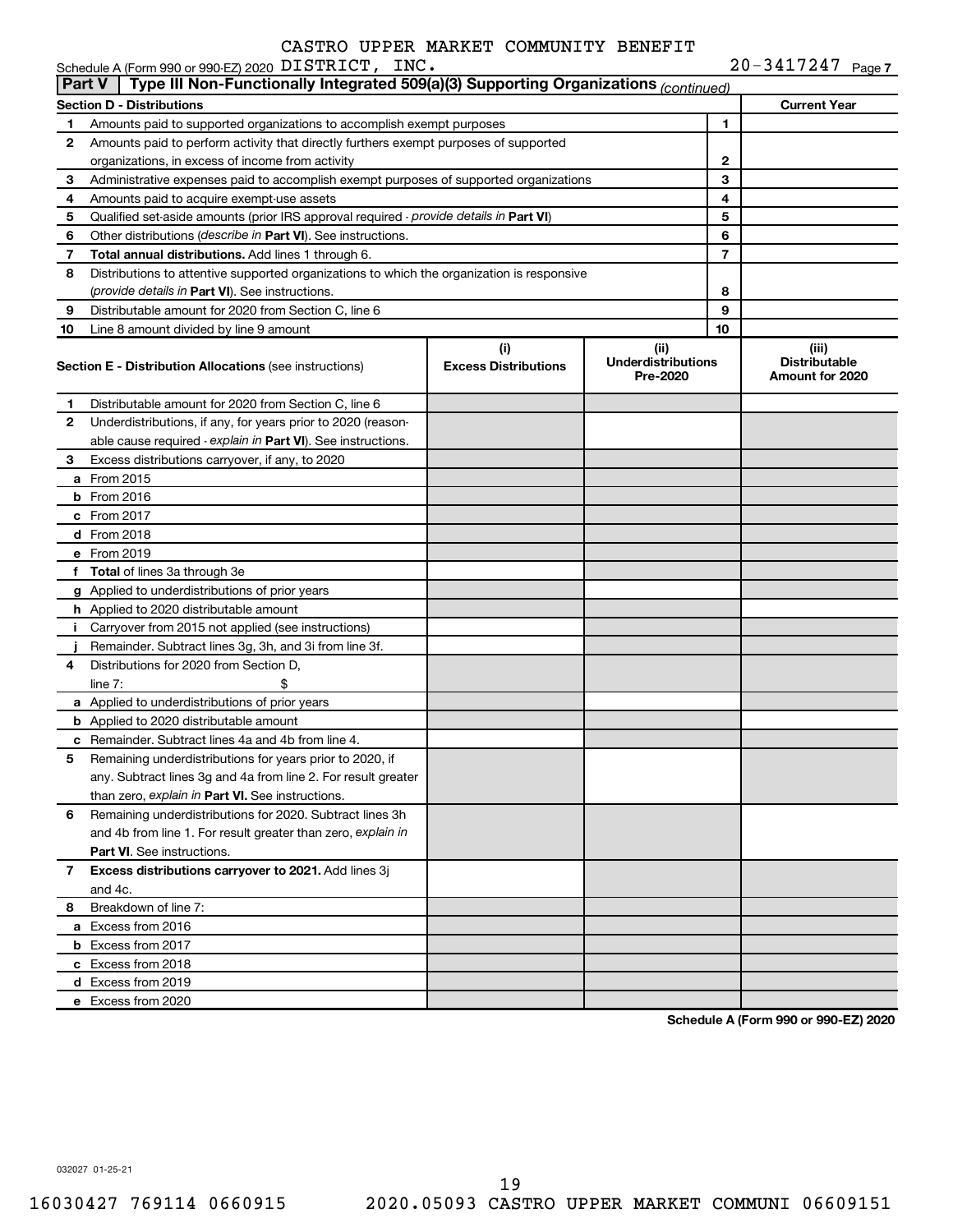|                 | Schedule A (Form 990 or 990-EZ) 2020 DISTRICT, INC.                                                                                                                                                                                                                                                                                                                                                                                                                                                                                                                                         |  | CASTRO UPPER MARKET COMMUNITY BENEFIT |  |                                                 | $20 - 3417247$ Page 8 |
|-----------------|---------------------------------------------------------------------------------------------------------------------------------------------------------------------------------------------------------------------------------------------------------------------------------------------------------------------------------------------------------------------------------------------------------------------------------------------------------------------------------------------------------------------------------------------------------------------------------------------|--|---------------------------------------|--|-------------------------------------------------|-----------------------|
| <b>Part VI</b>  | Supplemental Information. Provide the explanations required by Part II, line 10; Part II, line 17a or 17b; Part III, line 12;<br>Part IV, Section A, lines 1, 2, 3b, 3c, 4b, 4c, 5a, 6, 9a, 9b, 9c, 11a, 11b, and 11c; Part IV, Section B, lines 1 and 2; Part IV, Section C,<br>line 1; Part IV, Section D, lines 2 and 3; Part IV, Section E, lines 1c, 2a, 2b, 3a, and 3b; Part V, line 1; Part V, Section B, line 1e; Part V,<br>Section D, lines 5, 6, and 8; and Part V, Section E, lines 2, 5, and 6. Also complete this part for any additional information.<br>(See instructions.) |  |                                       |  |                                                 |                       |
|                 |                                                                                                                                                                                                                                                                                                                                                                                                                                                                                                                                                                                             |  |                                       |  |                                                 |                       |
|                 |                                                                                                                                                                                                                                                                                                                                                                                                                                                                                                                                                                                             |  |                                       |  |                                                 |                       |
|                 |                                                                                                                                                                                                                                                                                                                                                                                                                                                                                                                                                                                             |  |                                       |  |                                                 |                       |
|                 |                                                                                                                                                                                                                                                                                                                                                                                                                                                                                                                                                                                             |  |                                       |  |                                                 |                       |
|                 |                                                                                                                                                                                                                                                                                                                                                                                                                                                                                                                                                                                             |  |                                       |  |                                                 |                       |
|                 |                                                                                                                                                                                                                                                                                                                                                                                                                                                                                                                                                                                             |  |                                       |  |                                                 |                       |
|                 |                                                                                                                                                                                                                                                                                                                                                                                                                                                                                                                                                                                             |  |                                       |  |                                                 |                       |
|                 |                                                                                                                                                                                                                                                                                                                                                                                                                                                                                                                                                                                             |  |                                       |  |                                                 |                       |
|                 |                                                                                                                                                                                                                                                                                                                                                                                                                                                                                                                                                                                             |  |                                       |  |                                                 |                       |
|                 |                                                                                                                                                                                                                                                                                                                                                                                                                                                                                                                                                                                             |  |                                       |  |                                                 |                       |
|                 |                                                                                                                                                                                                                                                                                                                                                                                                                                                                                                                                                                                             |  |                                       |  |                                                 |                       |
|                 |                                                                                                                                                                                                                                                                                                                                                                                                                                                                                                                                                                                             |  |                                       |  |                                                 |                       |
|                 |                                                                                                                                                                                                                                                                                                                                                                                                                                                                                                                                                                                             |  |                                       |  |                                                 |                       |
|                 |                                                                                                                                                                                                                                                                                                                                                                                                                                                                                                                                                                                             |  |                                       |  |                                                 |                       |
|                 |                                                                                                                                                                                                                                                                                                                                                                                                                                                                                                                                                                                             |  |                                       |  |                                                 |                       |
|                 |                                                                                                                                                                                                                                                                                                                                                                                                                                                                                                                                                                                             |  |                                       |  |                                                 |                       |
|                 |                                                                                                                                                                                                                                                                                                                                                                                                                                                                                                                                                                                             |  |                                       |  |                                                 |                       |
|                 |                                                                                                                                                                                                                                                                                                                                                                                                                                                                                                                                                                                             |  |                                       |  |                                                 |                       |
|                 |                                                                                                                                                                                                                                                                                                                                                                                                                                                                                                                                                                                             |  |                                       |  |                                                 |                       |
|                 |                                                                                                                                                                                                                                                                                                                                                                                                                                                                                                                                                                                             |  |                                       |  |                                                 |                       |
|                 |                                                                                                                                                                                                                                                                                                                                                                                                                                                                                                                                                                                             |  |                                       |  |                                                 |                       |
|                 |                                                                                                                                                                                                                                                                                                                                                                                                                                                                                                                                                                                             |  |                                       |  |                                                 |                       |
|                 |                                                                                                                                                                                                                                                                                                                                                                                                                                                                                                                                                                                             |  |                                       |  |                                                 |                       |
|                 |                                                                                                                                                                                                                                                                                                                                                                                                                                                                                                                                                                                             |  |                                       |  |                                                 |                       |
|                 |                                                                                                                                                                                                                                                                                                                                                                                                                                                                                                                                                                                             |  |                                       |  |                                                 |                       |
|                 |                                                                                                                                                                                                                                                                                                                                                                                                                                                                                                                                                                                             |  |                                       |  |                                                 |                       |
|                 |                                                                                                                                                                                                                                                                                                                                                                                                                                                                                                                                                                                             |  |                                       |  |                                                 |                       |
|                 |                                                                                                                                                                                                                                                                                                                                                                                                                                                                                                                                                                                             |  |                                       |  |                                                 |                       |
| 032028 01-25-21 |                                                                                                                                                                                                                                                                                                                                                                                                                                                                                                                                                                                             |  |                                       |  | Schedule A (Form 990 or 990-EZ) 2020            |                       |
|                 | 16030427 769114 0660915                                                                                                                                                                                                                                                                                                                                                                                                                                                                                                                                                                     |  | 20                                    |  | 2020.05093 CASTRO UPPER MARKET COMMUNI 06609151 |                       |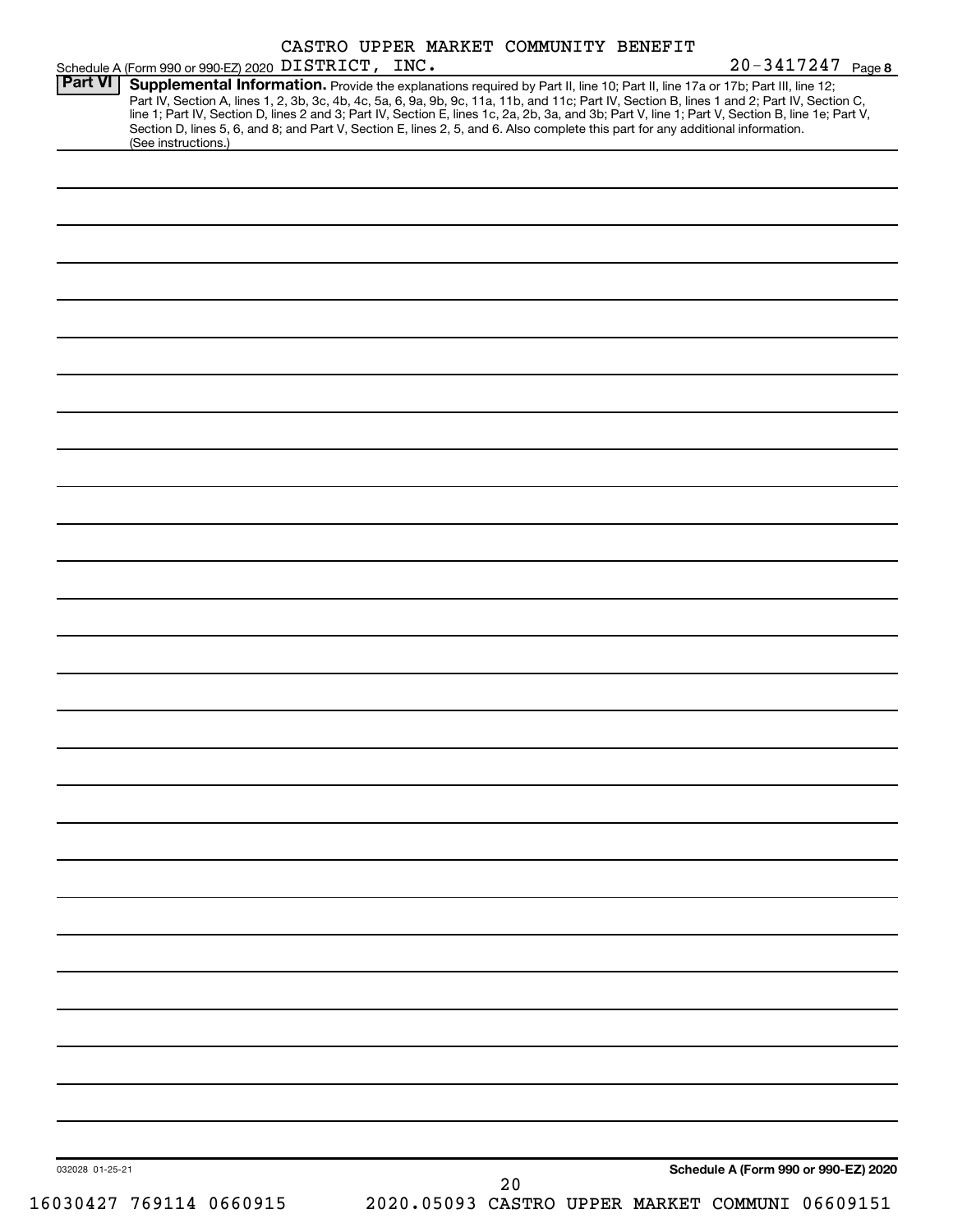|         | <b>SCHEDULE D</b>              |                                                                                                   | <b>Supplemental Financial Statements</b>                                                                                                       | OMB No. 1545-0047                                   |
|---------|--------------------------------|---------------------------------------------------------------------------------------------------|------------------------------------------------------------------------------------------------------------------------------------------------|-----------------------------------------------------|
|         | (Form 990)                     |                                                                                                   | Complete if the organization answered "Yes" on Form 990,                                                                                       |                                                     |
|         | Department of the Treasury     |                                                                                                   | Part IV, line 6, 7, 8, 9, 10, 11a, 11b, 11c, 11d, 11e, 11f, 12a, or 12b.<br>Attach to Form 990.                                                | <b>Open to Public</b>                               |
|         | Internal Revenue Service       |                                                                                                   | Go to www.irs.gov/Form990 for instructions and the latest information.                                                                         | Inspection                                          |
|         | Name of the organization       |                                                                                                   | CASTRO UPPER MARKET COMMUNITY BENEFIT                                                                                                          | <b>Employer identification number</b><br>20-3417247 |
| Part I  |                                | DISTRICT, INC.                                                                                    | Organizations Maintaining Donor Advised Funds or Other Similar Funds or Accounts. Complete if the                                              |                                                     |
|         |                                | organization answered "Yes" on Form 990, Part IV, line 6.                                         |                                                                                                                                                |                                                     |
|         |                                |                                                                                                   | (a) Donor advised funds                                                                                                                        | (b) Funds and other accounts                        |
| 1       |                                |                                                                                                   |                                                                                                                                                |                                                     |
| 2       |                                | Aggregate value of contributions to (during year)                                                 |                                                                                                                                                |                                                     |
| З       |                                | Aggregate value of grants from (during year)                                                      |                                                                                                                                                |                                                     |
| 4       |                                |                                                                                                   |                                                                                                                                                |                                                     |
| 5       |                                |                                                                                                   | Did the organization inform all donors and donor advisors in writing that the assets held in donor advised funds                               |                                                     |
|         |                                |                                                                                                   |                                                                                                                                                | Yes<br><b>No</b>                                    |
| 6       |                                |                                                                                                   | Did the organization inform all grantees, donors, and donor advisors in writing that grant funds can be used only                              |                                                     |
|         |                                |                                                                                                   | for charitable purposes and not for the benefit of the donor or donor advisor, or for any other purpose conferring                             |                                                     |
| Part II | impermissible private benefit? |                                                                                                   | Conservation Easements. Complete if the organization answered "Yes" on Form 990, Part IV, line 7.                                              | Yes<br>No                                           |
| 1.      |                                | Purpose(s) of conservation easements held by the organization (check all that apply).             |                                                                                                                                                |                                                     |
|         |                                | Preservation of land for public use (for example, recreation or education)                        |                                                                                                                                                | Preservation of a historically important land area  |
|         |                                | Protection of natural habitat                                                                     |                                                                                                                                                | Preservation of a certified historic structure      |
|         |                                | Preservation of open space                                                                        |                                                                                                                                                |                                                     |
| 2       |                                |                                                                                                   | Complete lines 2a through 2d if the organization held a qualified conservation contribution in the form of a conservation easement on the last |                                                     |
|         | day of the tax year.           |                                                                                                   |                                                                                                                                                | Held at the End of the Tax Year                     |
|         |                                |                                                                                                   |                                                                                                                                                | 2a                                                  |
| b       |                                |                                                                                                   |                                                                                                                                                | 2b                                                  |
| с       |                                |                                                                                                   |                                                                                                                                                | 2c                                                  |
|         |                                |                                                                                                   | d Number of conservation easements included in (c) acquired after 7/25/06, and not on a historic structure                                     |                                                     |
|         |                                |                                                                                                   |                                                                                                                                                | 2d                                                  |
| 3       |                                |                                                                                                   | Number of conservation easements modified, transferred, released, extinguished, or terminated by the organization during the tax               |                                                     |
| 4       | $year \blacktriangleright$     | Number of states where property subject to conservation easement is located $\blacktriangleright$ |                                                                                                                                                |                                                     |
| 5       |                                |                                                                                                   | Does the organization have a written policy regarding the periodic monitoring, inspection, handling of                                         |                                                     |
|         |                                |                                                                                                   |                                                                                                                                                | Yes<br><b>No</b>                                    |
| 6       |                                |                                                                                                   | Staff and volunteer hours devoted to monitoring, inspecting, handling of violations, and enforcing conservation easements during the year      |                                                     |
|         | ⋗                              |                                                                                                   |                                                                                                                                                |                                                     |
| 7       |                                |                                                                                                   | Amount of expenses incurred in monitoring, inspecting, handling of violations, and enforcing conservation easements during the year            |                                                     |
|         | $\blacktriangleright$ \$       |                                                                                                   |                                                                                                                                                |                                                     |
| 8       |                                |                                                                                                   | Does each conservation easement reported on line 2(d) above satisfy the requirements of section 170(h)(4)(B)(i)                                |                                                     |
|         |                                |                                                                                                   |                                                                                                                                                | Yes<br><b>No</b>                                    |
| 9       |                                |                                                                                                   | In Part XIII, describe how the organization reports conservation easements in its revenue and expense statement and                            |                                                     |
|         |                                | organization's accounting for conservation easements.                                             | balance sheet, and include, if applicable, the text of the footnote to the organization's financial statements that describes the              |                                                     |
|         | Part III                       |                                                                                                   | Organizations Maintaining Collections of Art, Historical Treasures, or Other Similar Assets.                                                   |                                                     |
|         |                                | Complete if the organization answered "Yes" on Form 990, Part IV, line 8.                         |                                                                                                                                                |                                                     |
|         |                                |                                                                                                   | 1a If the organization elected, as permitted under FASB ASC 958, not to report in its revenue statement and balance sheet works                |                                                     |
|         |                                |                                                                                                   | of art, historical treasures, or other similar assets held for public exhibition, education, or research in furtherance of public              |                                                     |
|         |                                |                                                                                                   | service, provide in Part XIII the text of the footnote to its financial statements that describes these items.                                 |                                                     |
|         |                                |                                                                                                   | <b>b</b> If the organization elected, as permitted under FASB ASC 958, to report in its revenue statement and balance sheet works of           |                                                     |
|         |                                |                                                                                                   | art, historical treasures, or other similar assets held for public exhibition, education, or research in furtherance of public service,        |                                                     |
|         |                                | provide the following amounts relating to these items:                                            |                                                                                                                                                |                                                     |
|         |                                |                                                                                                   |                                                                                                                                                | \$                                                  |
|         |                                | (ii) Assets included in Form 990, Part X                                                          |                                                                                                                                                | \$                                                  |
| 2       |                                |                                                                                                   | If the organization received or held works of art, historical treasures, or other similar assets for financial gain, provide                   |                                                     |
|         |                                | the following amounts required to be reported under FASB ASC 958 relating to these items:         |                                                                                                                                                | \$                                                  |
|         |                                |                                                                                                   |                                                                                                                                                | \$<br>►                                             |
|         |                                | LHA For Paperwork Reduction Act Notice, see the Instructions for Form 990.                        |                                                                                                                                                | Schedule D (Form 990) 2020                          |
|         | 032051 12-01-20                |                                                                                                   |                                                                                                                                                |                                                     |
|         |                                |                                                                                                   | 21                                                                                                                                             |                                                     |

16030427 769114 0660915 2020.05093 CASTRO UPPER MARKET COMMUNI 06609151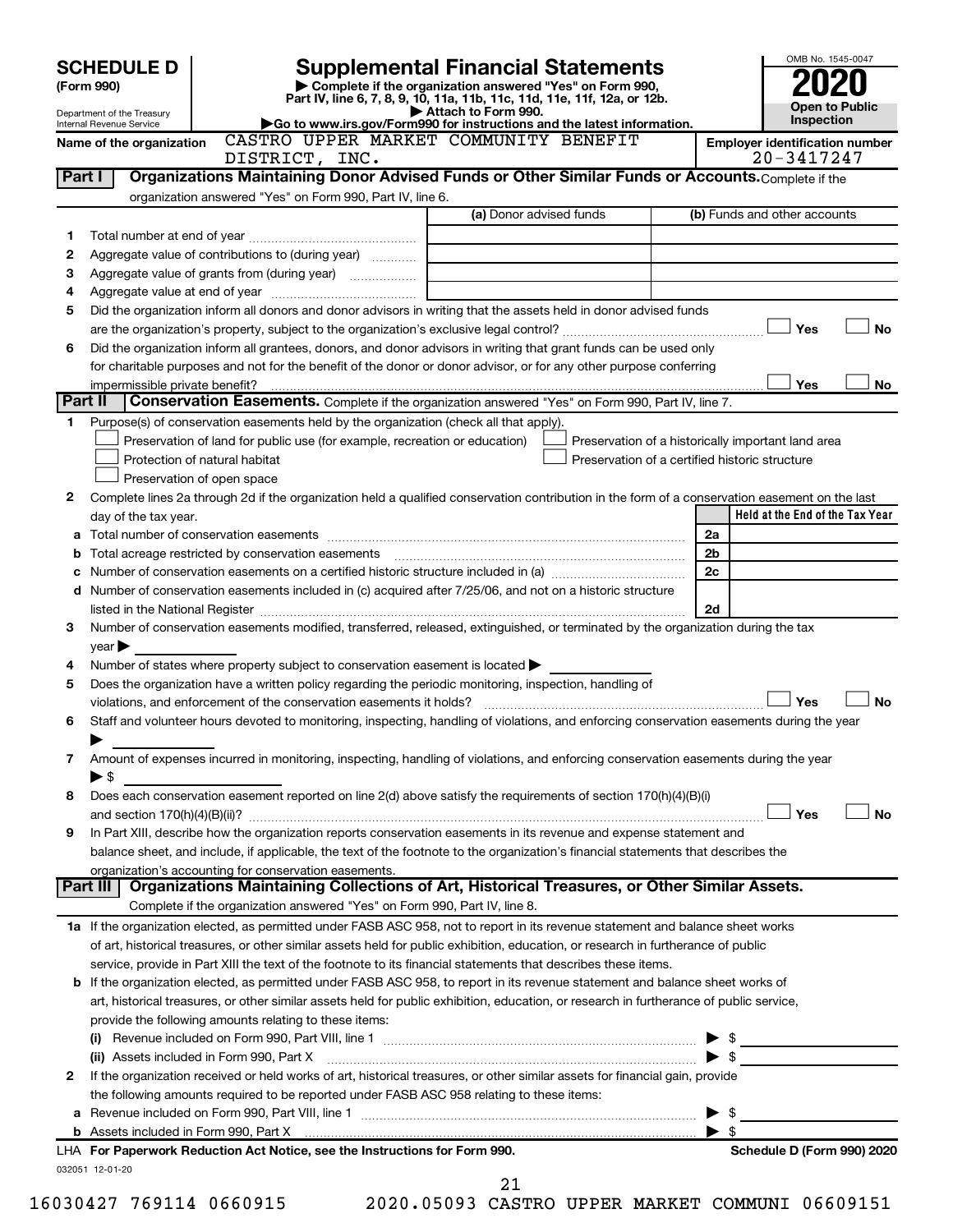|        |                                                                                                                                                                                                                                | CASTRO UPPER MARKET COMMUNITY BENEFIT   |   |                |                                                                                                                                                                                                                               |                                 |                            |     |                  |
|--------|--------------------------------------------------------------------------------------------------------------------------------------------------------------------------------------------------------------------------------|-----------------------------------------|---|----------------|-------------------------------------------------------------------------------------------------------------------------------------------------------------------------------------------------------------------------------|---------------------------------|----------------------------|-----|------------------|
|        | DISTRICT, INC.<br>Schedule D (Form 990) 2020                                                                                                                                                                                   |                                         |   |                |                                                                                                                                                                                                                               |                                 | $20 - 3417247$ Page 2      |     |                  |
|        | Part III   Organizations Maintaining Collections of Art, Historical Treasures, or Other Similar Assets (continued)                                                                                                             |                                         |   |                |                                                                                                                                                                                                                               |                                 |                            |     |                  |
| 3      | Using the organization's acquisition, accession, and other records, check any of the following that make significant use of its                                                                                                |                                         |   |                |                                                                                                                                                                                                                               |                                 |                            |     |                  |
|        | collection items (check all that apply):                                                                                                                                                                                       |                                         |   |                |                                                                                                                                                                                                                               |                                 |                            |     |                  |
| a      | Public exhibition                                                                                                                                                                                                              |                                         |   |                | Loan or exchange program                                                                                                                                                                                                      |                                 |                            |     |                  |
| b      | Scholarly research                                                                                                                                                                                                             |                                         |   |                | Other and the contract of the contract of the contract of the contract of the contract of the contract of the contract of the contract of the contract of the contract of the contract of the contract of the contract of the |                                 |                            |     |                  |
| с      | Preservation for future generations                                                                                                                                                                                            |                                         |   |                |                                                                                                                                                                                                                               |                                 |                            |     |                  |
|        | Provide a description of the organization's collections and explain how they further the organization's exempt purpose in Part XIII.                                                                                           |                                         |   |                |                                                                                                                                                                                                                               |                                 |                            |     |                  |
| 5      | During the year, did the organization solicit or receive donations of art, historical treasures, or other similar assets                                                                                                       |                                         |   |                |                                                                                                                                                                                                                               |                                 |                            |     |                  |
|        |                                                                                                                                                                                                                                |                                         |   |                |                                                                                                                                                                                                                               |                                 | Yes                        |     | No               |
|        | <b>Part IV</b><br><b>Escrow and Custodial Arrangements.</b> Complete if the organization answered "Yes" on Form 990, Part IV, line 9, or                                                                                       |                                         |   |                |                                                                                                                                                                                                                               |                                 |                            |     |                  |
|        | reported an amount on Form 990, Part X, line 21.                                                                                                                                                                               |                                         |   |                |                                                                                                                                                                                                                               |                                 |                            |     |                  |
|        | 1a Is the organization an agent, trustee, custodian or other intermediary for contributions or other assets not included                                                                                                       |                                         |   |                |                                                                                                                                                                                                                               |                                 |                            |     |                  |
|        |                                                                                                                                                                                                                                |                                         |   |                |                                                                                                                                                                                                                               |                                 | Yes                        |     | No               |
|        | b If "Yes," explain the arrangement in Part XIII and complete the following table:                                                                                                                                             |                                         |   |                |                                                                                                                                                                                                                               |                                 |                            |     |                  |
|        |                                                                                                                                                                                                                                |                                         |   |                |                                                                                                                                                                                                                               |                                 | Amount                     |     |                  |
|        |                                                                                                                                                                                                                                |                                         |   |                |                                                                                                                                                                                                                               | 1c                              |                            |     |                  |
|        |                                                                                                                                                                                                                                |                                         |   |                |                                                                                                                                                                                                                               | 1d                              |                            |     |                  |
|        | e Distributions during the year manufactured and contain an account of the year manufactured and the year manufactured and the year manufactured and the year manufactured and the year manufactured and the year manufactured |                                         |   |                |                                                                                                                                                                                                                               | 1e                              |                            |     |                  |
|        |                                                                                                                                                                                                                                |                                         |   |                |                                                                                                                                                                                                                               | 1f                              |                            |     |                  |
|        | 2a Did the organization include an amount on Form 990, Part X, line 21, for escrow or custodial account liability?                                                                                                             |                                         |   |                |                                                                                                                                                                                                                               | .                               | Yes                        |     | No               |
|        | <b>b</b> If "Yes," explain the arrangement in Part XIII. Check here if the explanation has been provided on Part XIII                                                                                                          |                                         |   |                |                                                                                                                                                                                                                               |                                 |                            |     |                  |
| Part V | <b>Endowment Funds.</b> Complete if the organization answered "Yes" on Form 990, Part IV, line 10.                                                                                                                             |                                         |   |                |                                                                                                                                                                                                                               |                                 |                            |     |                  |
|        |                                                                                                                                                                                                                                | (a) Current year                        |   | (b) Prior year | (c) Two years back $\vert$ (d) Three years back $\vert$                                                                                                                                                                       |                                 | (e) Four years back        |     |                  |
|        |                                                                                                                                                                                                                                |                                         |   |                |                                                                                                                                                                                                                               |                                 |                            |     |                  |
|        |                                                                                                                                                                                                                                |                                         |   |                |                                                                                                                                                                                                                               |                                 |                            |     |                  |
|        | Net investment earnings, gains, and losses                                                                                                                                                                                     |                                         |   |                |                                                                                                                                                                                                                               |                                 |                            |     |                  |
|        |                                                                                                                                                                                                                                |                                         |   |                |                                                                                                                                                                                                                               |                                 |                            |     |                  |
|        | e Other expenditures for facilities                                                                                                                                                                                            |                                         |   |                |                                                                                                                                                                                                                               |                                 |                            |     |                  |
|        |                                                                                                                                                                                                                                |                                         |   |                |                                                                                                                                                                                                                               |                                 |                            |     |                  |
|        |                                                                                                                                                                                                                                |                                         |   |                |                                                                                                                                                                                                                               |                                 |                            |     |                  |
| g      |                                                                                                                                                                                                                                |                                         |   |                |                                                                                                                                                                                                                               |                                 |                            |     |                  |
|        | Provide the estimated percentage of the current year end balance (line 1g, column (a)) held as:                                                                                                                                |                                         |   |                |                                                                                                                                                                                                                               |                                 |                            |     |                  |
|        | a Board designated or quasi-endowment >                                                                                                                                                                                        |                                         | % |                |                                                                                                                                                                                                                               |                                 |                            |     |                  |
|        | Permanent endowment >                                                                                                                                                                                                          | %                                       |   |                |                                                                                                                                                                                                                               |                                 |                            |     |                  |
|        | <b>c</b> Term endowment $\blacktriangleright$                                                                                                                                                                                  | %                                       |   |                |                                                                                                                                                                                                                               |                                 |                            |     |                  |
|        | The percentages on lines 2a, 2b, and 2c should equal 100%.                                                                                                                                                                     |                                         |   |                |                                                                                                                                                                                                                               |                                 |                            |     |                  |
|        | 3a Are there endowment funds not in the possession of the organization that are held and administered for the organization                                                                                                     |                                         |   |                |                                                                                                                                                                                                                               |                                 |                            |     |                  |
|        |                                                                                                                                                                                                                                |                                         |   |                |                                                                                                                                                                                                                               |                                 |                            | Yes | No               |
|        | by:<br>(i)                                                                                                                                                                                                                     |                                         |   |                |                                                                                                                                                                                                                               |                                 | 3a(i)                      |     |                  |
|        |                                                                                                                                                                                                                                |                                         |   |                |                                                                                                                                                                                                                               |                                 |                            |     |                  |
|        |                                                                                                                                                                                                                                |                                         |   |                |                                                                                                                                                                                                                               |                                 | 3a(ii)<br>3b               |     |                  |
|        | Describe in Part XIII the intended uses of the organization's endowment funds.                                                                                                                                                 |                                         |   |                |                                                                                                                                                                                                                               |                                 |                            |     |                  |
|        | <b>Part VI</b><br>Land, Buildings, and Equipment.                                                                                                                                                                              |                                         |   |                |                                                                                                                                                                                                                               |                                 |                            |     |                  |
|        | Complete if the organization answered "Yes" on Form 990, Part IV, line 11a. See Form 990, Part X, line 10.                                                                                                                     |                                         |   |                |                                                                                                                                                                                                                               |                                 |                            |     |                  |
|        |                                                                                                                                                                                                                                |                                         |   |                |                                                                                                                                                                                                                               |                                 |                            |     |                  |
|        | Description of property                                                                                                                                                                                                        | (a) Cost or other<br>basis (investment) |   |                | (b) Cost or other<br>basis (other)                                                                                                                                                                                            | (c) Accumulated<br>depreciation | (d) Book value             |     |                  |
|        |                                                                                                                                                                                                                                |                                         |   |                |                                                                                                                                                                                                                               |                                 |                            |     |                  |
|        |                                                                                                                                                                                                                                |                                         |   |                |                                                                                                                                                                                                                               |                                 |                            |     |                  |
|        |                                                                                                                                                                                                                                |                                         |   |                |                                                                                                                                                                                                                               |                                 |                            |     |                  |
|        |                                                                                                                                                                                                                                |                                         |   |                |                                                                                                                                                                                                                               |                                 |                            |     |                  |
|        |                                                                                                                                                                                                                                |                                         |   |                | 3,770.                                                                                                                                                                                                                        | 3,770.                          |                            |     | $\overline{0}$ . |
|        |                                                                                                                                                                                                                                |                                         |   |                |                                                                                                                                                                                                                               |                                 |                            |     |                  |
|        | Total. Add lines 1a through 1e. (Column (d) must equal Form 990, Part X, column (B), line 10c.)                                                                                                                                |                                         |   |                |                                                                                                                                                                                                                               |                                 |                            |     | $\overline{0}$ . |
|        |                                                                                                                                                                                                                                |                                         |   |                |                                                                                                                                                                                                                               |                                 | Schedule D (Form 990) 2020 |     |                  |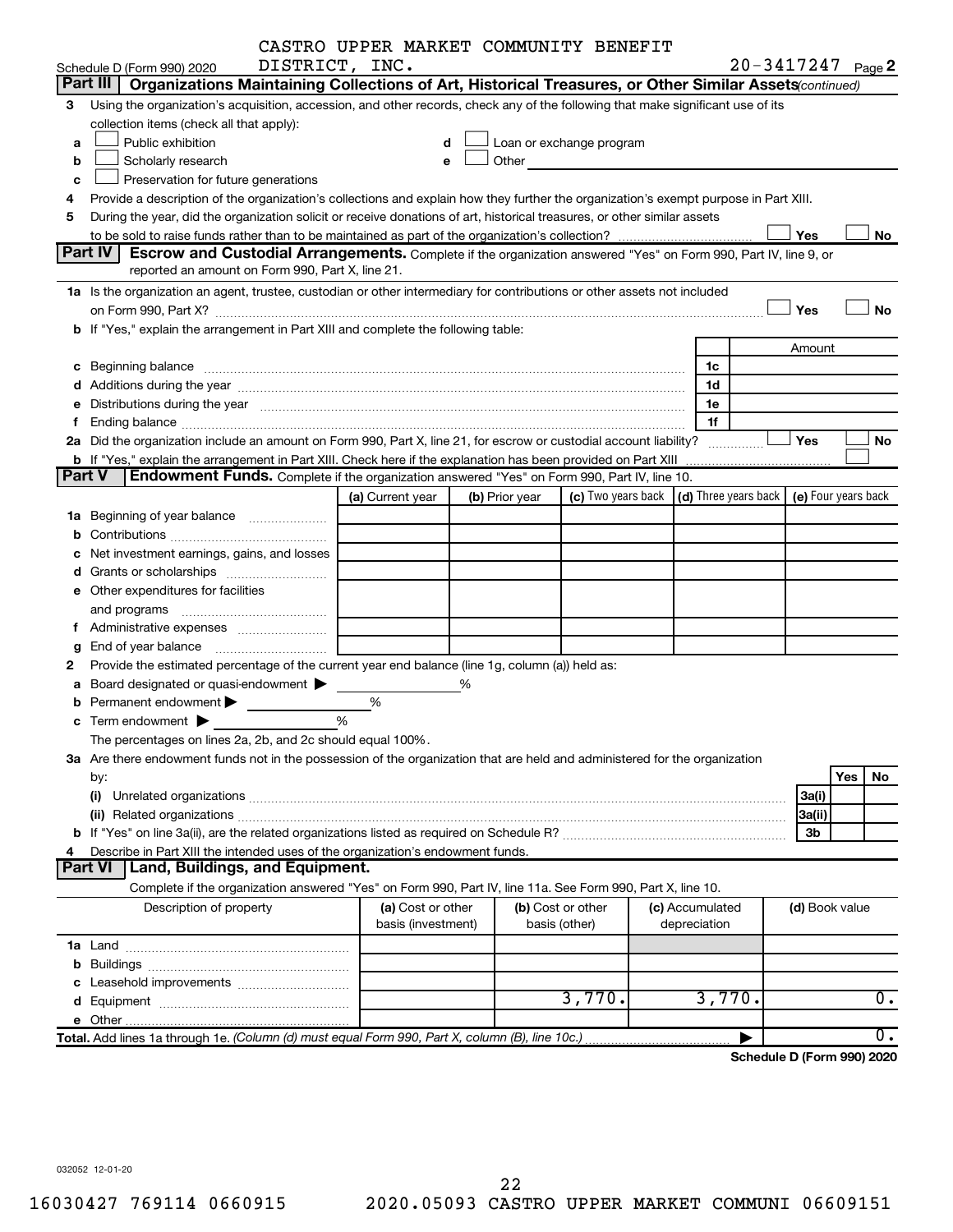| CASTRO UPPER MARKET COMMUNITY BENEFIT |  |  |  |  |  |
|---------------------------------------|--|--|--|--|--|
|---------------------------------------|--|--|--|--|--|

| DISTRICT, INC.<br>Schedule D (Form 990) 2020                                                                                                         |                 | $20 - 3417247$ Page 3                                                                                                                          |
|------------------------------------------------------------------------------------------------------------------------------------------------------|-----------------|------------------------------------------------------------------------------------------------------------------------------------------------|
| Part VII Investments - Other Securities.                                                                                                             |                 |                                                                                                                                                |
| Complete if the organization answered "Yes" on Form 990, Part IV, line 11b. See Form 990, Part X, line 12.                                           |                 |                                                                                                                                                |
| (a) Description of security or category (including name of security)                                                                                 | (b) Book value  | (c) Method of valuation: Cost or end-of-year market value                                                                                      |
| (1) Financial derivatives                                                                                                                            |                 |                                                                                                                                                |
|                                                                                                                                                      |                 |                                                                                                                                                |
| $(3)$ Other                                                                                                                                          |                 |                                                                                                                                                |
| (A)                                                                                                                                                  |                 |                                                                                                                                                |
| (B)                                                                                                                                                  |                 |                                                                                                                                                |
| (C)                                                                                                                                                  |                 |                                                                                                                                                |
| (D)                                                                                                                                                  |                 |                                                                                                                                                |
| (E)                                                                                                                                                  |                 |                                                                                                                                                |
| (F)                                                                                                                                                  |                 |                                                                                                                                                |
| (G)                                                                                                                                                  |                 |                                                                                                                                                |
| (H)                                                                                                                                                  |                 |                                                                                                                                                |
| Total. (Col. (b) must equal Form 990, Part X, col. (B) line 12.) $\blacktriangleright$                                                               |                 |                                                                                                                                                |
| Part VIII Investments - Program Related.                                                                                                             |                 |                                                                                                                                                |
| Complete if the organization answered "Yes" on Form 990, Part IV, line 11c. See Form 990, Part X, line 13.                                           |                 |                                                                                                                                                |
| (a) Description of investment                                                                                                                        | (b) Book value  | (c) Method of valuation: Cost or end-of-year market value                                                                                      |
| (1)                                                                                                                                                  |                 |                                                                                                                                                |
| (2)                                                                                                                                                  |                 |                                                                                                                                                |
| (3)                                                                                                                                                  |                 |                                                                                                                                                |
| (4)                                                                                                                                                  |                 |                                                                                                                                                |
| (5)                                                                                                                                                  |                 |                                                                                                                                                |
| (6)                                                                                                                                                  |                 |                                                                                                                                                |
| (7)                                                                                                                                                  |                 |                                                                                                                                                |
| (8)                                                                                                                                                  |                 |                                                                                                                                                |
| (9)                                                                                                                                                  |                 |                                                                                                                                                |
| Total. (Col. (b) must equal Form 990, Part X, col. (B) line $13.$ )                                                                                  |                 |                                                                                                                                                |
| Part IX<br><b>Other Assets.</b>                                                                                                                      |                 |                                                                                                                                                |
| Complete if the organization answered "Yes" on Form 990, Part IV, line 11d. See Form 990, Part X, line 15.                                           |                 |                                                                                                                                                |
|                                                                                                                                                      | (a) Description | (b) Book value                                                                                                                                 |
| (1)                                                                                                                                                  |                 |                                                                                                                                                |
| (2)                                                                                                                                                  |                 |                                                                                                                                                |
| (3)                                                                                                                                                  |                 |                                                                                                                                                |
| (4)                                                                                                                                                  |                 |                                                                                                                                                |
| (5)                                                                                                                                                  |                 |                                                                                                                                                |
| (6)                                                                                                                                                  |                 |                                                                                                                                                |
| (7)                                                                                                                                                  |                 |                                                                                                                                                |
| (8)                                                                                                                                                  |                 |                                                                                                                                                |
| (9)<br>Total. (Column (b) must equal Form 990, Part X, col. (B) line 15.)                                                                            |                 |                                                                                                                                                |
| <b>Other Liabilities.</b><br>Part X                                                                                                                  |                 |                                                                                                                                                |
| Complete if the organization answered "Yes" on Form 990, Part IV, line 11e or 11f. See Form 990, Part X, line 25.                                    |                 |                                                                                                                                                |
| (a) Description of liability                                                                                                                         |                 | (b) Book value                                                                                                                                 |
| 1.<br>Federal income taxes                                                                                                                           |                 |                                                                                                                                                |
| (1)<br><b>DEFERRED RENT</b><br>(2)                                                                                                                   |                 | 8,946.                                                                                                                                         |
|                                                                                                                                                      |                 |                                                                                                                                                |
| (3)                                                                                                                                                  |                 |                                                                                                                                                |
| (4)                                                                                                                                                  |                 |                                                                                                                                                |
| (5)                                                                                                                                                  |                 |                                                                                                                                                |
| (6)                                                                                                                                                  |                 |                                                                                                                                                |
| (7)                                                                                                                                                  |                 |                                                                                                                                                |
| (8)                                                                                                                                                  |                 |                                                                                                                                                |
| (9)                                                                                                                                                  |                 | 8,946.                                                                                                                                         |
| 2. Liability for uncertain tax positions. In Part XIII, provide the text of the footnote to the organization's financial statements that reports the |                 |                                                                                                                                                |
|                                                                                                                                                      |                 | organization's liability for uncertain tax positions under FASB ASC 740. Check here if the text of the footnote has been provided in Part XIII |
|                                                                                                                                                      |                 |                                                                                                                                                |

**Schedule D (Form 990) 2020**

032053 12-01-20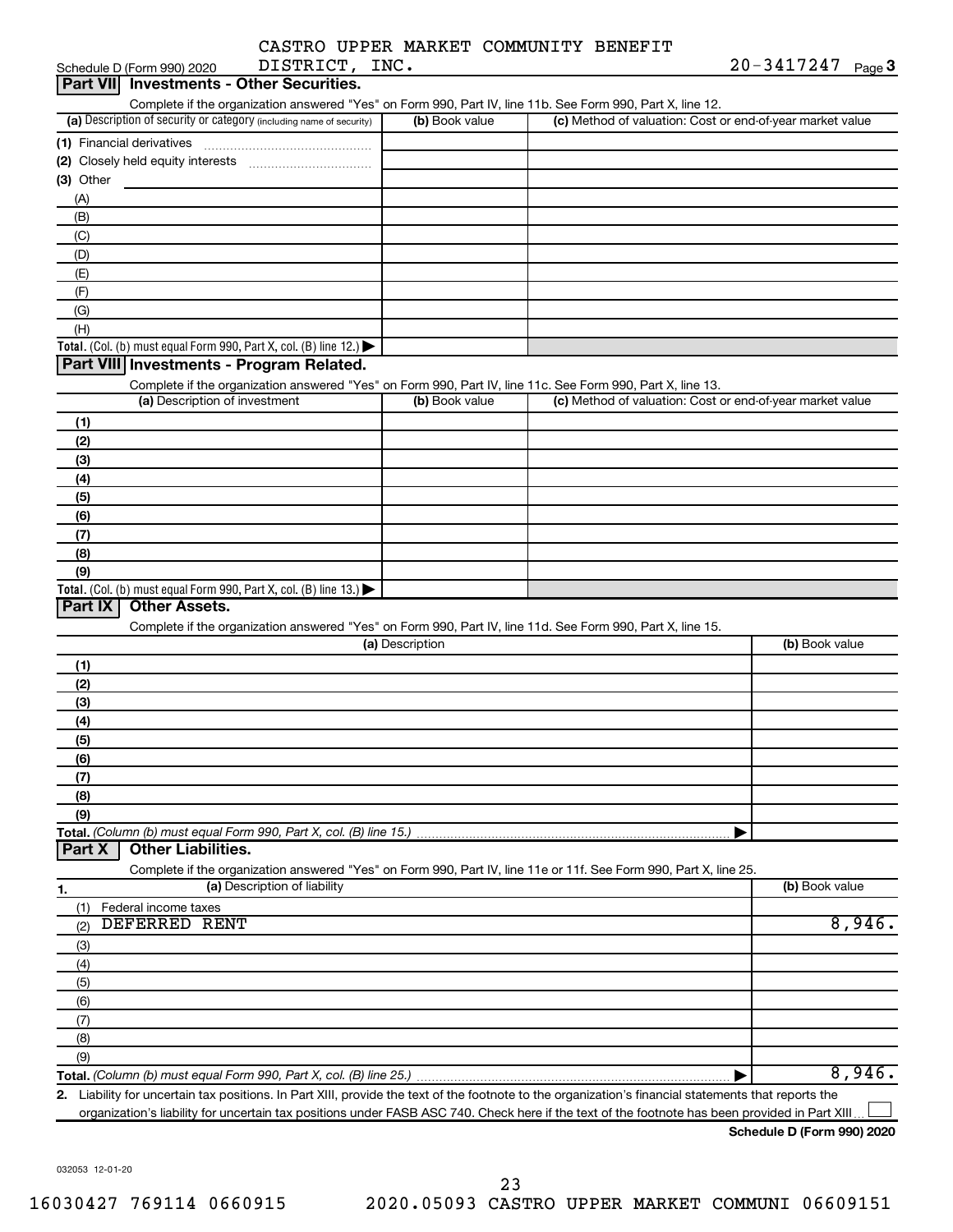| CASTRO UPPER MARKET COMMUNITY BENEFIT |  |  |  |  |  |
|---------------------------------------|--|--|--|--|--|
|---------------------------------------|--|--|--|--|--|

|    | Schedule D (Form 990) 2020 $DISTRACT$ , $INC$ .                                                                                                                                                                                     |                | $20 - 3417247$ Page 4 |  |
|----|-------------------------------------------------------------------------------------------------------------------------------------------------------------------------------------------------------------------------------------|----------------|-----------------------|--|
|    | Reconciliation of Revenue per Audited Financial Statements With Revenue per Return.<br><b>Part XI</b>                                                                                                                               |                |                       |  |
|    | Complete if the organization answered "Yes" on Form 990, Part IV, line 12a.                                                                                                                                                         |                |                       |  |
| 1  | Total revenue, gains, and other support per audited financial statements [11] [11] Total revenue, gains, and other support per audited financial statements                                                                         |                | $\mathbf{1}$          |  |
| 2  | Amounts included on line 1 but not on Form 990, Part VIII, line 12:                                                                                                                                                                 |                |                       |  |
| a  | Net unrealized gains (losses) on investments [111] [12] matter and all the unrealized gains (losses) on investments                                                                                                                 | 2a             |                       |  |
| b  |                                                                                                                                                                                                                                     | 2 <sub>b</sub> |                       |  |
| c  |                                                                                                                                                                                                                                     | 2c             |                       |  |
| d  |                                                                                                                                                                                                                                     | 2d             |                       |  |
| e  | Add lines 2a through 2d                                                                                                                                                                                                             |                | <b>2e</b>             |  |
| 3  |                                                                                                                                                                                                                                     |                | 3                     |  |
| 4  | Amounts included on Form 990, Part VIII, line 12, but not on line 1:                                                                                                                                                                |                |                       |  |
| a  | Investment expenses not included on Form 990, Part VIII, line 7b [100] [100] [100] [100] [100] [100] [100] [10                                                                                                                      | 4a l           |                       |  |
| b  |                                                                                                                                                                                                                                     | 4 <sub>b</sub> |                       |  |
|    | Add lines 4a and 4b                                                                                                                                                                                                                 |                | 4с                    |  |
| 5. |                                                                                                                                                                                                                                     |                | 5                     |  |
|    | Part XII   Reconciliation of Expenses per Audited Financial Statements With Expenses per Return.                                                                                                                                    |                |                       |  |
|    | Complete if the organization answered "Yes" on Form 990, Part IV, line 12a.                                                                                                                                                         |                |                       |  |
| 1. |                                                                                                                                                                                                                                     |                | $\blacktriangleleft$  |  |
| 2  | Amounts included on line 1 but not on Form 990, Part IX, line 25:                                                                                                                                                                   |                |                       |  |
| a  |                                                                                                                                                                                                                                     | 2a l           |                       |  |
| b  |                                                                                                                                                                                                                                     | 2 <sub>b</sub> |                       |  |
| c  |                                                                                                                                                                                                                                     | 2 <sub>c</sub> |                       |  |
| d  |                                                                                                                                                                                                                                     | 2d             |                       |  |
| e  | Add lines 2a through 2d <b>[10]</b> University of the state of the state of the state of the state of the state of the state of the state of the state of the state of the state of the state of the state of the state of the stat |                | 2е                    |  |
| 3  |                                                                                                                                                                                                                                     |                | 3                     |  |
| 4  | Amounts included on Form 990, Part IX, line 25, but not on line 1:                                                                                                                                                                  |                |                       |  |
| a  | Investment expenses not included on Form 990, Part VIII, line 7b [11, 111, 120]                                                                                                                                                     | 4a             |                       |  |
|    |                                                                                                                                                                                                                                     | 4 <sub>b</sub> |                       |  |
|    | c Add lines 4a and 4b                                                                                                                                                                                                               |                | 4с                    |  |
| 5. |                                                                                                                                                                                                                                     |                | 5                     |  |
|    | Part XIII Supplemental Information.                                                                                                                                                                                                 |                |                       |  |

Provide the descriptions required for Part II, lines 3, 5, and 9; Part III, lines 1a and 4; Part IV, lines 1b and 2b; Part V, line 4; Part X, line 2; Part XI, lines 2d and 4b; and Part XII, lines 2d and 4b. Also complete this part to provide any additional information.

032054 12-01-20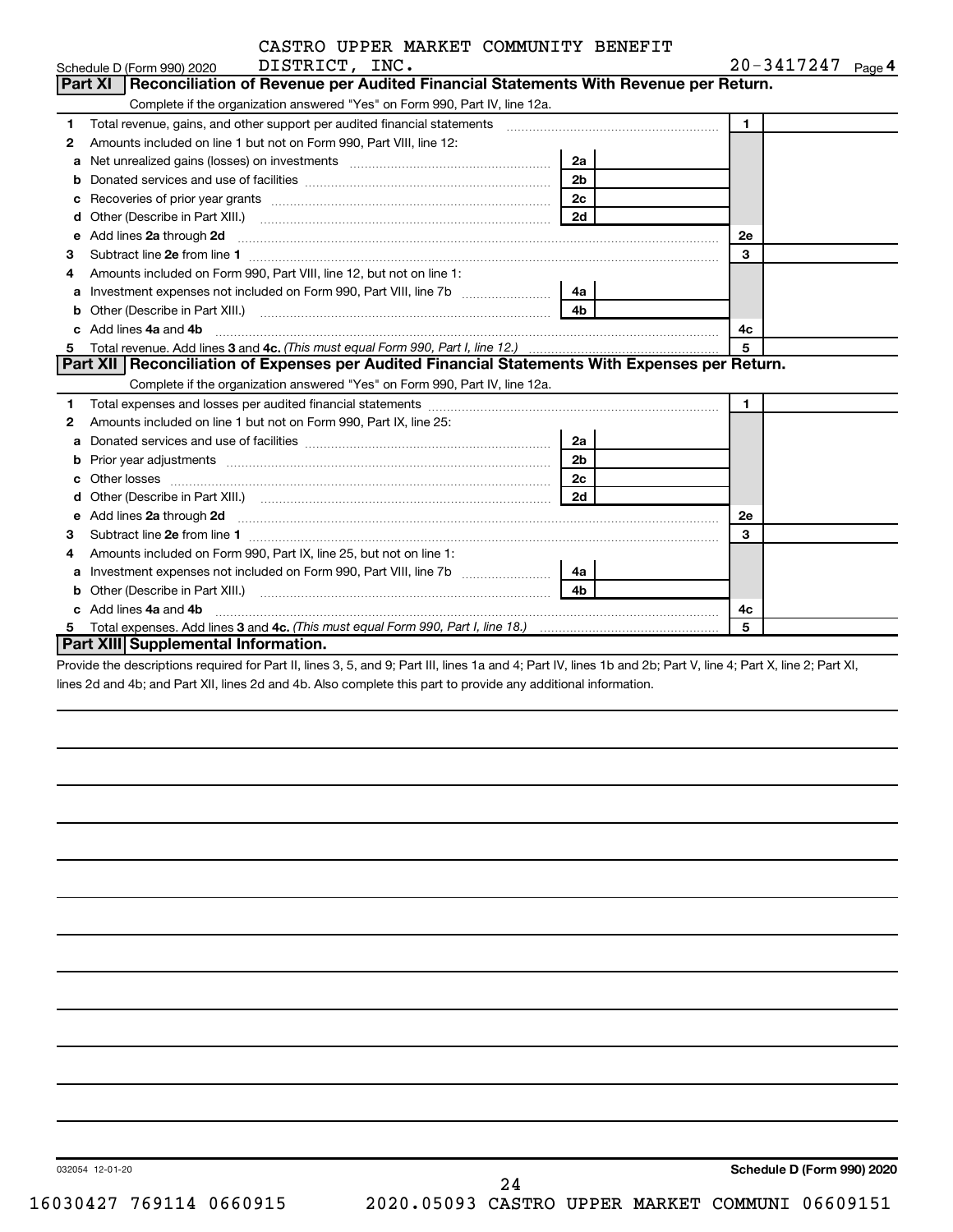**(Form 990 or 990-EZ)**

Department of the Treasury Internal Revenue Service Name of the organization

**Complete to provide information for responses to specific questions on Form 990 or 990-EZ or to provide any additional information. | Attach to Form 990 or 990-EZ. | Go to www.irs.gov/Form990 for the latest information. SCHEDULE O Supplemental Information to Form 990 or 990-EZ 2020**<br>(Form 990 or 990-EZ) **2020** 



DISTRICT, INC. 20-3417247

FORM 990, PART III, LINE 4A, PROGRAM SERVICE ACCOMPLISHMENTS:

PROVIDED MORE OUTDOOR SPACE FOR SEATING AND HELPED THE MERCHANTS STAY

CASTRO UPPER MARKET COMMUNITY BENEFIT

OPEN DURING THE PANDEMIC. THE CASTRO CBD ALSO RECEIVED COVID-RELATED

PPE (HUNDREDS OF BOTTLES OF HAND SANITIZER, THOUSANDS OF FACE MASKS,

AND GLOVES) FROM THE CITY OF S.F. AND DISTRIBUTED THIS PPE TO THE

DISTRICT'S MERCHANTS. GENERAL MARKETING AND COMMUNICATIONS SERVICES

WERE DEVELOPED AND DISTRIBUTED TO IMPROVE THE CASTRO CBD'S VISIBILITY,

COMMUNICATE WITH CASTRO CBD STAKEHOLDERS, AND PROMOTE ACTIVITIES TAKING

PLACE WITHIN THE DISTRICT. THE CASTRO CBD PRODUCED A MANDATORY ANNUAL

REPORT AND DELIVERED IT TO ALL PROPERTY OWNERS AND MERCHANTS IN THE

DISTRICT AS WELL AS TO CITY OFFICIALS.

FORM 990, PART III, LINE 4D, OTHER PROGRAM SERVICES:

ADMINISTRATIVE SERVICES

ADMINISTRATION INCLUDES DAILY OVERSIGHT AND OPERATION OF THE CASTRO

CBD, ADHERENCE TO THE MANAGEMENT DISTRICT PLAN, AND COMPLIANCE WITH

AUDIT/REPORTING REQUIREMENTS. THE ADMINISTRATION ALSO INCLUDES

FUNDRAISING, BUILDING, AND MANAGING RELATIONSHIPS WITH THE NEIGHBORHOOD

ASSOCIATION/GROUPS, CITY AGENCIES/DEPARTMENTS, AND ELECTED OFFICIALS.

THE CASTRO CBD, REPRESENTING THE OWNERS, AND WORKING CLOSELY WITH THE

MERCHANTS, ROUTINELY ADVOCATES FOR THE INTERESTS OF THE COMMUNITY

REGARDING CITY SERVICES AND FUNDING. BECAUSE OF THESE RELATIONSHIPS AND

ADVOCACY WORK, THE CASTRO/UPPER MARKET IS OFTEN CHOSEN TO HOST

CITY-FUNDED PILOT PROJECTS, WHICH BENEFIT THE NEIGHBORHOOD. THIS YEAR'S

ADVOCACY EFFORTS INCLUDED ADVOCATING FOR THE NEEDS OF THE SMALL

BUSINESSES IN THE DISTRICT PARTICULARLY AROUND COVID-RELATED ISSUES,

032211 11-20-20 **For Paperwork Reduction Act Notice, see the Instructions for Form 990 or 990-EZ. Schedule O (Form 990 or 990-EZ) 2020** LHA 25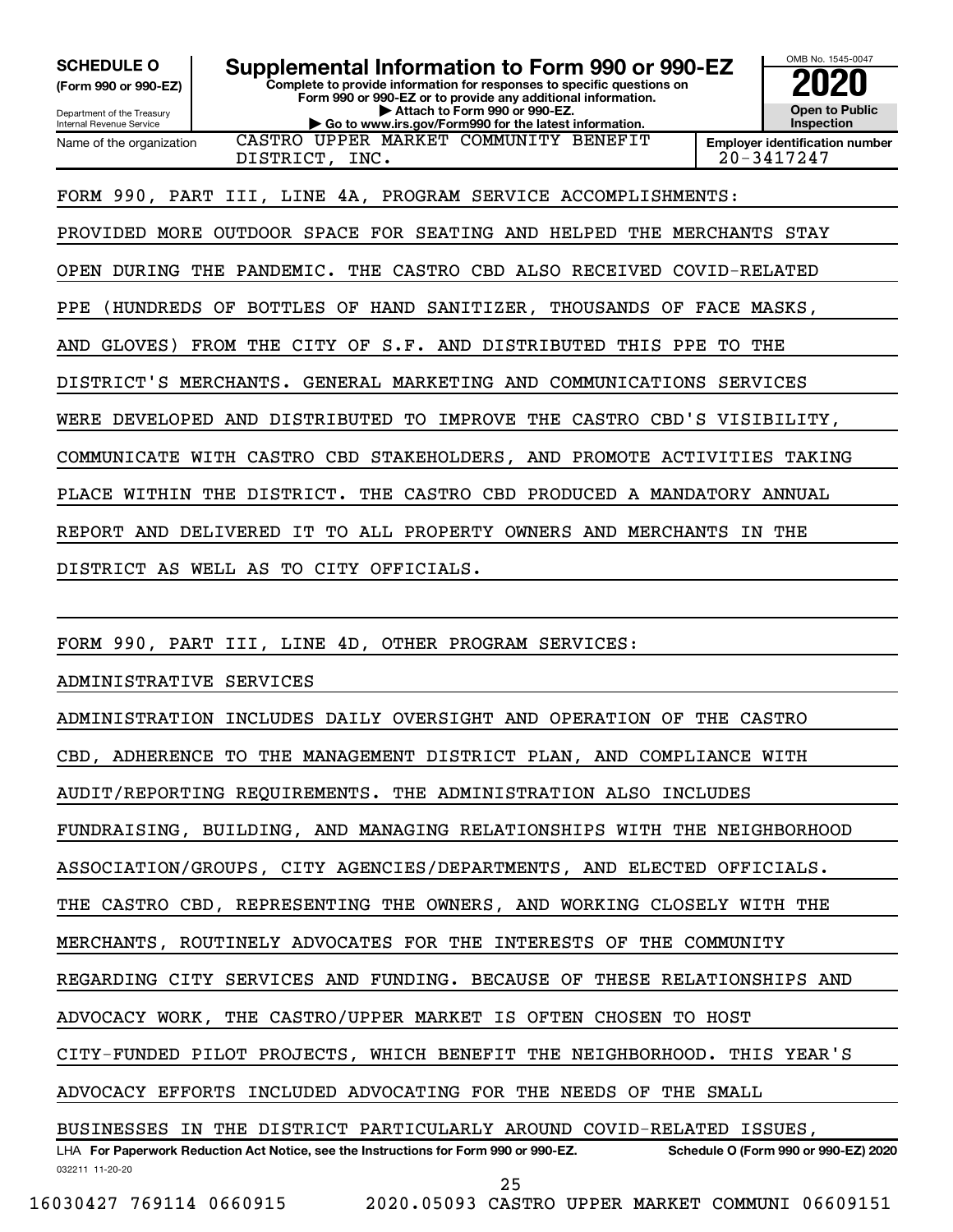| Schedule O (Form 990 or 990-EZ) 2020                                             | Page 2                                              |
|----------------------------------------------------------------------------------|-----------------------------------------------------|
| Name of the organization CASTRO UPPER MARKET COMMUNITY BENEFIT<br>DISTRICT, INC. | <b>Employer identification number</b><br>20-3417247 |
| ADVOCATING FOR ADDITIONAL SFPD BEAT COPS, AND WORKING CLOSELY WITH THE           |                                                     |
| CITY DEPARTMENTS AND THE D8 SUPERVISOR'S OFFICE TO ENSURE THE CASTRO             |                                                     |
| GOT ITS FAIR SHARE OF SERVICES.                                                  |                                                     |
| EXPENSES \$ 0. INCLUDING GRANTS OF \$ 0. REVENUE \$ 214,394.                     |                                                     |
| FORM 990, PART VI, SECTION B, LINE 11B:                                          |                                                     |
| LINE 11A EXPLANATION - REVIEWED BY THE FINANCE COMMITTEE AND THE DIRECTORS.      |                                                     |
| FORM 990, PART VI, SECTION B, LINE 12C:                                          |                                                     |
| BOARD MEMBERS MUST IDENTIFY THEMSELVES AND STATE ALL POTENTIAL CONFLICTS AT      |                                                     |
| THE BEGINNING OF EACH MEETING. EXECUTIVE COMMITTEE ENFORCES AND RECOMMENDS       |                                                     |
| ANY ACTION.                                                                      |                                                     |
| FORM 990, PART VI, SECTION B, LINE 15:                                           |                                                     |
| BASED ON COMPARABILITY DATA, REVIEWED AND APPROVED BY THE BOARD AND              |                                                     |

DOCUMENTED IN THE MINUTES OF THE MEETINGS.

FORM 990, PART VI, SECTION C, LINE 19:

POSTED ON OUR WEBSITE AND AVAILABLE UPON REQUEST

032212 11-20-20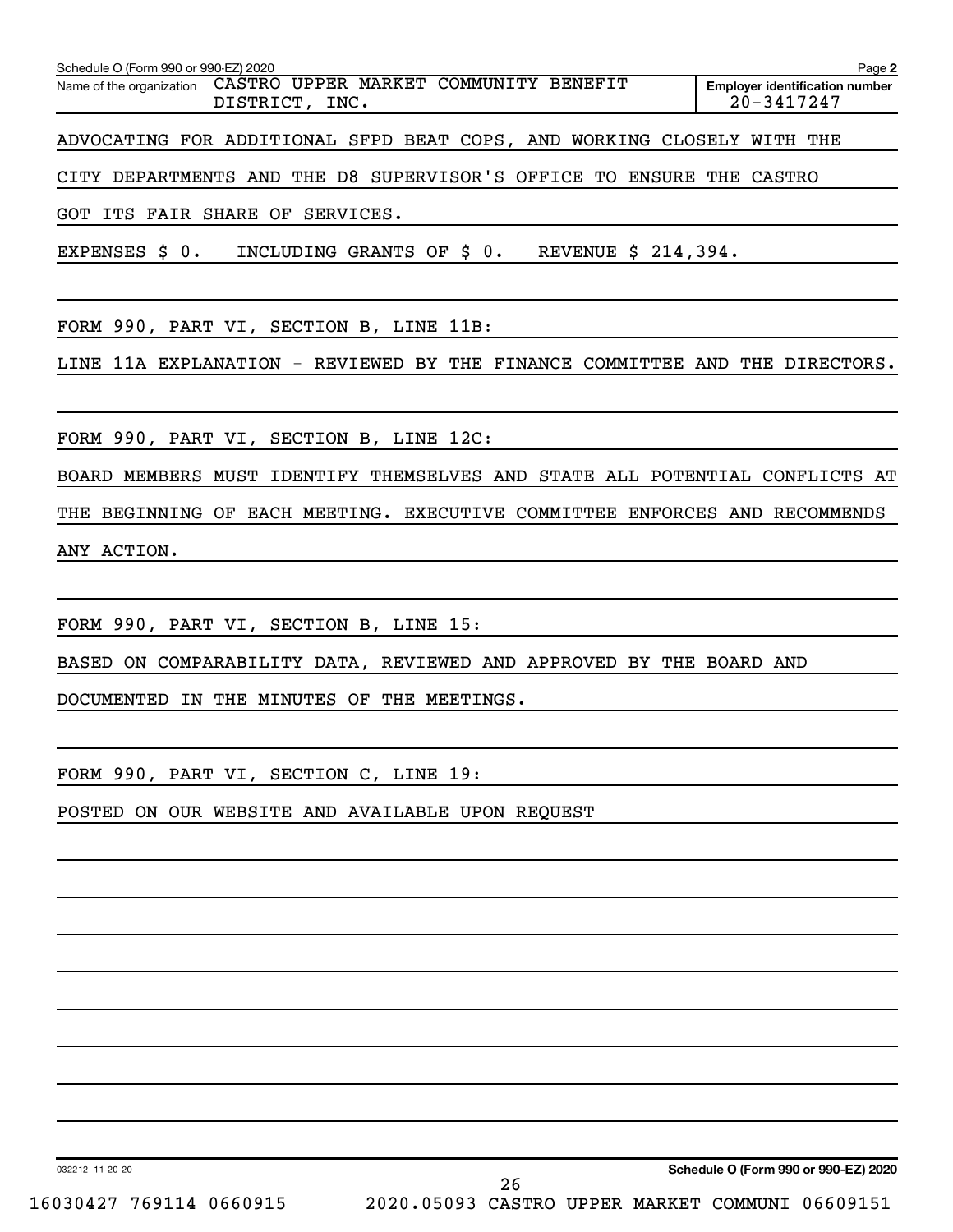# **2020 TAX RETURN FILING INSTRUCTIONS**

# CALIFORNIA FORM 199

# **FOR THE YEAR ENDING**

~~~~~~~~~~~~~~~~~ June 30, 2021

| <b>Prepared for</b>                                | CASTRO UPPER MARKET COMMUNITY BENEFIT<br>DISTRICT, INC.<br>693 14th Street<br>SAN FRANCISCO, CA 94114                                                                                                                                |
|----------------------------------------------------|--------------------------------------------------------------------------------------------------------------------------------------------------------------------------------------------------------------------------------------|
| <b>Prepared by</b>                                 | RINA ACCOUNTANCY LLP<br>150 POST STREET, STE 200<br>SAN FRANCISCO, CA 94108                                                                                                                                                          |
| To be signed and<br>dated by                       | Not Applicable                                                                                                                                                                                                                       |
| Amount of tax                                      | \$ 0.00<br>Total tax<br>$\begin{matrix} 6 \\ 1 \\ 3 \end{matrix}$ 0.00<br>Less: payments and credits<br>Plus: other amount<br>$\begin{matrix} 0.00 \\ * & 0.00 \end{matrix}$<br>Plus: interest and penalties<br>No pmt required \$   |
| Overpayment                                        | $\frac{0.00}{\sqrt{1-\frac{0.00}{0.000}}}$<br>Credited to your estimated tax<br>\$ 0.00<br>Other amount<br>0.00<br>Refunded to you                                                                                                   |
| Make check<br>payable to                           | Not applicable                                                                                                                                                                                                                       |
| Mail tax return<br>and check (if<br>applicable) to | This return has qualified for electronic filing. Please review<br>your return for completeness and accuracy. We will then<br>transmit your return electronically to the FTB. Do not mail<br>the paper copy of the return to the FTB. |
| Return must be<br>mailed on<br>or before           | Not Applicable                                                                                                                                                                                                                       |
| <b>Special</b><br><b>Instructions</b>              |                                                                                                                                                                                                                                      |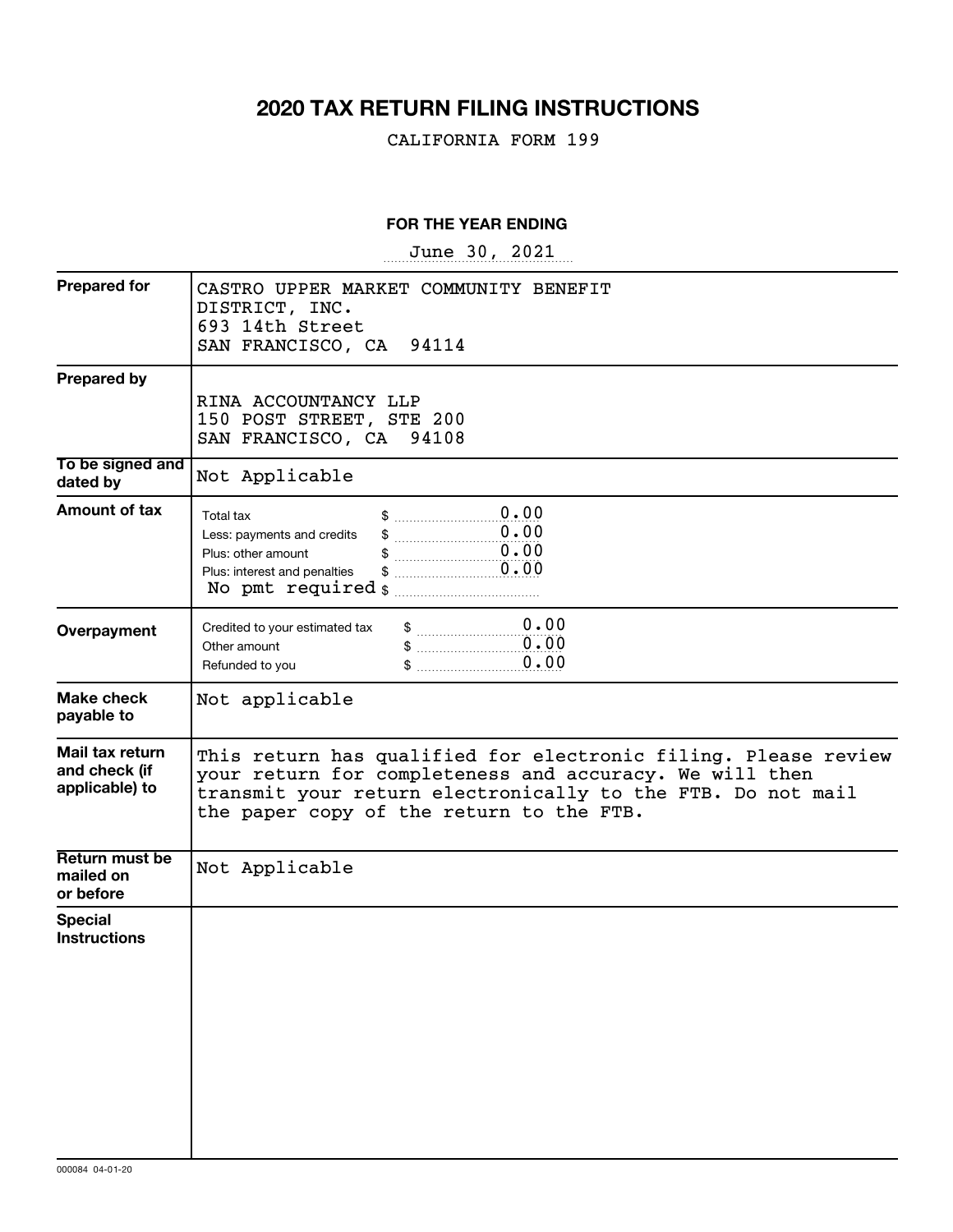| <b>TAXABLE YEAR</b>            |                         | <b>California Exempt Organization</b>                                                                                                                                                                                                                                                                                                        |                              |                               | 028941 12-22-20<br><b>FORM</b>                                   |
|--------------------------------|-------------------------|----------------------------------------------------------------------------------------------------------------------------------------------------------------------------------------------------------------------------------------------------------------------------------------------------------------------------------------------|------------------------------|-------------------------------|------------------------------------------------------------------|
| 2020                           |                         | <b>Annual Information Return</b>                                                                                                                                                                                                                                                                                                             |                              |                               | 199                                                              |
|                                |                         | 07/01/2020<br>, and ending (mm/dd/yyyy)<br>Calendar Year 2020 or fiscal year beginning (mm/dd/yyyy)                                                                                                                                                                                                                                          |                              |                               | 06/30/2021                                                       |
| Corporation/Organization name  |                         | CASTRO UPPER MARKET COMMUNITY BENEFIT                                                                                                                                                                                                                                                                                                        |                              | California corporation number |                                                                  |
| DISTRICT, INC.                 |                         |                                                                                                                                                                                                                                                                                                                                              | 2799121                      |                               |                                                                  |
|                                |                         | Additional information. See instructions.                                                                                                                                                                                                                                                                                                    | <b>FEIN</b>                  |                               |                                                                  |
|                                |                         |                                                                                                                                                                                                                                                                                                                                              |                              | 20-3417247                    |                                                                  |
| Street address (suite or room) |                         |                                                                                                                                                                                                                                                                                                                                              | PMB no.                      |                               |                                                                  |
| City                           |                         | 693 14TH STREET<br>State                                                                                                                                                                                                                                                                                                                     | ZIP code                     |                               |                                                                  |
| SAN FRANCISCO                  |                         | CA                                                                                                                                                                                                                                                                                                                                           | 94114                        |                               |                                                                  |
| Foreign country name           |                         | Foreign province/state/county                                                                                                                                                                                                                                                                                                                |                              | Foreign postal code           |                                                                  |
|                                |                         |                                                                                                                                                                                                                                                                                                                                              |                              |                               |                                                                  |
| A<br>First return              |                         | Yes $X$ No   I Did the organization have any changes to its guidelines<br>Yes $\boxed{\mathbf{X}}$ No                                                                                                                                                                                                                                        |                              |                               |                                                                  |
| В<br>Amended return<br>C       |                         | not reported to the FTB? See instructions $\ldots$ $\bullet$ $\Box$ Yes $\boxed{\mathbf{X}}$ No<br>Yes $\boxed{\mathbf{X}}$ No $\boxed{\mathbf{J}}$ If exempt under R&TC Section 23701d, has the organization                                                                                                                                |                              |                               |                                                                  |
| D                              |                         | engaged in political activities? See instructions.<br>Final information return?                                                                                                                                                                                                                                                              |                              |                               | Yes $\boxed{\mathbf{X}}$ No<br>$\bullet$                         |
| $\bullet$                      | Dissolved               | K Is the organization exempt under R&TC Section 23701g? $\bullet$<br>Surrendered (Withdrawn) L<br>Merged/Reorganized                                                                                                                                                                                                                         |                              |                               | Yes $X$ No                                                       |
|                                |                         | If "Yes," enter the gross receipts from nonmember sources \$<br>Enter date: (mm/dd/yyyy) $\bullet$                                                                                                                                                                                                                                           |                              |                               |                                                                  |
| E<br>F                         |                         | Check accounting method: $(1)$ cash $(2)$ X Accrual $(3)$ other<br>L Is the organization a limited liability company?<br>Federal return filed? (1) $\bullet$ $\Box$ 990T(2) $\bullet$ $\Box$ 990PF (3) $\bullet$ $\Box$ Sch H(990)<br>M Did the organization file Form 100 or Form 109 to                                                    |                              |                               | $\sqrt{\ }$ Yes $\sqrt{\phantom{a}X\phantom{a}}$ No<br>$\bullet$ |
|                                |                         | $(4)$ X Other 990 series                                                                                                                                                                                                                                                                                                                     |                              |                               |                                                                  |
| G                              |                         | Is this a group filing? See instructions $\overline{\mathcal{L}}$ $\bullet$ $\overline{\mathbf{X}}$ Yes $\overline{\mathbf{X}}$ No   N Is the organization under audit by the IRS or has the                                                                                                                                                 |                              |                               |                                                                  |
| н                              |                         | Yes $X$ No<br>Is this organization in a group exemption [1] [1] Is this organization in a group exemption                                                                                                                                                                                                                                    |                              |                               | Yes $X$ No                                                       |
|                                |                         | If "Yes," what is the parent's name?<br>O Is federal Form 1023/1024 pending?                                                                                                                                                                                                                                                                 |                              |                               | Yes $X$ No                                                       |
|                                |                         | Date filed with IRS<br><u> 1980 - Andrea State</u>                                                                                                                                                                                                                                                                                           |                              |                               |                                                                  |
| Part I                         |                         | Complete Part I unless not required to file this form. See General Information B and C.                                                                                                                                                                                                                                                      |                              |                               |                                                                  |
|                                | 1.                      | Gross sales or receipts from other sources. From Side 2, Part II, line 8 [11] content to the setting of the Summann School and School and School and School and School and School and School and School and School and School                                                                                                                |                              | 1                             | $820,979$ <sub>00</sub>                                          |
|                                | 2                       | Gross dues and assessments from members and affiliates [111] contracts and a filiates [11] contracts and affiliates [11] contracts and affiliates [11] contracts and affiliates [11] contracts and affiliates [11] contracts a                                                                                                               |                              | $\overline{2}$                | 00<br>$345, 454$ <sub>00</sub>                                   |
|                                | 3<br>4                  | Gross contributions, gifts, grants, and similar amounts received<br>Total gross receipts for filing requirement test. Add line 1 through line 3.                                                                                                                                                                                             |                              | 3                             |                                                                  |
| Receipts                       |                         | This line must be completed. If the result is less than \$50,000, see General Information B                                                                                                                                                                                                                                                  |                              | 4                             | $1, 166, 433$ <sub>00</sub>                                      |
| and<br>Revenues                |                         | 5<br>Cost of goods sold                                                                                                                                                                                                                                                                                                                      | 00                           |                               |                                                                  |
|                                | 6                       | 6<br>Cost or other basis, and sales expenses of assets sold                                                                                                                                                                                                                                                                                  | 00                           |                               |                                                                  |
|                                | 7<br>8                  | Total costs. Add line 5 and line 6                                                                                                                                                                                                                                                                                                           |                              | 7<br>8                        | 00<br>$1,166,433$ <sub>00</sub>                                  |
|                                | 9                       | Total expenses and disbursements. From Side 2, Part II, line 18                                                                                                                                                                                                                                                                              |                              | 9                             | $1,113,742]$ <sub>00</sub>                                       |
| <b>Expenses</b>                | 10                      | Excess of receipts over expenses and disbursements. Subtract line 9 from line 8 [11, 11, 11, 11, 11, 11, 11, 1000 €                                                                                                                                                                                                                          |                              | 10                            | $52,691$ <sub>00</sub>                                           |
|                                | 11                      | Total payments                                                                                                                                                                                                                                                                                                                               |                              | 11                            | 00                                                               |
|                                | 12                      |                                                                                                                                                                                                                                                                                                                                              |                              | 12                            | 00                                                               |
| <b>Filing Fee</b>              | 13<br>14                | Payments balance. If line 11 is more than line 12, subtract line 12 from line 11 [1] [1] [1] [1] [1] [1] ●<br>Use tax balance. If line 12 is more than line 11, subtract line 11 from line 12 [11] [12] [11] [12] [11] [12] [11] [12] [11] [12] [11] [12] [11] [12] [11] [12] [11] [12] [11] [12] [11] [12] [11] [12] [11] [12] [11] [12] [1 |                              | 13<br>14                      | 00<br>00                                                         |
|                                | 15                      | Penalties and Interest. See General Information J                                                                                                                                                                                                                                                                                            |                              | 15                            | 00                                                               |
|                                | 16                      |                                                                                                                                                                                                                                                                                                                                              | $\odot$                      | 16                            | 00                                                               |
| Sign                           |                         | The penalties of personal materials in the examined this return, including accompanying schedules and statements, and to the best of my knowledge and belief,<br>It is true, correct, and complete. Declaration of preparer (othe                                                                                                            |                              |                               |                                                                  |
| Here                           | Signature<br>of officer | Date<br>Title<br>EXECUTIVE DIR.                                                                                                                                                                                                                                                                                                              |                              |                               | ● Telephone                                                      |
|                                |                         | Date                                                                                                                                                                                                                                                                                                                                         | Check if                     | $\bullet$ PTIN                |                                                                  |
|                                |                         | $\overset{\text{Prepare's}}{\text{signature}} \blacktriangleright \text{EDWARD} \text{ M.} \quad \text{FAHEY}$<br>04/27/22                                                                                                                                                                                                                   | self-employed                |                               | P00194561                                                        |
| Paid                           |                         | Firm's name                                                                                                                                                                                                                                                                                                                                  |                              |                               | <b>•</b> Firm's FEIN                                             |
| Preparer's                     | (or yours,<br>if self-  | <b>RINA ACCOUNTANCY LLP</b>                                                                                                                                                                                                                                                                                                                  |                              |                               | 84-1980623<br><b>Telephone</b>                                   |
| Use Only                       | employed)               | 150 POST STREET, STE 200<br>and address<br>SAN FRANCISCO, CA 94108                                                                                                                                                                                                                                                                           |                              |                               | (415)777-4488                                                    |
|                                |                         |                                                                                                                                                                                                                                                                                                                                              | $\bullet$ $\boxed{\text{X}}$ | Yes                           | <b>No</b>                                                        |
|                                |                         |                                                                                                                                                                                                                                                                                                                                              |                              |                               |                                                                  |

L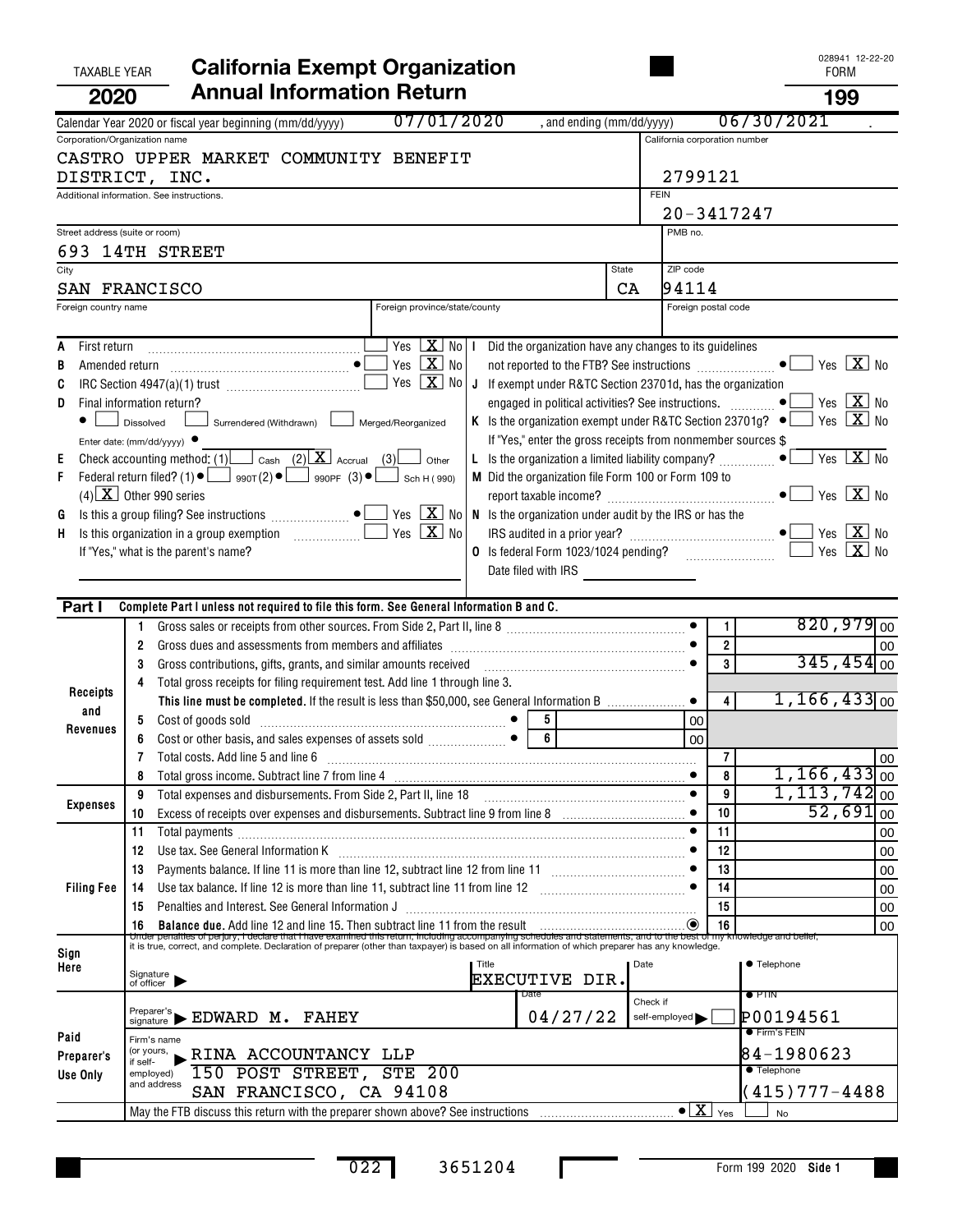|                |  | CASTRO UPPER MARKET COMMUNITY BENEFIT |  |
|----------------|--|---------------------------------------|--|
| DISTRICT, INC. |  |                                       |  |

**Organizations with gross receipts of more than \$50,000 and private foundations regardless of amount of gross receipts - complete Part II or furnish substitute information. Part II**

|                   |              |                                                      | 1 Gross sales or receipts from all business activities. See instructions [11] Gross sales or receipts from all business activities. See instructions [11] Gross sales or receipts from all business activities.                                                                                                                                                                                                                                                                                                                 |                           |            |           | 1              | 00                        |
|-------------------|--------------|------------------------------------------------------|---------------------------------------------------------------------------------------------------------------------------------------------------------------------------------------------------------------------------------------------------------------------------------------------------------------------------------------------------------------------------------------------------------------------------------------------------------------------------------------------------------------------------------|---------------------------|------------|-----------|----------------|---------------------------|
|                   | $\mathbf{2}$ |                                                      | $Interest \begin{tabular}{@{}l@{}} \hline \multicolumn{3}{c} {\textbf{Interest}} \end{tabular} \begin{tabular}{@{}l@{}} \hline \multicolumn{3}{c} {\textbf{Interest}} \end{tabular} \begin{tabular}{@{}l@{}} \hline \multicolumn{3}{c} {\textbf{Interest}} \end{tabular} \begin{tabular}{@{}l@{}} \hline \multicolumn{3}{c} {\textbf{Interest}} \end{tabular} \begin{tabular}{@{}l@{}} \hline \multicolumn{3}{c} {\textbf{Interest}} \end{tabular} \begin{tabular}{@{}l@{}} \hline \multicolumn{3}{c} {\textbf{Interest}} \end$ |                           |            |           | $\overline{2}$ | $\overline{27}$<br>00     |
|                   | 3            |                                                      |                                                                                                                                                                                                                                                                                                                                                                                                                                                                                                                                 |                           |            |           | 3              | 00                        |
| <b>Receipts</b>   | 4            |                                                      |                                                                                                                                                                                                                                                                                                                                                                                                                                                                                                                                 |                           |            |           | 4              | 00                        |
| from              | 5            |                                                      |                                                                                                                                                                                                                                                                                                                                                                                                                                                                                                                                 |                           |            |           | 5              | 00                        |
| Other             | 6            |                                                      |                                                                                                                                                                                                                                                                                                                                                                                                                                                                                                                                 |                           |            |           | 6              | 00                        |
| <b>Sources</b>    | 7            | Other income                                         | SEE STATEMENT 1 .                                                                                                                                                                                                                                                                                                                                                                                                                                                                                                               |                           |            |           | $\overline{7}$ | $820,952$ <sub>00</sub>   |
|                   | 8            |                                                      | Total gross sales or receipts from other sources. Add line 1 through line 7. Enter here and on Side 1, Part I, line 1                                                                                                                                                                                                                                                                                                                                                                                                           |                           |            |           | 8              | $820,979$ <sub>00</sub>   |
|                   | 9            |                                                      | Contributions, gifts, grants, and similar amounts paid [11] [11] contracts and an intervention of the set of the set of the set of the set of the set of the set of the set of the set of the set of the set of the set of the                                                                                                                                                                                                                                                                                                  |                           |            |           | 9              | 00                        |
|                   |              |                                                      |                                                                                                                                                                                                                                                                                                                                                                                                                                                                                                                                 |                           |            |           | 10             | 00                        |
|                   |              |                                                      |                                                                                                                                                                                                                                                                                                                                                                                                                                                                                                                                 |                           |            | $\bullet$ | 11             | $106, 516$ <sub>00</sub>  |
|                   |              |                                                      |                                                                                                                                                                                                                                                                                                                                                                                                                                                                                                                                 |                           |            |           | 12             | $47,848$ <sub>00</sub>    |
| <b>Expenses</b>   |              |                                                      |                                                                                                                                                                                                                                                                                                                                                                                                                                                                                                                                 |                           |            |           | 13             | 00                        |
| and               |              |                                                      |                                                                                                                                                                                                                                                                                                                                                                                                                                                                                                                                 |                           |            |           | 14             | $13,019$ <sub>00</sub>    |
| Disburse-         |              |                                                      |                                                                                                                                                                                                                                                                                                                                                                                                                                                                                                                                 |                           |            |           | 15             | $39,469$ <sub>00</sub>    |
| ments             |              |                                                      |                                                                                                                                                                                                                                                                                                                                                                                                                                                                                                                                 |                           |            |           | 16             | 00                        |
|                   |              |                                                      | 16 Depreciation and depletion (See instructions)<br>17 Other expenses and disbursements<br>2.1.1.2.2.1.2.2.1.2.2.1.2.2.1.2.2.1.2.2.1.2.1.2.1.2.1.2.1.2.1.2.1.2.1.2.1.2.1.2.1.1.2.1.2.1.2.1.2.1.2.1.2.1.2.1.2.1.2.1.2.1.2.1.2.1.2.1.2                                                                                                                                                                                                                                                                                            |                           |            |           | 17             | $906,890$ <sub>00</sub>   |
|                   |              |                                                      | 18 Total expenses and disbursements. Add line 9 through line 17. Enter here and on Side 1, Part I, line 9                                                                                                                                                                                                                                                                                                                                                                                                                       |                           |            |           | 18             | $1,113,742$ <sub>00</sub> |
| <b>Schedule L</b> |              | <b>Balance Sheet</b>                                 |                                                                                                                                                                                                                                                                                                                                                                                                                                                                                                                                 | Beginning of taxable year |            |           |                | End of taxable year       |
| <b>Assets</b>     |              |                                                      | (a)                                                                                                                                                                                                                                                                                                                                                                                                                                                                                                                             |                           | (b)        | (c)       |                | (d)                       |
| 1 Cash            |              |                                                      |                                                                                                                                                                                                                                                                                                                                                                                                                                                                                                                                 |                           | 488,984    |           |                | 215, 144<br>$\bullet$     |
|                   |              |                                                      |                                                                                                                                                                                                                                                                                                                                                                                                                                                                                                                                 |                           | 8,845      |           |                | 4,901<br>$\bullet$        |
|                   |              |                                                      |                                                                                                                                                                                                                                                                                                                                                                                                                                                                                                                                 |                           |            |           |                | $\bullet$                 |
|                   |              |                                                      |                                                                                                                                                                                                                                                                                                                                                                                                                                                                                                                                 |                           |            |           |                | $\bullet$                 |
|                   |              | 5 Federal and state government obligations           |                                                                                                                                                                                                                                                                                                                                                                                                                                                                                                                                 |                           |            |           |                | $\bullet$                 |
|                   |              | 6 Investments in other bonds                         |                                                                                                                                                                                                                                                                                                                                                                                                                                                                                                                                 |                           |            |           |                | $\bullet$                 |
|                   |              |                                                      |                                                                                                                                                                                                                                                                                                                                                                                                                                                                                                                                 |                           |            |           |                | $\bullet$                 |
| 8 Mortgage loans  |              |                                                      |                                                                                                                                                                                                                                                                                                                                                                                                                                                                                                                                 |                           |            |           |                | $\bullet$                 |
|                   |              | <b>9</b> Other investments                           |                                                                                                                                                                                                                                                                                                                                                                                                                                                                                                                                 |                           |            |           |                | $\bullet$                 |
|                   |              |                                                      | 3,770                                                                                                                                                                                                                                                                                                                                                                                                                                                                                                                           |                           |            | 3,770     |                |                           |
|                   |              | <b>b</b> Less accumulated depreciation <i></i>       | 3,770                                                                                                                                                                                                                                                                                                                                                                                                                                                                                                                           |                           |            | 3,770     |                |                           |
|                   |              |                                                      |                                                                                                                                                                                                                                                                                                                                                                                                                                                                                                                                 |                           |            |           |                | $\bullet$                 |
|                   |              | 12 Other assets <b>STMT 4</b>                        |                                                                                                                                                                                                                                                                                                                                                                                                                                                                                                                                 |                           | 63,128     |           |                | 294,889<br>$\bullet$      |
|                   |              |                                                      |                                                                                                                                                                                                                                                                                                                                                                                                                                                                                                                                 |                           | 560,957    |           |                | 514,934                   |
|                   |              | Liabilities and net worth                            |                                                                                                                                                                                                                                                                                                                                                                                                                                                                                                                                 |                           |            |           |                |                           |
|                   |              |                                                      |                                                                                                                                                                                                                                                                                                                                                                                                                                                                                                                                 |                           | 103,761    |           |                | 13,650<br>$\bullet$       |
|                   |              | 15 Contributions, gifts, or grants payable           |                                                                                                                                                                                                                                                                                                                                                                                                                                                                                                                                 |                           |            |           |                | $\bullet$                 |
|                   |              | 16 Bonds and notes payable                           |                                                                                                                                                                                                                                                                                                                                                                                                                                                                                                                                 |                           |            |           |                | $\bullet$                 |
|                   |              |                                                      |                                                                                                                                                                                                                                                                                                                                                                                                                                                                                                                                 |                           |            |           |                | $\bullet$                 |
|                   |              |                                                      |                                                                                                                                                                                                                                                                                                                                                                                                                                                                                                                                 |                           | 10,550     |           |                | 8,946                     |
|                   |              | 19 Capital stock or principal fund                   |                                                                                                                                                                                                                                                                                                                                                                                                                                                                                                                                 |                           |            |           |                | $\bullet$                 |
|                   |              | 20 Paid-in or capital surplus. Attach reconciliation |                                                                                                                                                                                                                                                                                                                                                                                                                                                                                                                                 |                           |            |           |                | $\bullet$                 |
| 21                |              | Retained earnings or income fund                     |                                                                                                                                                                                                                                                                                                                                                                                                                                                                                                                                 |                           | 446,646    |           |                | 492,338<br>$\bullet$      |
|                   |              | 22 Total liabilities and net worth                   |                                                                                                                                                                                                                                                                                                                                                                                                                                                                                                                                 |                           | [560, 957] |           |                | 514,934                   |

**Schedule M-1** Reconciliation of income per books with income per return

Do not complete this schedule if the amount on Schedule L, line 13, column (d), is less than \$50,000.

| Net income per books                                 | 52,691 | 7 Income recorded on books this year    |        |
|------------------------------------------------------|--------|-----------------------------------------|--------|
| 2 Federal income tax                                 |        | not included in this return             |        |
| <b>3</b> Excess of capital losses over capital gains |        | 8 Deductions in this return not charged |        |
| 4 Income not recorded on books this year             |        | against book income this year           |        |
| 5 Expenses recorded on books this year not           |        | Total, Add line 7 and line 8<br>9.      |        |
| deducted in this return                              |        | Net income per return.<br>10            |        |
|                                                      | 52,691 | Subtract line 9 from line 6             | 52,691 |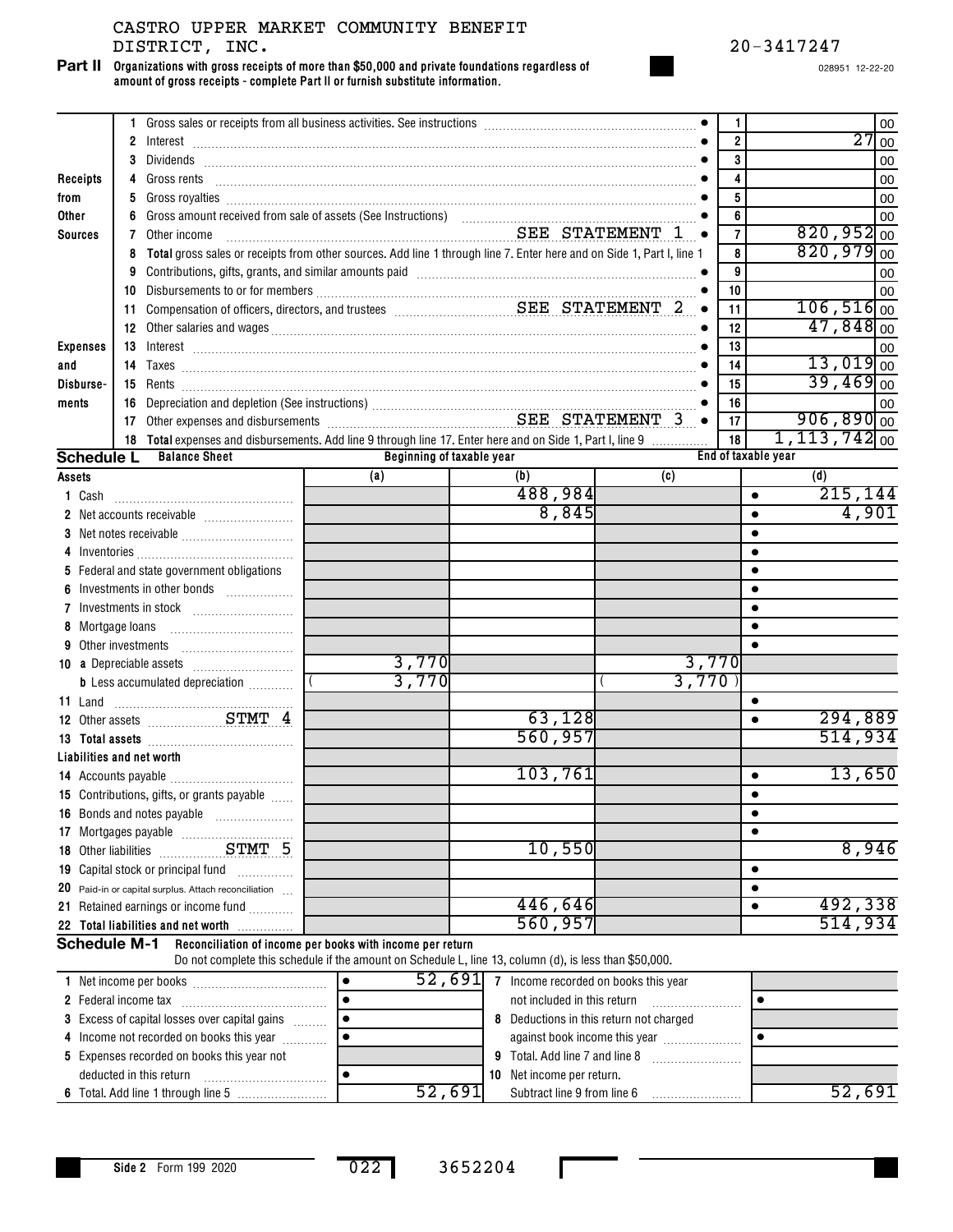| CA 199                                         | OTHER INCOME | 1<br><b>STATEMENT</b> |
|------------------------------------------------|--------------|-----------------------|
| DESCRIPTION                                    |              | AMOUNT                |
| ASSESSMENT REVENUE<br>AFFILIATE MEMBER SERVICE |              | 818,394.<br>2,558.    |
| TOTAL TO FORM 199, PART II, LINE 7             |              | 820,952.              |

~~~~~~~~~~~~~~~~~~~~~~~~~~~~~~~~~~~~~~~~~~~~~~~~~~~~~~~~~~~~~~~~~~~~~~~~~~~~~~

~~~~~~~~~~~~~~~~~~~~~~~~~~~~~~~~~~~~~~~~~~~~~~~~~~~~~~~~~~~~~~~~~~~~~~~~~~~~~~

}}}}}}}}}}}}}}}}}}}}}}}}}}}}}}}}}}}}}}}} }}}}}}}}}}

| CA 199                                                                 |  | COMPENSATION OF OFFICERS, DIRECTORS AND TRUSTEES | 2<br>STATEMENT |
|------------------------------------------------------------------------|--|--------------------------------------------------|----------------|
| NAME AND ADDRESS                                                       |  | TITLE AND<br>AVERAGE HRS WORKED/WK COMPENSATION  |                |
| ANDREA AIELLO<br>693 14TH STREET<br>SAN FRANCISCO, CA 94114            |  | EXECUTIVE DIR.<br>40.00                          | 106, 516.      |
| <b>JUSTINE SHOEMAKER</b><br>693 14TH STREET<br>SAN FRANCISCO, CA 94114 |  | PRESIDENT<br>1.00                                | 0.             |
| HELEN MCCLURE<br>693 14TH STREET<br>SAN FRANCISCO, CA 94114            |  | <b>BOARD MEMBER</b><br>2.00                      | 0.             |
| ANGEL DAVIS<br>693 14TH STREET<br>SAN FRANCISCO, CA 94114              |  | <b>BOARD MEMBER</b><br>0.25                      | 0.             |
| CRISPIN HOLLINGS<br>693 14TH STREET<br>SAN FRANCISCO, CA 94114         |  | <b>BOARD MEMBER</b><br>1.00                      | 0.             |
| ALAN LAU<br>693 14TH STREET<br>SAN FRANCISCO, CA 94114                 |  | VICE PRESIDENT<br>5.00                           | 0.             |
| <b>JAMES LAUFENBERG</b><br>693 14TH STREET<br>SAN FRANCISCO, CA 94114  |  | SECRETARY<br>1.00                                | 0.             |
| DESMOND MORGAN<br>693 14TH STREET<br>SAN FRANCISCO, CA 94114           |  | <b>BOARD MEMBER</b><br>0.50                      | 0.             |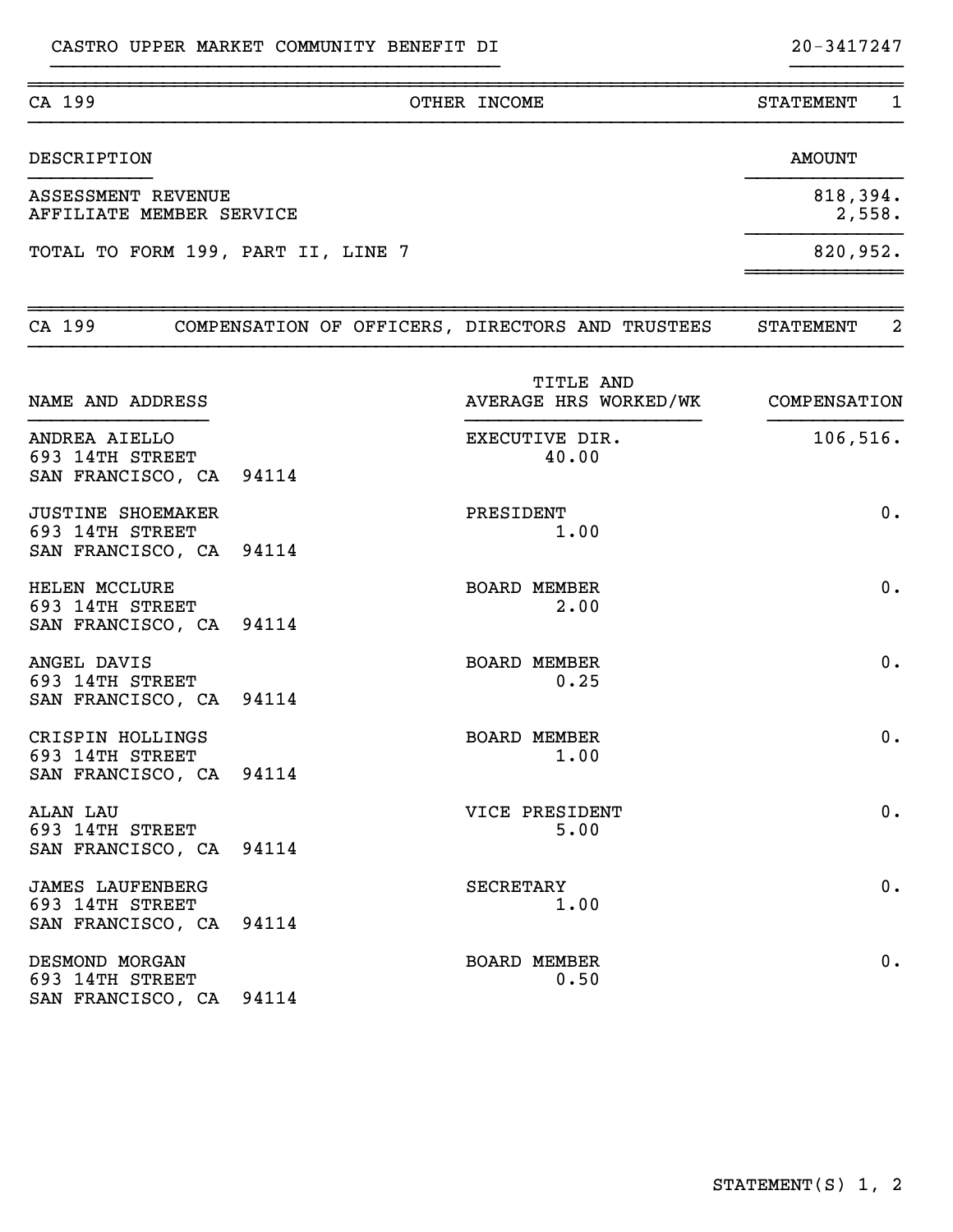| CASTRO UPPER MARKET COMMUNITY BENEFIT DI                      |                             | $20 - 3417247$ |
|---------------------------------------------------------------|-----------------------------|----------------|
| DANIEL BERGERAC<br>693 14TH STREET<br>SAN FRANCISCO, CA 94114 | <b>BOARD MEMBER</b><br>4.00 | 0.             |
| PATRICK SAHAGUN<br>693 14TH STREET<br>SAN FRANCISCO, CA 94114 | BOARD MEMBER<br>0.50        | 0.             |
| MICHAEL LANGLEY<br>693 14TH STREET<br>SAN FRANCISCO, CA 94114 | BOARD MEMBER<br>1.00        | 0.             |

TOTAL TO FORM 199, PART II, LINE 11 106,516.

| CA 199                                                                                                                                                                                              | OTHER EXPENSES                                                                              | 3<br><b>STATEMENT</b> |
|-----------------------------------------------------------------------------------------------------------------------------------------------------------------------------------------------------|---------------------------------------------------------------------------------------------|-----------------------|
| DESCRIPTION                                                                                                                                                                                         |                                                                                             | <b>AMOUNT</b>         |
| SIDEWALK CLEANING<br>POLICE PATROL SERVICES<br>CASTRO AMBASSADORS<br>OPERATION EXPENSES<br>PENSION PLAN CONTRIBUTIONS<br>ACCOUNTING FEES<br>OTHER PROFESSIONAL FEES<br>TRAVEL<br>ALL OTHER EXPENSES | 677, 205.<br>99,387.<br>30,056.<br>24,870.<br>1,420.<br>8,750.<br>58,325.<br>122.<br>6,755. |                       |
| TOTAL TO FORM 199, PART II, LINE 17                                                                                                                                                                 |                                                                                             | 906,890.              |

| CA 199<br>OTHER ASSETS                                                                      |                             |                                |
|---------------------------------------------------------------------------------------------|-----------------------------|--------------------------------|
| DESCRIPTION                                                                                 | BEG. OF YEAR                | END OF YEAR                    |
| PLEDGES AND GRANTS RECEIVABLE<br>PREPAID EXPENSES AND DEFERRED CHARGES<br>SECURITY DEPOSITS | 55,769.<br>4,174.<br>3,185. | 281,541.<br>10, 163.<br>3,185. |
| TOTAL TO FORM 199, SCHEDULE L, LINE 12                                                      | 63, 128.                    | 294,889.                       |

}}}}}}}}}}}}

~~~~~~~~~~~~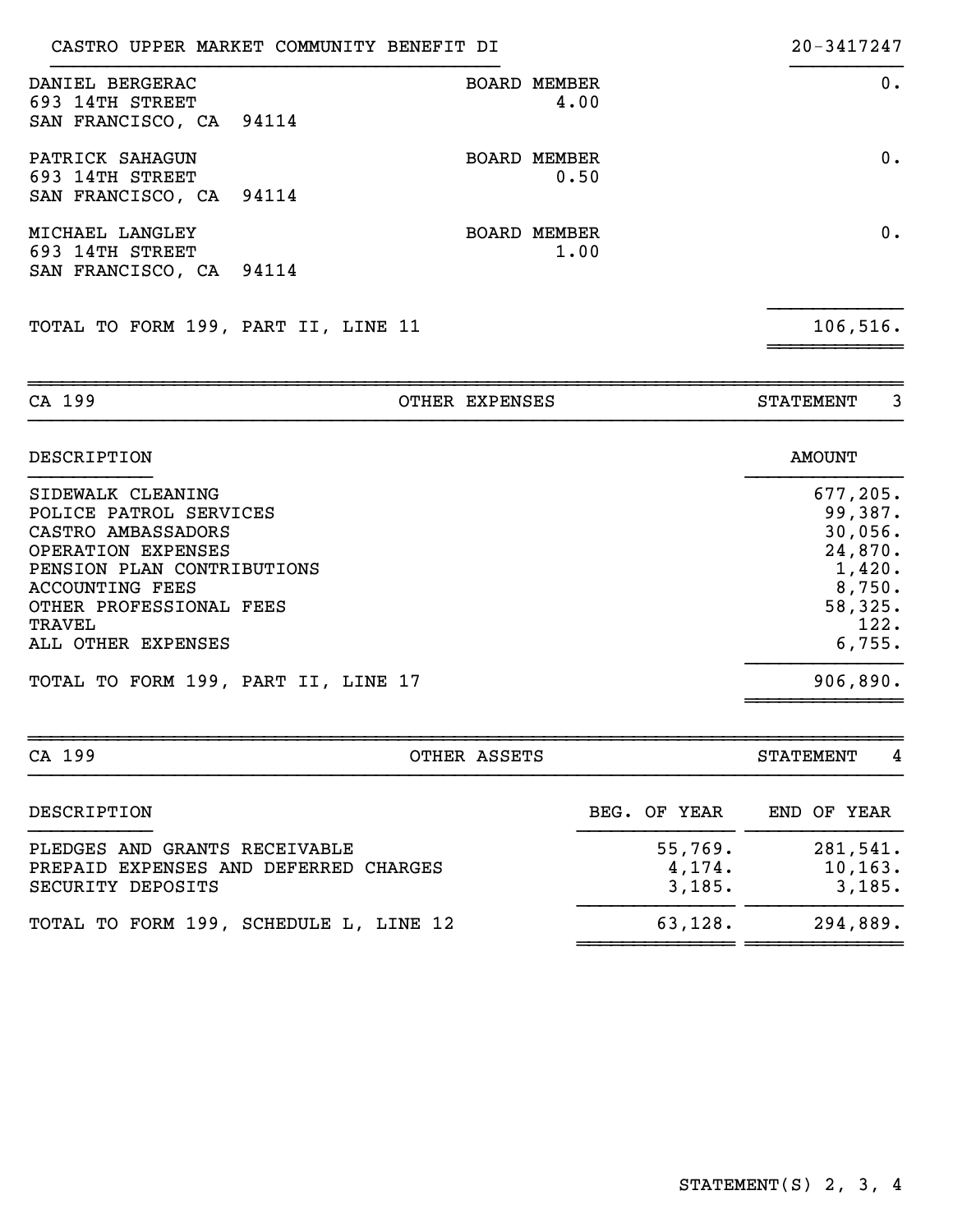~~~~~~~~~~~~~~ ~~~~~~~~~~~~~~

| CA 199<br>OTHER LIABILITIES                                                 |                       | 5<br><b>STATEMENT</b>   |
|-----------------------------------------------------------------------------|-----------------------|-------------------------|
| DESCRIPTION                                                                 | BEG. OF YEAR          | END OF YEAR             |
| DEFERRED RENT                                                               | 10,550.               | 8,946.                  |
| TOTAL TO FORM 199, SCHEDULE L, LINE 18                                      | 10,550.               | 8,946.                  |
|                                                                             |                       |                         |
| CA 199<br><b>FUND BALANCES</b>                                              |                       | <b>STATEMENT</b><br>- 6 |
| DESCRIPTION                                                                 | BEG. OF YEAR          | OF YEAR<br>END          |
| NET ASSETS WITHOUT DONOR RESTRICTIONS<br>NET ASSETS WITH DONOR RESTRICTIONS | 121,410.<br>325, 236. | 124,951.<br>367,387.    |
| TOTAL TO FORM 199, SCHEDULE L, LINE 21                                      | 446,646.              | 492,338.                |

}}}}}}}}}}}}}}}}}}}}}}}}}}}}}}}}}}}}}}}} }}}}}}}}}}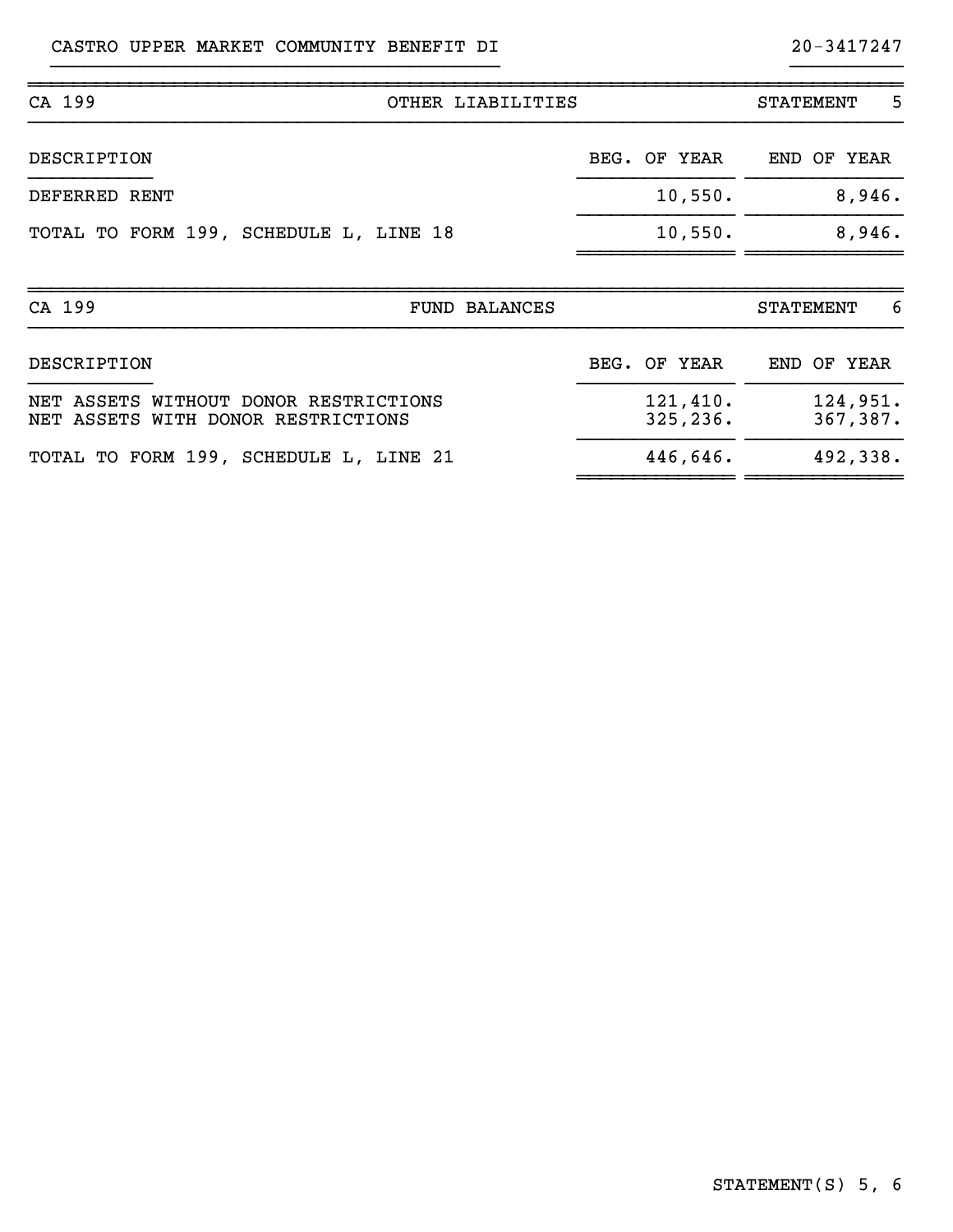| <b>TAXABLE YEAR</b><br>California e-file Return Authorization for<br>2020<br><b>Exempt Organizations</b>                                                                                                                                                                                                                                                                                                                                                                                                                                                                                                                                                                                                                                                                                                                                                                                                                                                                                                                                                                                                                                                                                                                                                                                                                                                              | <b>FORM</b><br>8453-EO                                                                                |
|-----------------------------------------------------------------------------------------------------------------------------------------------------------------------------------------------------------------------------------------------------------------------------------------------------------------------------------------------------------------------------------------------------------------------------------------------------------------------------------------------------------------------------------------------------------------------------------------------------------------------------------------------------------------------------------------------------------------------------------------------------------------------------------------------------------------------------------------------------------------------------------------------------------------------------------------------------------------------------------------------------------------------------------------------------------------------------------------------------------------------------------------------------------------------------------------------------------------------------------------------------------------------------------------------------------------------------------------------------------------------|-------------------------------------------------------------------------------------------------------|
| <b>Exempt Organization name</b>                                                                                                                                                                                                                                                                                                                                                                                                                                                                                                                                                                                                                                                                                                                                                                                                                                                                                                                                                                                                                                                                                                                                                                                                                                                                                                                                       | Identifying number                                                                                    |
| CASTRO UPPER MARKET COMMUNITY BENEFIT<br>DISTRICT, INC.                                                                                                                                                                                                                                                                                                                                                                                                                                                                                                                                                                                                                                                                                                                                                                                                                                                                                                                                                                                                                                                                                                                                                                                                                                                                                                               | 20-3417247                                                                                            |
| Part I<br>Electronic Return Information (whole dollars only)                                                                                                                                                                                                                                                                                                                                                                                                                                                                                                                                                                                                                                                                                                                                                                                                                                                                                                                                                                                                                                                                                                                                                                                                                                                                                                          |                                                                                                       |
| Total gross receipts (Form 199, line 4) <i>machines and a contemporal contemporal contemporal development</i> 1<br>1                                                                                                                                                                                                                                                                                                                                                                                                                                                                                                                                                                                                                                                                                                                                                                                                                                                                                                                                                                                                                                                                                                                                                                                                                                                  | 1,166,433                                                                                             |
| orm 199, line 9) $\frac{2}{3}$ $\frac{1,166,433}{1,113,742}$<br>Total gross income (Form 199, line 8)<br>2                                                                                                                                                                                                                                                                                                                                                                                                                                                                                                                                                                                                                                                                                                                                                                                                                                                                                                                                                                                                                                                                                                                                                                                                                                                            |                                                                                                       |
| Total expenses and disbursements (Form 199, line 9) [11] [12] [12] [12] [12] [13] [13] [13] [13] [13] [13] [13<br>3                                                                                                                                                                                                                                                                                                                                                                                                                                                                                                                                                                                                                                                                                                                                                                                                                                                                                                                                                                                                                                                                                                                                                                                                                                                   |                                                                                                       |
| Part II<br>Settle Your Account Electronically for Taxable Year 2020                                                                                                                                                                                                                                                                                                                                                                                                                                                                                                                                                                                                                                                                                                                                                                                                                                                                                                                                                                                                                                                                                                                                                                                                                                                                                                   |                                                                                                       |
| 4<br>Electronic funds withdrawal<br>4a Amount                                                                                                                                                                                                                                                                                                                                                                                                                                                                                                                                                                                                                                                                                                                                                                                                                                                                                                                                                                                                                                                                                                                                                                                                                                                                                                                         | 4b Withdrawal date (mm/dd/yyyy)                                                                       |
| Part III<br><b>Banking Information</b> (Have you verified the exempt organization's banking information?)                                                                                                                                                                                                                                                                                                                                                                                                                                                                                                                                                                                                                                                                                                                                                                                                                                                                                                                                                                                                                                                                                                                                                                                                                                                             |                                                                                                       |
| 5 Routing number<br><u> 1989 - Johann John Stein, mars and de British and de British and de British and de British and de British and</u>                                                                                                                                                                                                                                                                                                                                                                                                                                                                                                                                                                                                                                                                                                                                                                                                                                                                                                                                                                                                                                                                                                                                                                                                                             |                                                                                                       |
| 7 Type of account:<br>6 Account number                                                                                                                                                                                                                                                                                                                                                                                                                                                                                                                                                                                                                                                                                                                                                                                                                                                                                                                                                                                                                                                                                                                                                                                                                                                                                                                                | Checking<br>Savings                                                                                   |
| Part IV Declaration of Officer                                                                                                                                                                                                                                                                                                                                                                                                                                                                                                                                                                                                                                                                                                                                                                                                                                                                                                                                                                                                                                                                                                                                                                                                                                                                                                                                        |                                                                                                       |
| I authorize the exempt organization's account to be settled as designated in Part II. If I check Part II, Box 4, I authorize an electronic funds withdrawal for the amount listed<br>on line 4a.                                                                                                                                                                                                                                                                                                                                                                                                                                                                                                                                                                                                                                                                                                                                                                                                                                                                                                                                                                                                                                                                                                                                                                      |                                                                                                       |
| transmitter, or intermediate service provider and the amounts in Part I above agree with the amounts on the corresponding lines of the exempt organization's 2020<br>California electronic return. To the best of my knowledge and belief, the exempt organization's return is true, correct, and complete. If the exempt organization is filing<br>a balance due return, I understand that if the Franchise Tax Board (FTB) does not receive full and timely payment of the exempt organization's fee liability, the exempt<br>organization will remain liable for the fee liability and all applicable interest and penalties. I authorize the exempt organization return and accompanying schedules and<br>statements be transmitted to the FTB by the ERO, transmitter, or intermediate service provider. If the processing of the exempt organization's return or refund is<br>delayed, I authorize the FTB to disclose to the ERO or intermediate service provider the reason(s) for the delay.<br>EXECUTIVE DIR.<br>Sign<br>Signature of officer<br>Date                                                                                                                                                                                                                                                                                                       |                                                                                                       |
| <b>Here</b>                                                                                                                                                                                                                                                                                                                                                                                                                                                                                                                                                                                                                                                                                                                                                                                                                                                                                                                                                                                                                                                                                                                                                                                                                                                                                                                                                           |                                                                                                       |
| Part V<br>Declaration of Electronic Return Originator (ERO) and Paid Preparer.                                                                                                                                                                                                                                                                                                                                                                                                                                                                                                                                                                                                                                                                                                                                                                                                                                                                                                                                                                                                                                                                                                                                                                                                                                                                                        |                                                                                                       |
| I declare that I have reviewed the above exempt organization's return and that the entries on form FTB 8453-EO are complete and correct to the best of my knowledge. (If I<br>am only an intermediate service provider, I understand that I am not responsible for reviewing the exempt organization's return. I declare, however, that form FTB 8453-EO<br>accurately reflects the data on the return.) I have obtained the organization officer's signature on form FTB 8453-EO before transmitting this return to the FTB; I have<br>provided the organization officer with a copy of all forms and information that I will file with the FTB, and I have followed all other requirements described in FTB Pub.<br>1345, 2020 Handbook for Authorized e-file Providers. I will keep form FTB 8453-EO on file for four years from the due date of the return or four years from the date<br>the exempt organization return is filed, whichever is later, and I will make a copy available to the FTB upon request. If I am also the paid preparer, under penalties of perjury,<br>I declare that I have examined the above exempt organization's return and accompanying schedules and statements, and to the best of my knowledge and belief, they are<br>true, correct, and complete. I make this declaration based on all information of which I have knowledge. |                                                                                                       |
| Check if<br>Date<br>ERO's-<br>signature<br>RINA ACCOUNTANCY LLP<br><b>ERO</b><br>preparer                                                                                                                                                                                                                                                                                                                                                                                                                                                                                                                                                                                                                                                                                                                                                                                                                                                                                                                                                                                                                                                                                                                                                                                                                                                                             | Check<br><b>ERO's PTIN</b><br>if self-<br>also paid<br>$\overline{\text{x}}$<br>P00194561<br>employed |
| RINA ACCOUNTANCY LLP<br>Must<br>Firm's name (or yours<br>if self-employed)                                                                                                                                                                                                                                                                                                                                                                                                                                                                                                                                                                                                                                                                                                                                                                                                                                                                                                                                                                                                                                                                                                                                                                                                                                                                                            | Firm's FEIN 84-1980623                                                                                |
| 150 POST STREET, STE 200<br>Sign<br>and address<br>SAN FRANCISCO, CA                                                                                                                                                                                                                                                                                                                                                                                                                                                                                                                                                                                                                                                                                                                                                                                                                                                                                                                                                                                                                                                                                                                                                                                                                                                                                                  | ZIP code $94108$                                                                                      |
| Under penalties of perjury, I declare that I have examined the above organization's return and accompanying schedules and statements, and to the best of my knowledge<br>and belief, they are true, correct, and complete. I make this declaration based on all information of which I have knowledge.                                                                                                                                                                                                                                                                                                                                                                                                                                                                                                                                                                                                                                                                                                                                                                                                                                                                                                                                                                                                                                                                |                                                                                                       |
| Paid<br>Paid<br>Date                                                                                                                                                                                                                                                                                                                                                                                                                                                                                                                                                                                                                                                                                                                                                                                                                                                                                                                                                                                                                                                                                                                                                                                                                                                                                                                                                  | Paid preparer's PTIN<br>Check                                                                         |
| preparer's<br>Preparer<br>signature                                                                                                                                                                                                                                                                                                                                                                                                                                                                                                                                                                                                                                                                                                                                                                                                                                                                                                                                                                                                                                                                                                                                                                                                                                                                                                                                   | if self-<br>employed                                                                                  |
| Firm's name (or yours<br><b>Must</b>                                                                                                                                                                                                                                                                                                                                                                                                                                                                                                                                                                                                                                                                                                                                                                                                                                                                                                                                                                                                                                                                                                                                                                                                                                                                                                                                  | Firm's FEIN                                                                                           |
| if self-employed)<br>Sign<br>and address                                                                                                                                                                                                                                                                                                                                                                                                                                                                                                                                                                                                                                                                                                                                                                                                                                                                                                                                                                                                                                                                                                                                                                                                                                                                                                                              | ZIP code                                                                                              |

**For Privacy Notice, get FTB 1131 ENG/SP.**

029021 11-19-20

FTB 8453-EO 2020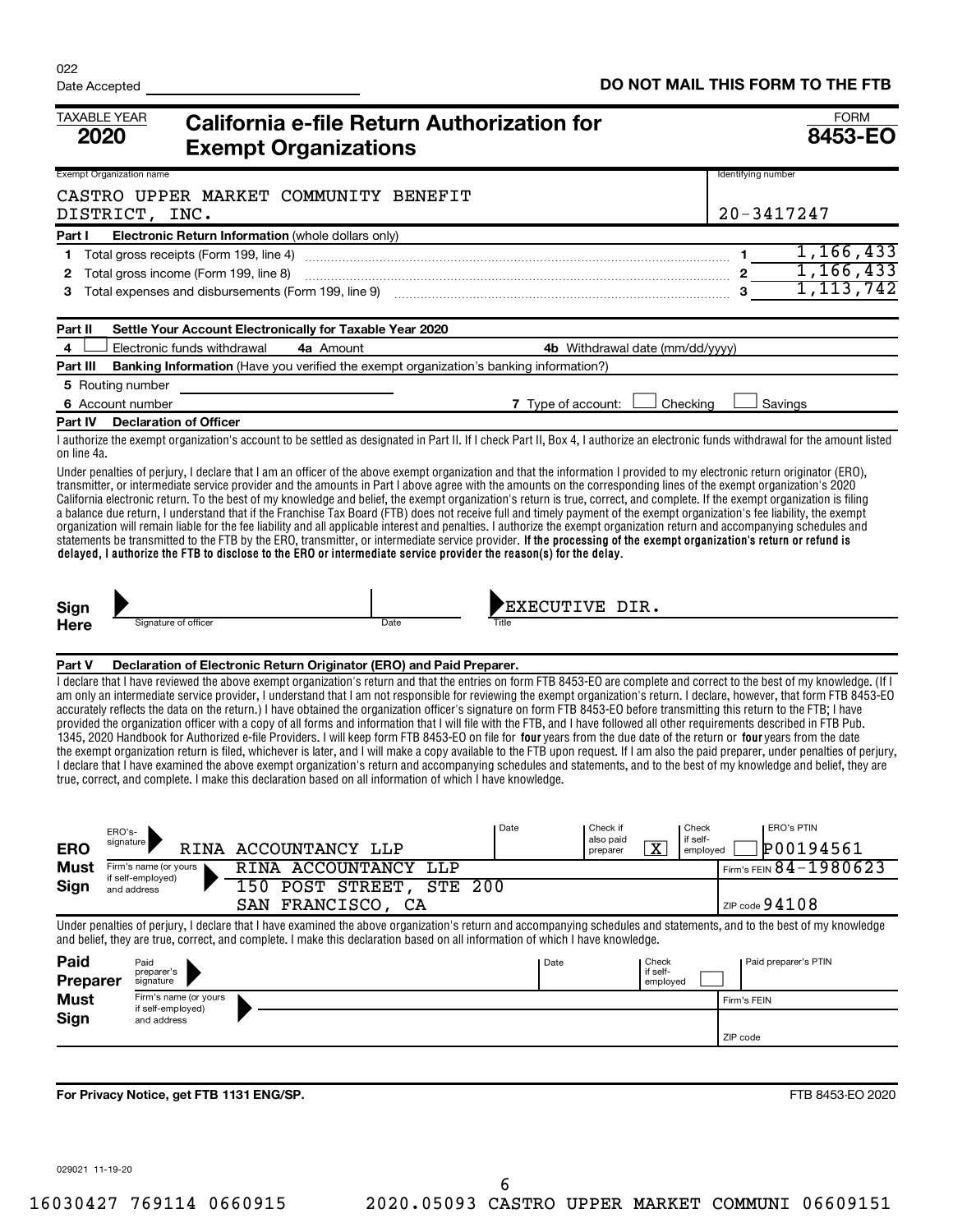# **TAX RETURN FILING INSTRUCTIONS**

CALIFORNIA FORM RRF-1

#### **FOR THE YEAR ENDING**

 $June~30, 2021$ 

| <b>Prepared for</b>                                | CASTRO UPPER MARKET COMMUNITY BENEFIT<br>DISTRICT, INC.<br>693 14th Street<br>SAN FRANCISCO, CA 94114                                                                                                     |
|----------------------------------------------------|-----------------------------------------------------------------------------------------------------------------------------------------------------------------------------------------------------------|
| <b>Prepared by</b>                                 | RINA ACCOUNTANCY LLP<br>150 POST STREET, STE 200<br>SAN FRANCISCO, CA 94108                                                                                                                               |
| <b>Amount due</b><br>or refund                     | Balance due of \$200.00                                                                                                                                                                                   |
| Make check<br>payable to                           | Department of Justice                                                                                                                                                                                     |
| Mail tax return<br>and check (if<br>applicable) to | Registry of Charitable Trusts<br>P.O. Box 903447<br>Sacramento, CA 94203-4470                                                                                                                             |
| Return must be<br>mailed on<br>or before           | Please mail as soon as possible.                                                                                                                                                                          |
| <b>Special</b><br><b>Instructions</b>              | The report should be signed and dated by the authorized<br>$indivialual(s)$ .                                                                                                                             |
|                                                    | A copy of the federal return is also provided. In conjunction<br>with Form RRF-1 this comprises the Annual Report to be filed<br>with the California Attorney General's Registry of Charitable<br>Trusts. |
|                                                    | Enclose a check for \$200 payable to the Dept. of Justice                                                                                                                                                 |
|                                                    |                                                                                                                                                                                                           |
|                                                    |                                                                                                                                                                                                           |
|                                                    |                                                                                                                                                                                                           |
|                                                    |                                                                                                                                                                                                           |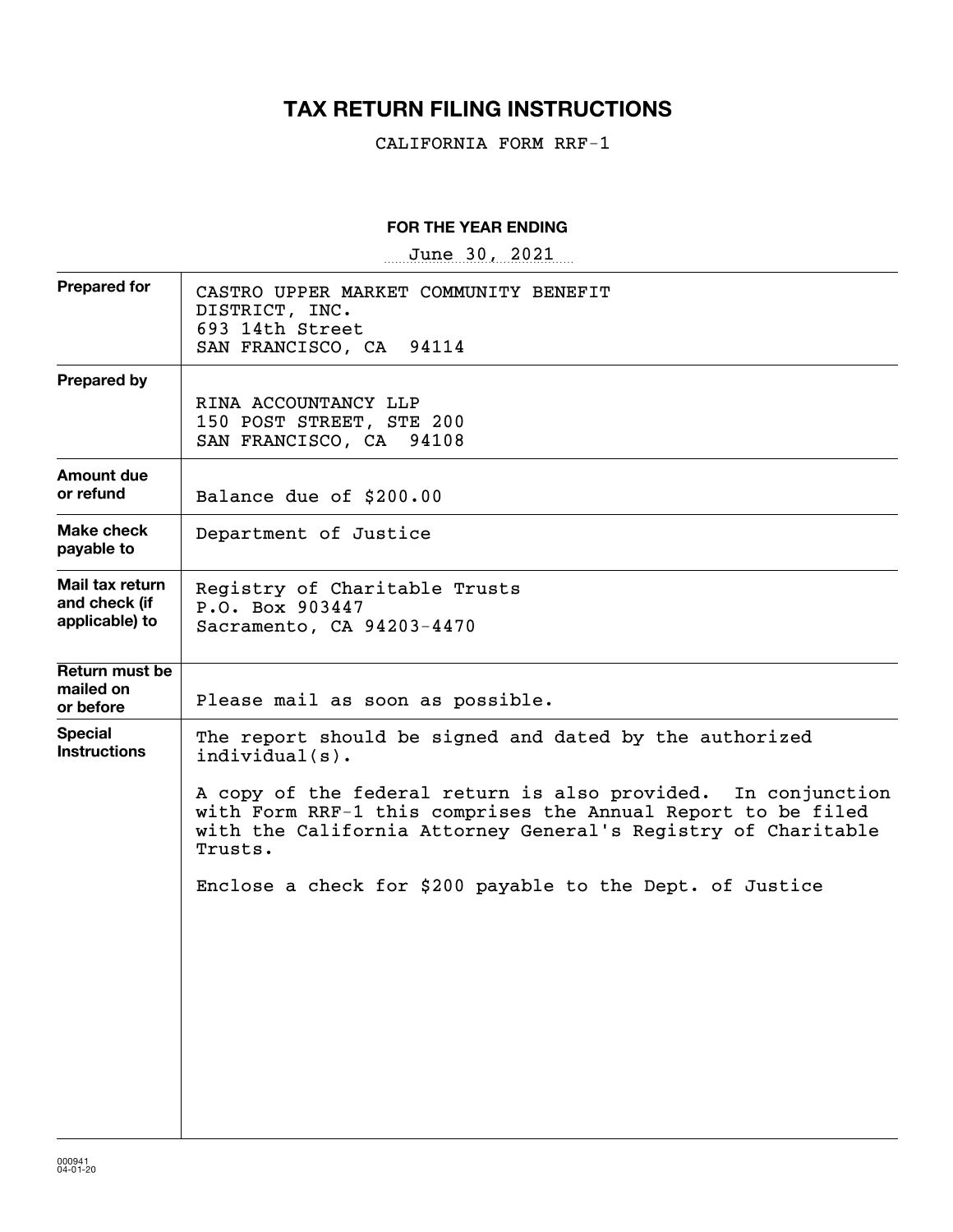| <b>STATE OF CALIFORNIA</b><br>RRF-1<br>Rev. 02/2021)                                                                                                              |                      |                                                                                                                                                                                                                                                                                                                                                                                |                          | DEPARTMENT OF JUSTICE                                                                                                   | PAGE 1 of 5 |                  |
|-------------------------------------------------------------------------------------------------------------------------------------------------------------------|----------------------|--------------------------------------------------------------------------------------------------------------------------------------------------------------------------------------------------------------------------------------------------------------------------------------------------------------------------------------------------------------------------------|--------------------------|-------------------------------------------------------------------------------------------------------------------------|-------------|------------------|
| <b>MAIL TO:</b><br>Registry of Charitable Trusts<br>P.O. Box 903447<br>Sacramento, CA 94203-4470                                                                  |                      | <b>ANNUAL REGISTRATION RENEWAL FEE REPORT</b><br>TO ATTORNEY GENERAL OF CALIFORNIA<br>Sections 12586 and 12587, California Government Code                                                                                                                                                                                                                                     |                          | (For Registry Use Only                                                                                                  |             |                  |
| <b>STREET ADDRESS:</b><br>1300   Street<br>Sacramento, CA 95814<br>(916) 210-6400                                                                                 |                      | 11 Cal. Code Regs. sections 301-306, 309, 311, and 312<br>Failure to submit this report annually no later than four months and fifteen days after the end of the<br>organization's accounting period may result in the loss of tax exemption and the assessment of a<br>minimum tax of \$800, plus interest, and/or fines or filing penalties. Revenue & Taxation Code section |                          |                                                                                                                         |             |                  |
| <b>WEBSITE ADDRESS:</b><br>www.oag.ca.gov/charities                                                                                                               |                      | 23703; Government Code section 12586.1. IRS extensions will be honored.                                                                                                                                                                                                                                                                                                        |                          |                                                                                                                         |             |                  |
| Castro Upper Market Community Benefit District, Inc.<br>Name of Organization                                                                                      |                      |                                                                                                                                                                                                                                                                                                                                                                                | Check if:                | Change of address                                                                                                       |             |                  |
|                                                                                                                                                                   |                      |                                                                                                                                                                                                                                                                                                                                                                                | Amended report           |                                                                                                                         |             |                  |
| List all DBAs and names the organization uses or has used<br>693 14th Street                                                                                      |                      |                                                                                                                                                                                                                                                                                                                                                                                |                          |                                                                                                                         |             |                  |
| Address (Number and Street)                                                                                                                                       |                      |                                                                                                                                                                                                                                                                                                                                                                                |                          | State Charity Registration Number 131859                                                                                |             |                  |
| San Francisco, CA 94114                                                                                                                                           |                      |                                                                                                                                                                                                                                                                                                                                                                                |                          |                                                                                                                         |             |                  |
| City or Town, State, and ZIP Code                                                                                                                                 |                      |                                                                                                                                                                                                                                                                                                                                                                                |                          | 2799121<br>Corporation or Organization No.                                                                              |             |                  |
| 415-500-1181<br><b>Telephone Number</b>                                                                                                                           | E-mail Address       | execdirector@castrocbd.org                                                                                                                                                                                                                                                                                                                                                     |                          | Federal Employer ID No. 20-3417247                                                                                      |             |                  |
|                                                                                                                                                                   |                      | ANNUAL REGISTRATION RENEWAL FEE SCHEDULE (11 Cal. Code Regs. sections 301-307, 311, and 312)<br><b>Make Check Payable to Department of Justice</b>                                                                                                                                                                                                                             |                          |                                                                                                                         |             |                  |
| <b>Total Revenue</b>                                                                                                                                              | Fee                  | <b>Total Revenue</b>                                                                                                                                                                                                                                                                                                                                                           | Fee                      | <b>Total Revenue</b>                                                                                                    |             | <b>Fee</b>       |
| <b>Less than \$50,000</b><br>Between \$50,000 and \$100,000<br>Between \$100,001 and \$250,000                                                                    | \$25<br>\$50<br>\$75 | Between \$250,001 and \$1 million<br>Between \$1,000,001 and \$5 million<br>Between \$5,000,001 and \$20 million \$400                                                                                                                                                                                                                                                         | \$100<br>\$200           | Between \$20,000,001 and \$100 million<br>Between \$100,000,001 and \$500 million \$1,000<br>Greater than \$500 million |             | \$800<br>\$1,200 |
| <b>PART A - ACTIVITIES</b>                                                                                                                                        |                      |                                                                                                                                                                                                                                                                                                                                                                                |                          |                                                                                                                         |             |                  |
| <b>Total Revenue \$</b><br>(including noncash contributions)                                                                                                      | 1,166,433.00         | For your most recent full accounting period (beginning 07 / 01 / 2020<br><b>Noncash Contributions \$</b>                                                                                                                                                                                                                                                                       |                          | ending 06 / 30 / 2021 ) list:<br><b>Total Assets \$</b><br>514,934.00                                                   |             |                  |
|                                                                                                                                                                   |                      | Program Expenses \$ 1,005,458.00                                                                                                                                                                                                                                                                                                                                               | <b>Total Expenses \$</b> | 1,120,741.00                                                                                                            |             |                  |
| Note:                                                                                                                                                             |                      | PART B - STATEMENTS REGARDING ORGANIZATION DURING THE PERIOD OF THIS REPORT<br>All questions must be answered. If you answer "yes" to any of the questions below, you must attach a separate page                                                                                                                                                                              |                          |                                                                                                                         |             |                  |
|                                                                                                                                                                   |                      | providing an explanation and details for each "yes" response. Please review RRF-1 instructions for information required.<br>During this reporting period, were there any contracts, loans, leases or other financial transactions between the organization and any                                                                                                             |                          |                                                                                                                         | <b>Yes</b>  | No               |
|                                                                                                                                                                   |                      | officer, director or trustee thereof, either directly or with an entity in which any such officer, director or trustee had any financial interest?                                                                                                                                                                                                                             |                          |                                                                                                                         |             |                  |
| 2.                                                                                                                                                                |                      | During this reporting period, was there any theft, embezzlement, diversion or misuse of the organization's charitable property or funds?                                                                                                                                                                                                                                       |                          |                                                                                                                         |             | √                |
| 13.                                                                                                                                                               |                      | During this reporting period, were any organization funds used to pay any penalty, fine or judgment?                                                                                                                                                                                                                                                                           |                          |                                                                                                                         |             |                  |
| During this reporting period, were the services of a commercial fundraiser, fundraising counsel for charitable purposes, or commercial<br>14.<br>coventurer used? |                      |                                                                                                                                                                                                                                                                                                                                                                                |                          |                                                                                                                         |             |                  |
| 5.                                                                                                                                                                |                      | During this reporting period, did the organization receive any governmental funding?                                                                                                                                                                                                                                                                                           |                          |                                                                                                                         | ✓           |                  |
| 16.                                                                                                                                                               |                      | During this reporting period, did the organization hold a raffle for charitable purposes?                                                                                                                                                                                                                                                                                      |                          |                                                                                                                         |             | ✔                |
| Does the organization conduct a vehicle donation program?<br>17.                                                                                                  |                      |                                                                                                                                                                                                                                                                                                                                                                                |                          |                                                                                                                         |             | ✔                |
| 18.<br>generally accepted accounting principles for this reporting period?                                                                                        |                      | Did the organization conduct an independent audit and prepare audited financial statements in accordance with                                                                                                                                                                                                                                                                  |                          |                                                                                                                         |             | ✔                |
| 19.                                                                                                                                                               |                      | At the end of this reporting period, did the organization hold restricted net assets, while reporting negative unrestricted net assets?                                                                                                                                                                                                                                        |                          |                                                                                                                         |             |                  |
| belief, the content is true, correct and complete, and I am authorized to sign.                                                                                   |                      | declare under penalty of perjury that I have examined this report, including accompanying documents, and to the best of my knowledge and                                                                                                                                                                                                                                       |                          |                                                                                                                         |             |                  |
|                                                                                                                                                                   |                      | Andrea Aiello                                                                                                                                                                                                                                                                                                                                                                  |                          | <b>Executive Director</b>                                                                                               |             |                  |
| Signature of Authorized Agent                                                                                                                                     |                      | <b>Printed Name</b>                                                                                                                                                                                                                                                                                                                                                            |                          | <b>Title</b>                                                                                                            |             | Date             |